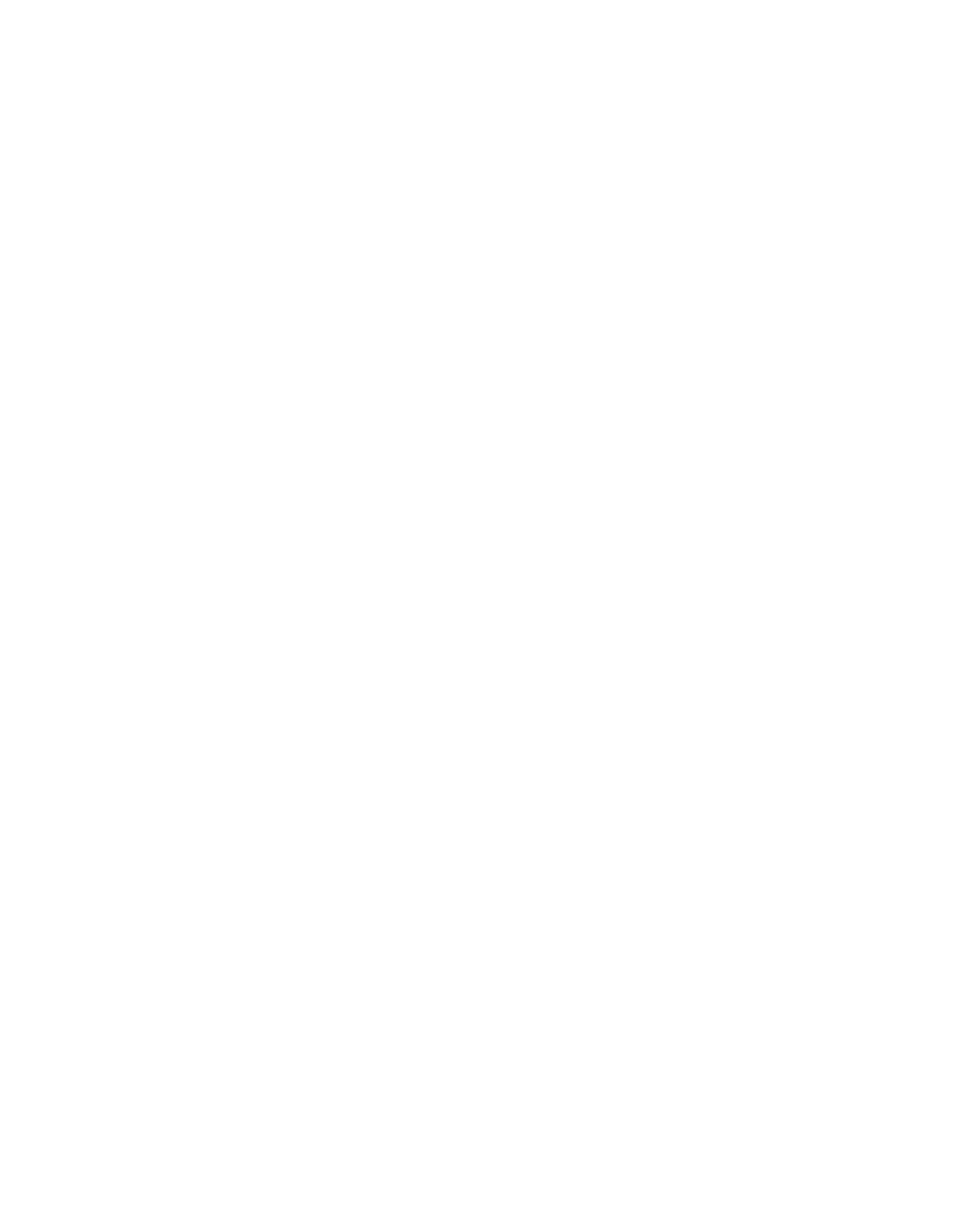# Supply Chain Management 2010 and Beyond

# **Mapping the future of the Strategic Supply Chain**

## **A Report Prepared by:**

**Steven A. Melnyk, Ph.D., CPIM** Eli Broad College of Business at Michigan State University

**Rhonda Lummus, Ph.D., CFPIM, CIRM, CSCP** Iowa State University

**Robert J. Vokurka, Ph.D., CFPIM, CIRM, CSCP** Texas A&M University – Corpus Christi

#### **Joseph Sandor**

Eli Broad College of Business at Michigan State University

### **Notice**

This research study has been supported financially by the Department of Marketing and Supply Chain Management, the Eli Broad Graduate School of Management at Michigan State University; the APICS Educational and Research Foundation, Inc.; SAP; and from funds provided by the Hoagland-Metzler Chair in Strategic Sourcing at Michigan State University.

This document and its content are copyrighted and cannot be copied or duplicated in any form, electronic or otherwise, without the express written permission of the authors, the copyright holders.

*APICS Educational and Research Foundation publishes with authors' permission.*







**Building Bridges** Through Partnerships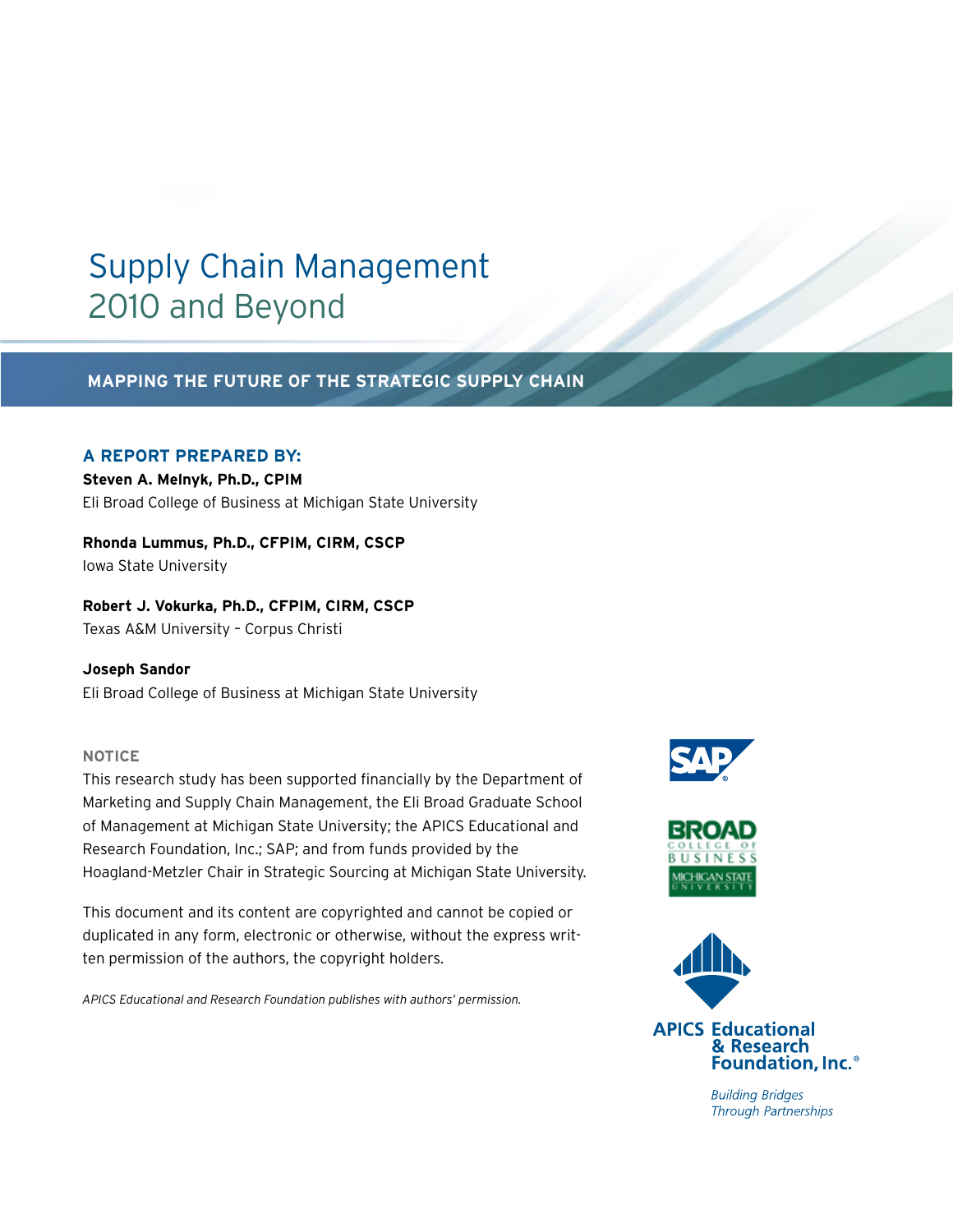### **ACKNOWLEDGMENTS**

This report is possible because of the contributions made by numerous people and organizations. Specifically, we would like to recognize:

- The APICS Educational and Research Foundation, Inc.; SAP; and the Department of Marketing and Supply Chain Management, the Eli Broad Graduate School of Management at Michigan State University for their financial support.
- Laird Burns, Delvon Parker, and Shawn Jones for acting as recorders during the course of the workshop. Many of the insights and information presented in this report would have never been captured without their work.
- Kathy Stopa, executive assistant, Executive Development Programs, for doing all of the legwork demanded by this project and for ensuring the project was carried out without problems or hassles.
- David Frayer, executive director, and Nick Little, assistant director, of Executive Development Programs at the James B. Henry Center for Executive Development, Michigan State University, for encouraging and facilitating the formulation and implementation of this project.
- The participants, for without them, this project could have never taken place.

Steven A. Melnyk, CPIM Michigan State University

Rhonda Lummus, CFPIM, CIRM, CSCP Iowa State University

Robert J. Vokurka, CFPIM, CIRM, CSCP Texas A&M University – Corpus Christi

Joe Sandor Michigan State University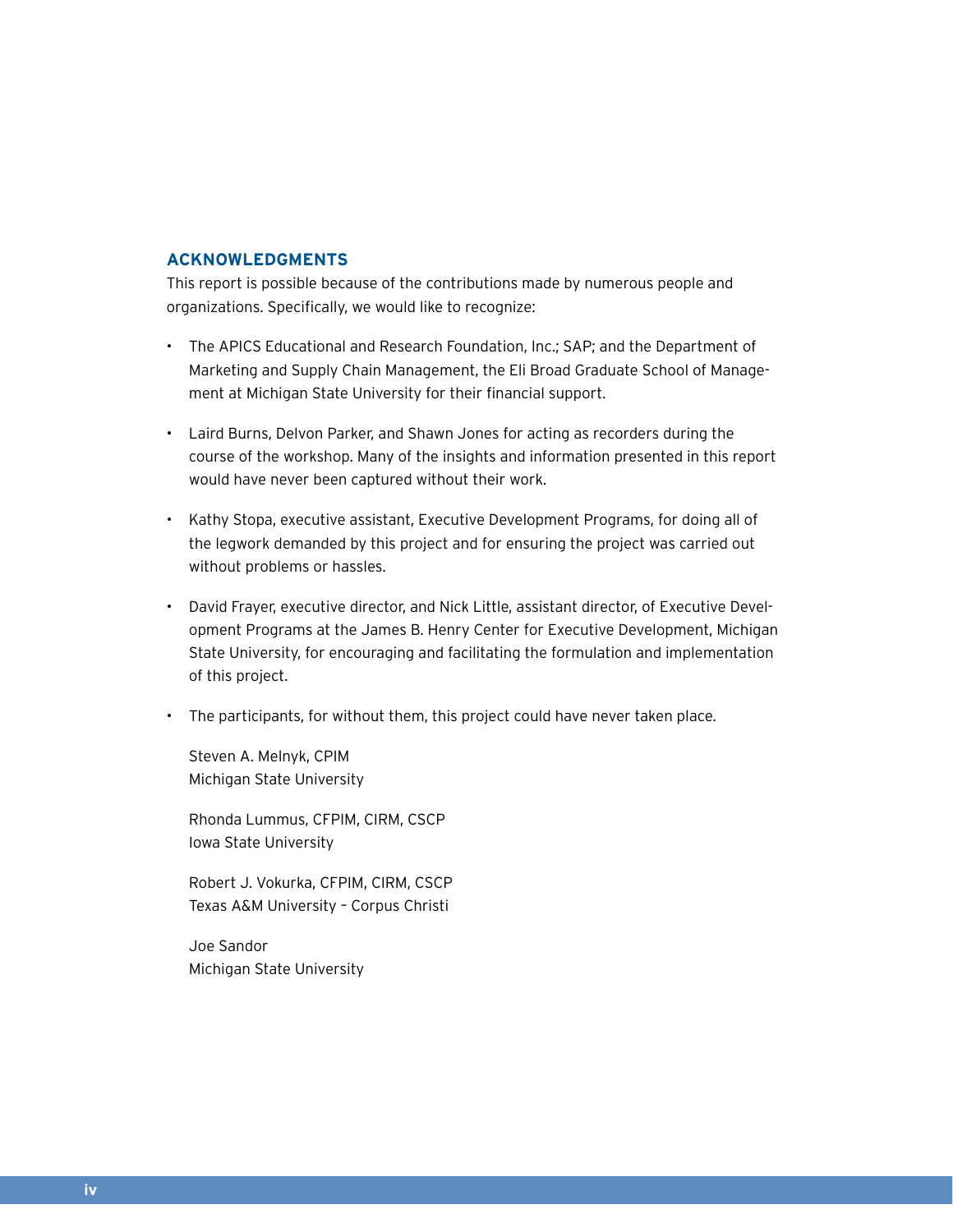# Table of Contents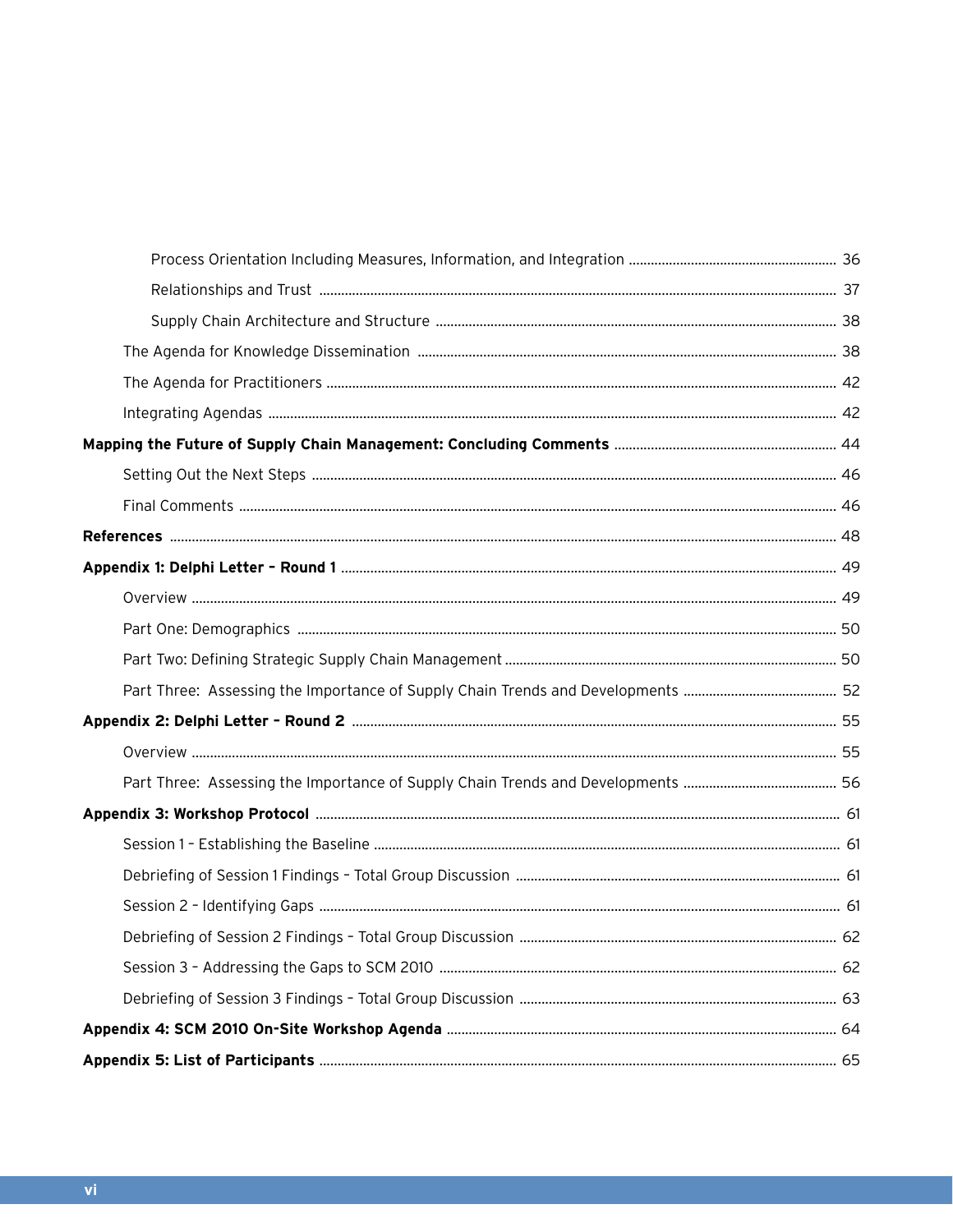# Supply Chain Management 2010 and Beyond Executive Summary

## **To:**

APICS

APICS Educational and Research Foundation Executive Advisory Board

### **From:**

Steven Melnyk, Michigan State University Joe Sandor, Michigan State University Rhonda Lummus, Iowa State University Robert Vokurka, Texas A&M University–Corpus Christi

# **Subject:** Supply Chain Management 2010 and Beyond Project

**DATE:** June 20, 2007

### **INTRODUCTION**

Supply chain management (SCM) is now a fact of life. It is also a dynamic entity that is constantly changing and evolving in response to changes in technology, competitive actions, and customer demands. Supply chain managers recognize that their role has moved from being tactical to being strategic. This "new" supply chain is characterized by three major traits: (1) it is strategic; (2) it is dynamic; and, (3) it is customerdriven. It is strategic as it enhances the ability of a firm to develop and maintain strategic advantages in a competitive market. It is dynamic in that it is constantly evolving as a result of strategic changes in the firm, competitive actions, changes in technology, and shifts in customer needs. It is customer-driven as supply chains must focus on value propositions that are highly attractive to customers. The supply network that serves these customers must be optimized and react to supply uncertainties and demand variability.

New paradigms in supply chain management must evolve that guide new management strategies, identify new research agendas, and lead to dissemination of new knowledge to supply chain employees. To understand these new agendas, a two-part initiative was undertaken through a joint project with Michigan State University and the APICS Educational and Research Foundation. This summary provides a report of the major findings from the project.

The purpose of the project was to understand the key issues facing supply chain managers in the coming years and identify the key initiatives required to close the gap between today's capabilities and the demands of the new supply chains. To address these challenges, two groups of experts were invited to participate in the project. The first were executives from a diverse group of companies representing a variety of industries and supply chain roles. The second group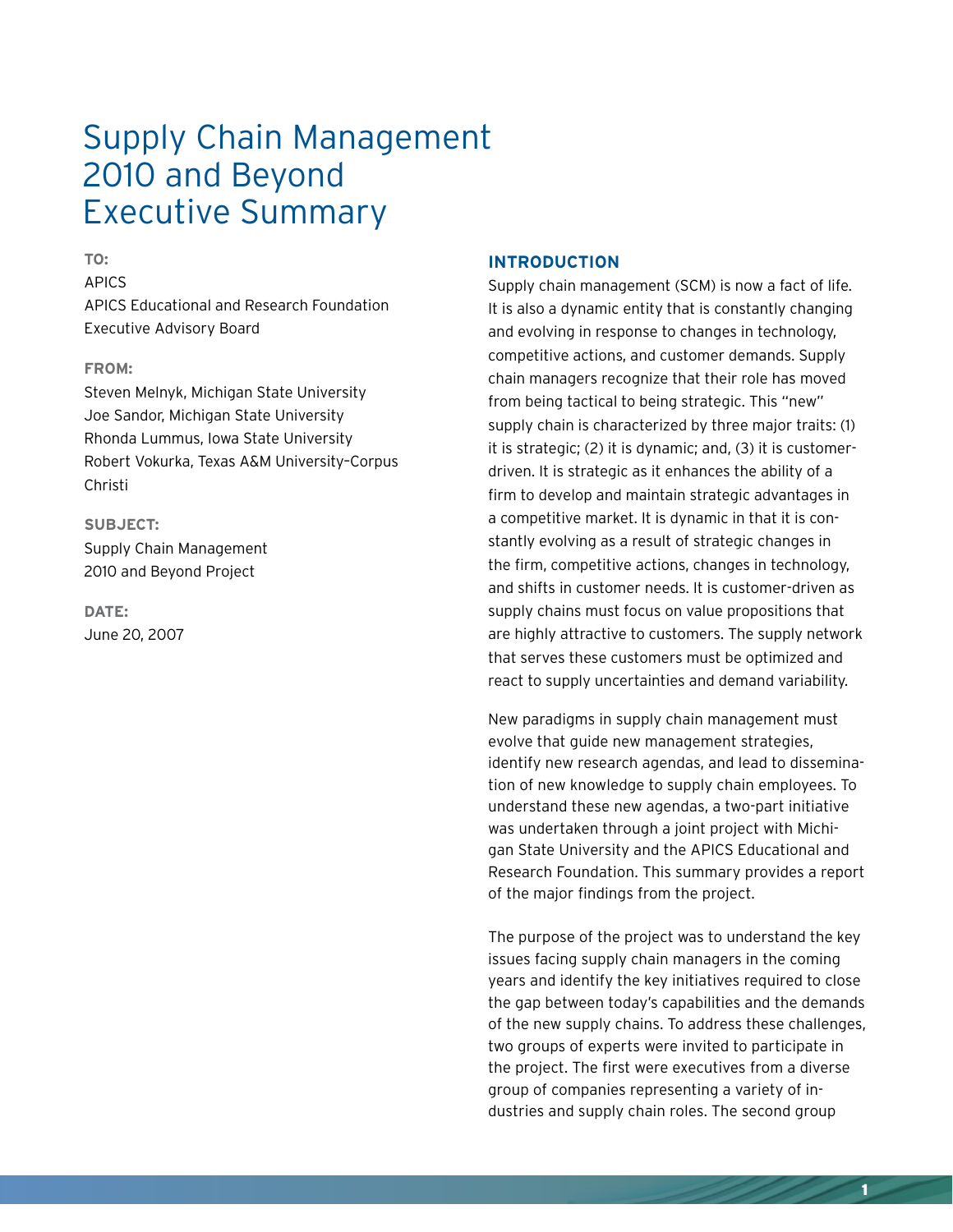consisted of academicians from a number of universities with well-respected supply chain programs. The project consisted of three phases:

**Phase 1** – Background work aimed at identifying critical issues pertaining to supply chain management, leading academic researchers and supply chain practitioners, and firms considered to be at the leading edge of supply chain management.

**Phase 2** – A Delphi study was administered to all participants to identify and prioritize the issues facing supply chain managers today, and the issues they expect to face out five years and beyond.

**Phase 3** – A workshop was held at Michigan State University to bring together these supply chain experts and explore opportunities to meet these future challenges.

### **RESULTS**

The Delphi study served as a mechanism to identify the most critical issues facing supply chain managers in 2010 and beyond. The results of the study showed these five issues to be most important in the future:

- 1. Supply chain disruptions and supply chain risk
- 2. Leadership within the supply chain
- 3. Managing the timely delivery of goods and services
- 4. Managing product innovation by drawing on the capabilities of the supply chain
- 5. Implementing appropriate technology to enable seamless exchange of information within the supply chain

During the workshop, participants described leadership as the people skills and talents needed to manage future supply chains.

In the second phase of the project, a workshop was held at Michigan State University on September 20-21, 2006, bringing together experts in supply chain management from industry and academia. The group identified 16 initiatives required to close the gap between current capabilities and future supply chain requirements. These 16 initiatives were summarized into the following six strategic initiatives:

- Achieve strategic visibility/alignment and information integration
- Acquire exemplary supply chain talent and leaders
- Use supply chain optimization models (e.g., risk, cost)
- Manage through a process orientation with appropriate measures
- Focus on relationship building and trust both between and within companies
- Align and realign supply chain architecture and structure

The participants agreed that closing the gap between current capabilities and future requirements is essential for excellent supply chain performance in 2010 and beyond. Those organizations that are best at closing the gap will have a competitive advantage. Those who have not prepared for the future will face unacceptable risk and higher total cost.

### **NEXT STEPS**

After identifying the initiatives required to close the gap between current supply chain performance and future requirements, the workshop participants focused on identifying the management practices and research agendas that must be developed to improve supply chain execution. Also discussed was how the new knowledge might be best disseminated. Partici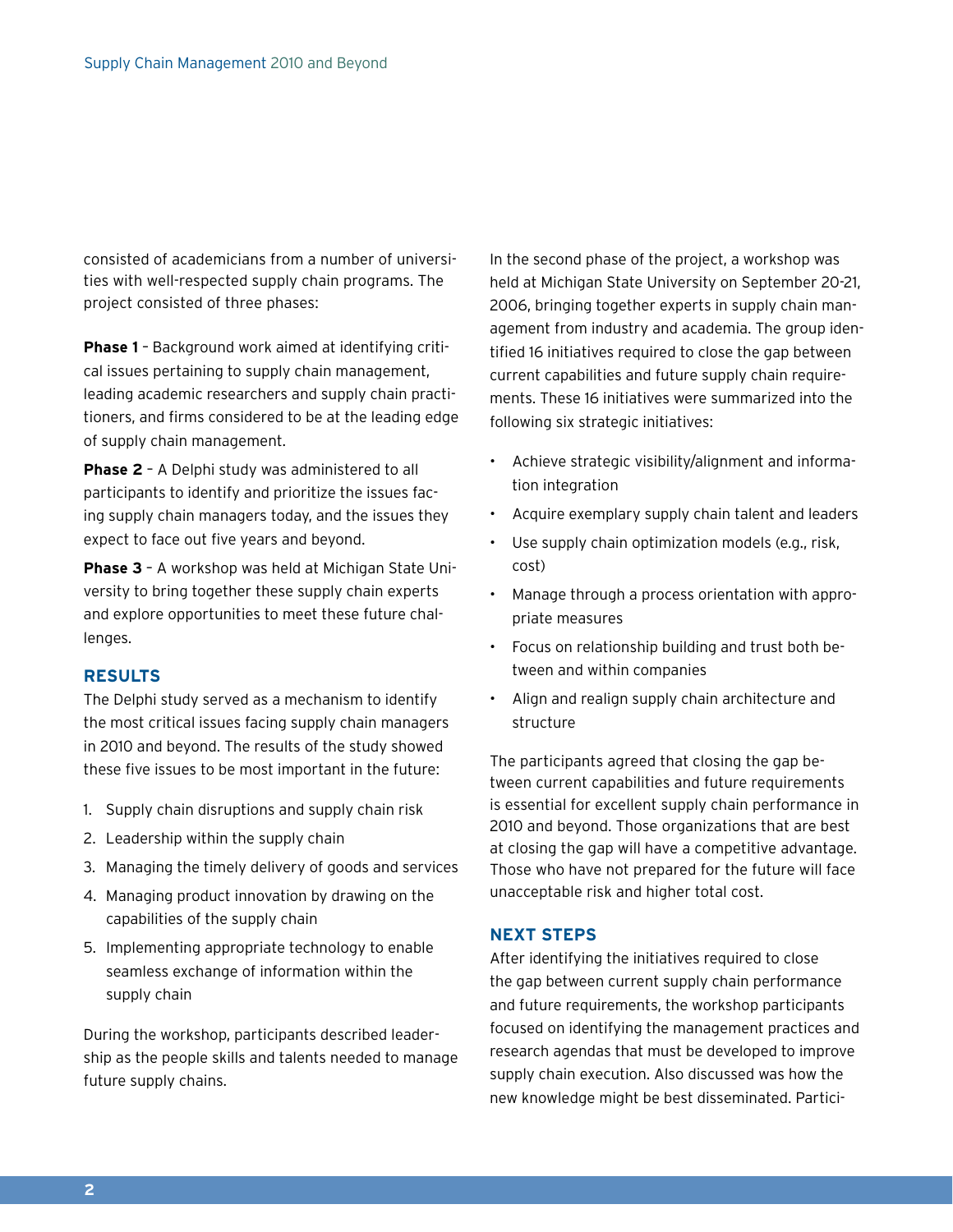pants were asked to select one of six focused areas for further subgroup work. The subgroups included two that will address the supply chain body of knowledge: operational and strategic. Workshop participants felt it was important that universities and professional organizations be involved in providing the appropriate education and training for supply chain leaders of the future. The other four subgroups include: collaboration, metrics, risk, and cost models and will focus on providing direction for research and practice on the six strategic initiatives.

The Delphi study and workshop provided insight into the issues facing supply chain managers in 2010 and beyond, but must be validated using other industry and academic partners. A second group will be convened at a future date and the results combined and distributed to all participants. The workshop attendees agreed to reconvene at a future date for ongoing discussions and updates.

The project leaders would like to thank all the participants for their active engagement in both the Delphi study and the workshop. Your willingness to share information and ideas resulted in an agenda to pursue addressing and making progress on the critical issues identified in the study, which will drive improved performance in the supply chains.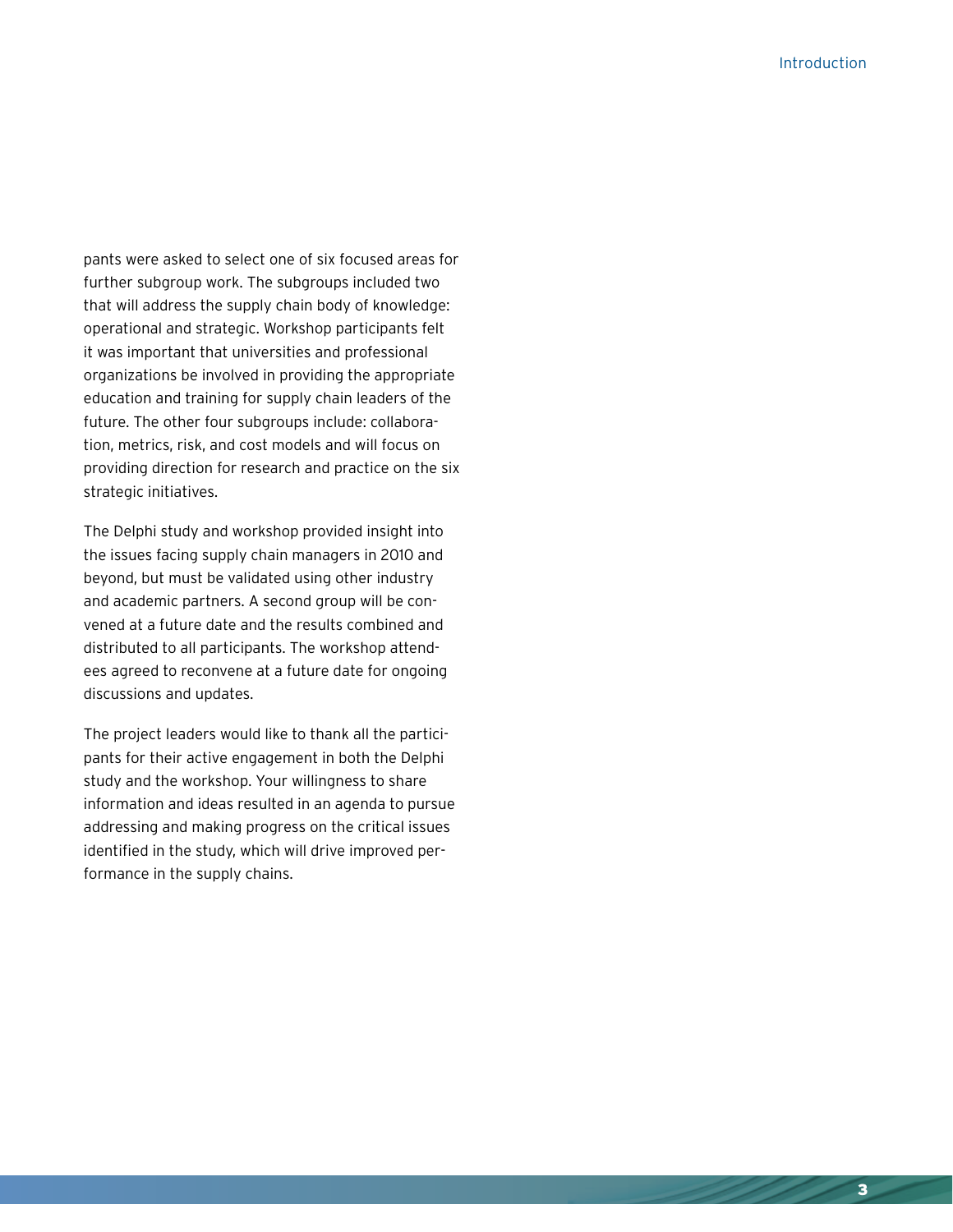# SCM 2010 and Beyond: Why This Study Now?

## **Overview**

Supply chain management (SCM) is now a fact of life. Increasingly managers, researchers, and educators recognize the importance of SCM as both a strategic and tactical weapon. However, the practice of supply chain management is ever changing. Initially, the supply chain was viewed as an entity that was primarily concerned with the upstream  $-$  suppliers and supplier management. By the mid 1990s, there was a change in orientation. The focus has shifted from the upstream to the entire supply chain. As we move into the middle of the first decade of the 21st century, we are seeing another shift in focus — from supply chain management to strategic supply chain management. As this transition takes, there is a strong need for researchers, managers, and educators to reassess the current and future stages of supply chain management with the goal of identifying, presenting, and implementing a new set of agendas — agendas targeted at directing, motivating, and facilitating research, knowledge dissemination,<sup>1</sup> and management/practice in this area.

As a result of these and other factors, it was decided that the time was right for a study aimed at uncovering, studying, and assessing the differences between today's supply chain and that of the future supply  $chain - the supply chain that we can expect to see$ in place within the next five years. To achieve these objectives, it was decided that a multiple method research approach would be employed — an approach that combined a thorough literature review with a Delphi study and an on-site workshop. The overall goal of this approach would be to help answer the following questions:

- What does the current supply chain system look like? What are its major traits/features/attributes?
- What is the future supply chain system expected to look like? What are its major traits/features/attributes?
- To what extent is the future supply chain "superior" in performance to the current supply chain? Why?
- What are the gaps/obstacles that are preventing firms and their managers from making the transition from the current to the future supply chain and from realizing the potential benefits offered by the future supply chain?
- What action items can be identified that can be used by the various stakeholders to facilitate the transition from the current to the future supply chain?

Consistent with these questions, this study had, as its direct outcomes, three items:

• A quantitative description of the current and future supply chains (to be provided by the Delphi study). $2^2$ 

2 A detailed discussion of the research methodology is reserved for the next chapter.

<sup>1</sup> The term "knowledge dissemination" is used rather than teaching for several reasons. First, in discussions with several knowledgeable practitioners in preparation for the study, the research team was left with the impression that teaching was viewed as something that took place in colleges and universities. Second, knowledge dissemination was viewed as a much broader activity — something that could be done within companies, with professional societies, and within educational institutions. Third, knowledge dissemination seemed to imply also a broader approach to getting the knowledge out. It was seen as something that could be done using the Internet, Webinars, seminars, and discussions. For these and other reasons, the team settled on this term within this report.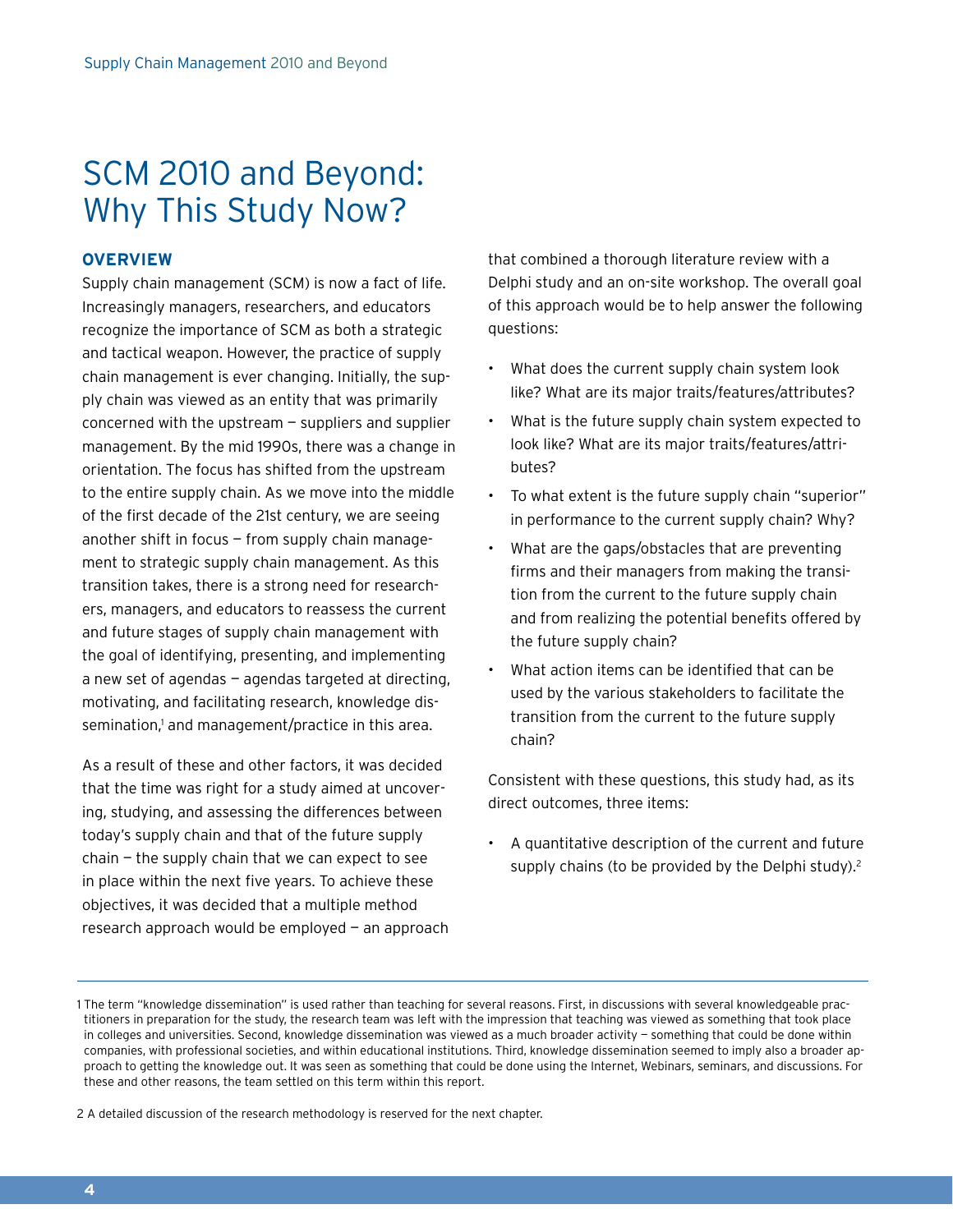- A summary and discussion of the major gaps/obstacles affecting the ability of firms to make the transition from the current to the future supply chain.
- A set of three agendas containing actionable items targeted toward the three critical stakeholders — supply chain management practitioners, researchers, and educators.

This report presents the final results of this study. In it, you will find these three outcomes. It is hoped and expected that this report will serve to stimulate a discussion of whether you, as a manager, researcher, or educator, are ready to make this transition. In reviewing the findings presented in this report, it is important to recognize that what we are dealing with is a forecast of the future (albeit a forecast generated through the interaction of a selected group of highly knowledgeable people). Consequently, the reader is cautioned to remember this forecast, like any other forecast, comes with three warnings:

- All forecasts are wrong
- All forecasts change
- You or someone else will be responsible for the ultimate accuracy.

Before discussion of the research methodological approach underlying this study, it is first necessary to review the concept of the supply chain and the factors currently influencing its growth and evolution.

## **Supply Chain Management – A Field in Transition**

Supply chain management (SCM) is now recognized as one of the major developments in business thought for the 21st century. Many business schools, including the University of Michigan and Harvard, are developing SCM curricula and programs. At the same time, definitions of various SCM perspectives and domain are maturing. Originally, SCM was viewed rather simplistically as a summation of operational activities in functional areas such as purchasing, operations management, and logistics. Today, SCM is increasingly seen to be a strategic, highly integrative management area that exceeds any single functional perspective. (See Figure 1-1, The Current Supply Chain, found on page 7.)

However, it is well known that supply chain management has developed primarily in the field. It is a field built and expanded by managers and by firms such as Toyota, McDonald's, Wal-Mart, and Dell. Consequently, the study (i.e., activities involving research and knowledge dissemination) of supply chain management has consistently lagged behind the practice of supply chain management. This is a situation that must be corrected if managers, educators, and researchers are to make appropriate contributions to this field.

Currently, there is evidence that the theory and practice of supply chain management is undergoing a major transformation — a transformation from tactical supply chain management (a field primarily of interest to logistics, operations and purchasing managers, and researchers) to strategic supply chain management. Strategic supply chain management is characterized by the three following major traits:

#### **Total**

To be effective in teaching supply chain management, an instructor's coverage should address the total (complete) supply chain. A total coverage addresses both the upstream (supply-side) and downstream (demand-side) aspects of the supply chain, including a discussion of marketing and customer relationships. It also covers both domestic and global issues associated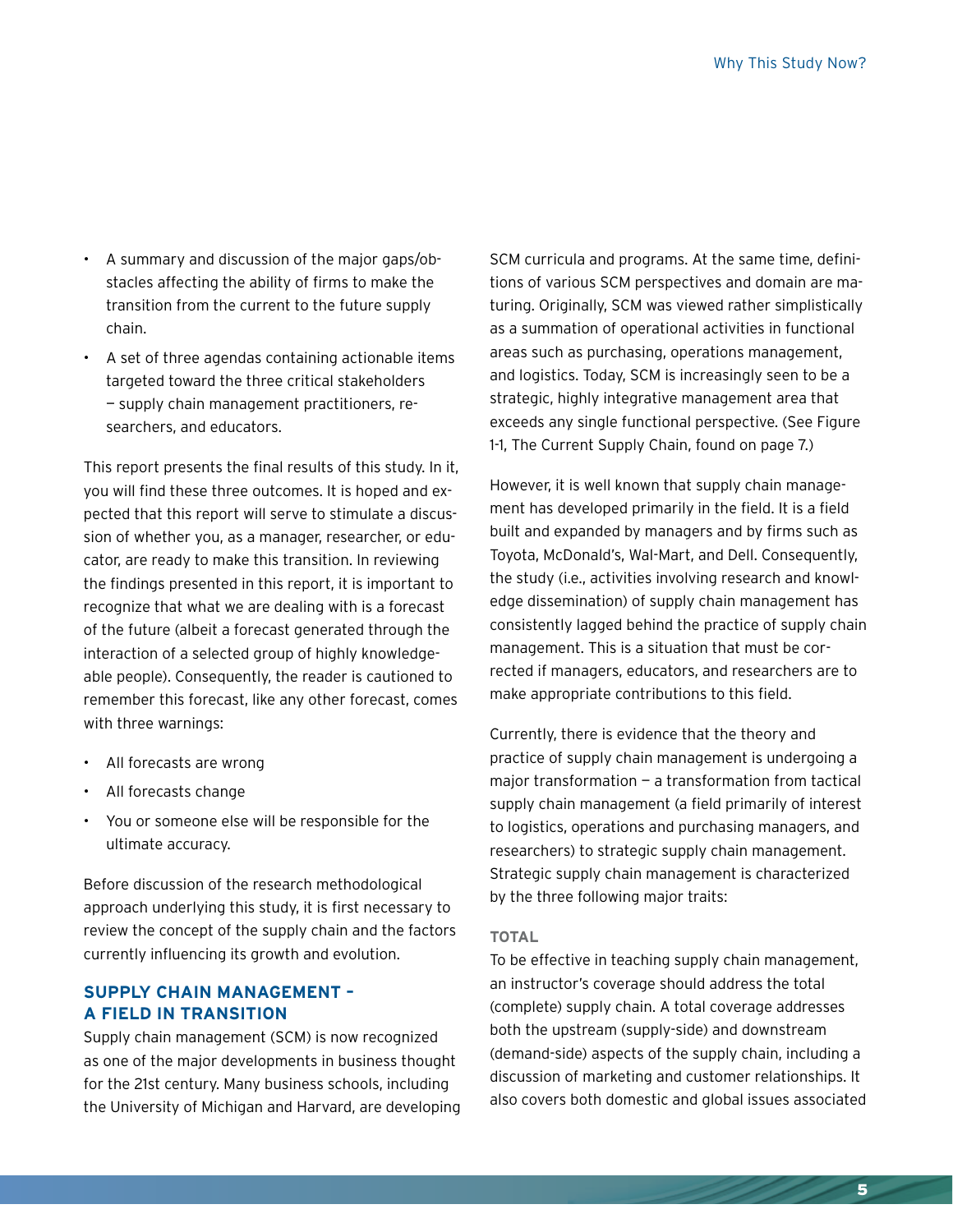with supply chain management. A total coverage views supply chains from a life cycle perspective, one that traces products from cradle to grave. A total coverage introduces students not only to the mathematical tools that support supply chain management decision-making, but also to the "soft" side of supply chain management, including the management of people, information, and organizational relationships. Finally, a total coverage includes discussions of planning activities and decision processes that cut across traditional functional organizations.

#### **Strategic**

The supply chain concept exists as a means to enhance the ability of a firm to develop and maintain strategic advantages in a competitive marketplace. The benefits of supply chains extend beyond the operational dimensions of lead time, quality, and flexibility to the strategic and financial areas. Supply chains, if properly structured, can effectively combine the core competencies of a given firm with the skills and capabilities of its suppliers. However, to be strategic, supply chains must be driven by marketing strategies, targeting of customers, and the creation of value propositions that are highly attractive to these customers. Thus, our treatment of the supply chain will identify strategy and customers as the beginning points for all planning and decision-making activities.

#### **Dynamic**

Supply chains are seldom static. They are constantly changing and evolving as a result of strategic changes taking place within the firm, competitive actions, changes in technology, and shifts in targeted customers or in customers' needs.

Strategic supply chain management is a relatively new development. It is a development that offers great

promise but one that raises numerous questions and unresolved issues that must be addressed should the promise of strategic supply chain management be realized.

When dealing with these unresolved issues and questions, it is important to recognize that these issues must be framed in terms meaningful to the three key stakeholders: practitioners (those involved in the development, implementation, and evolution of supply chain management in the field); researchers (those involved in generating new knowledge focused primarily on the various aspects of supply chain management); and educators (those responsible for spreading the principles and practices of supply chain management to business students, graduate students, executives, and members of professional organizations).

### **The Structure of the Report**

This report and its findings are presented in five chapters. The first chapter provides an introduction; the second presents the structure of the multimethod research methodology, as well as summarizing the results of the Delphi study (which identifies and rates in importance the various traits associated with today's supply chain and those of the future supply chain). In the third chapter, the various gaps/obstacles that are inhibiting the transition from the current to the future supply chain are explored. The fourth chapter presents the action item agendas; the fifth chapter explores the issue of the next step. The various appendices found at the end of this report present material used during the execution of the Delphi study and in the workshop. As is noted in the fifth chapter, this study should not be viewed as an end, but rather as a starting point for future research into the strategic supply chain — SCM 2010 and beyond.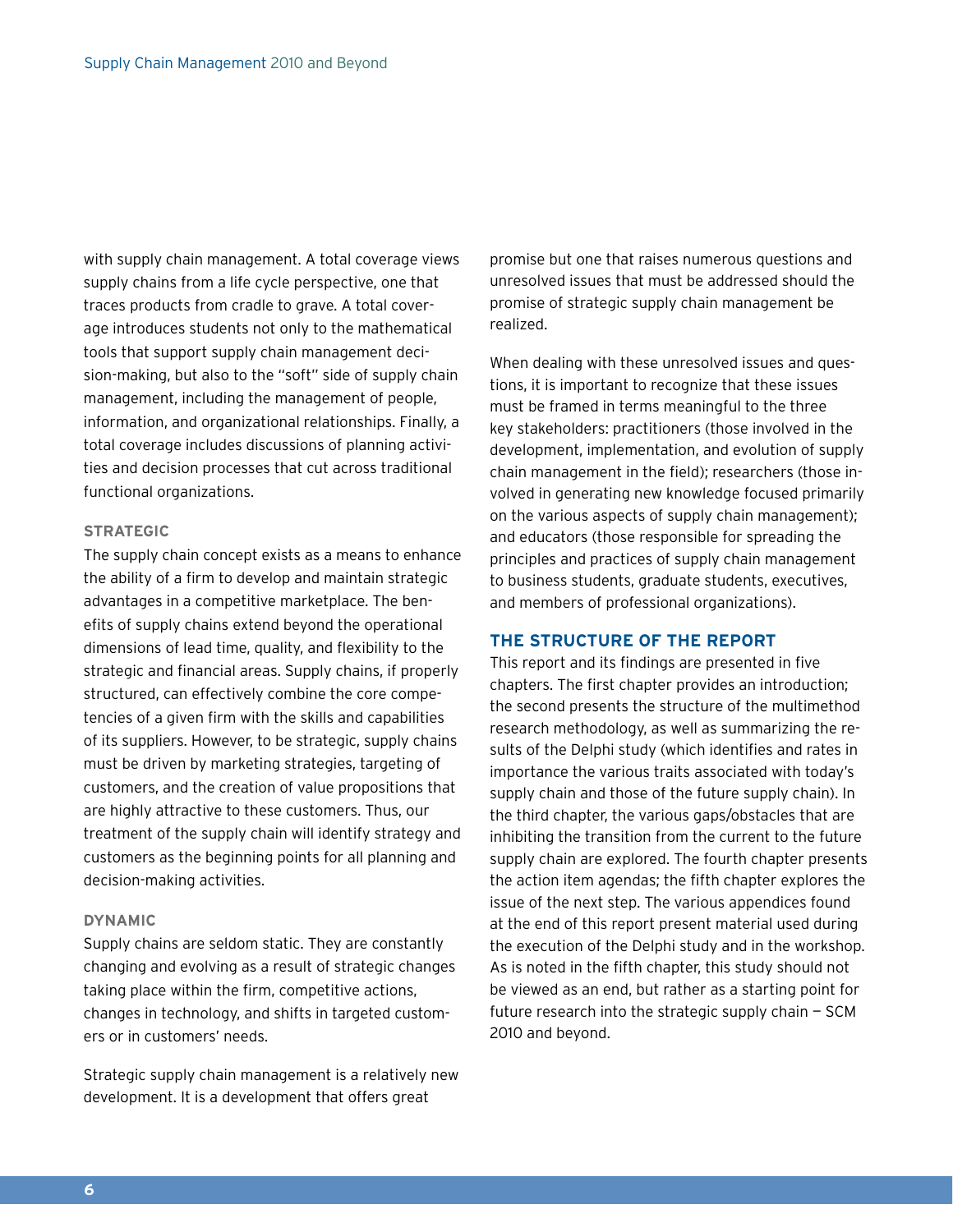### **Concluding Comments**

Supply chain management is now a fact of life. It is also a dynamic, living entity that is constantly changing. At times, these changes are small; at other times, the changes are significant and dramatic. The indications are that we are currently encountering a time of dynamic and significant change. The findings presented in this report should better prepare readers to meet the challenges of the new supply chain.

# Figure 1–1: **The Current Supply Chain**

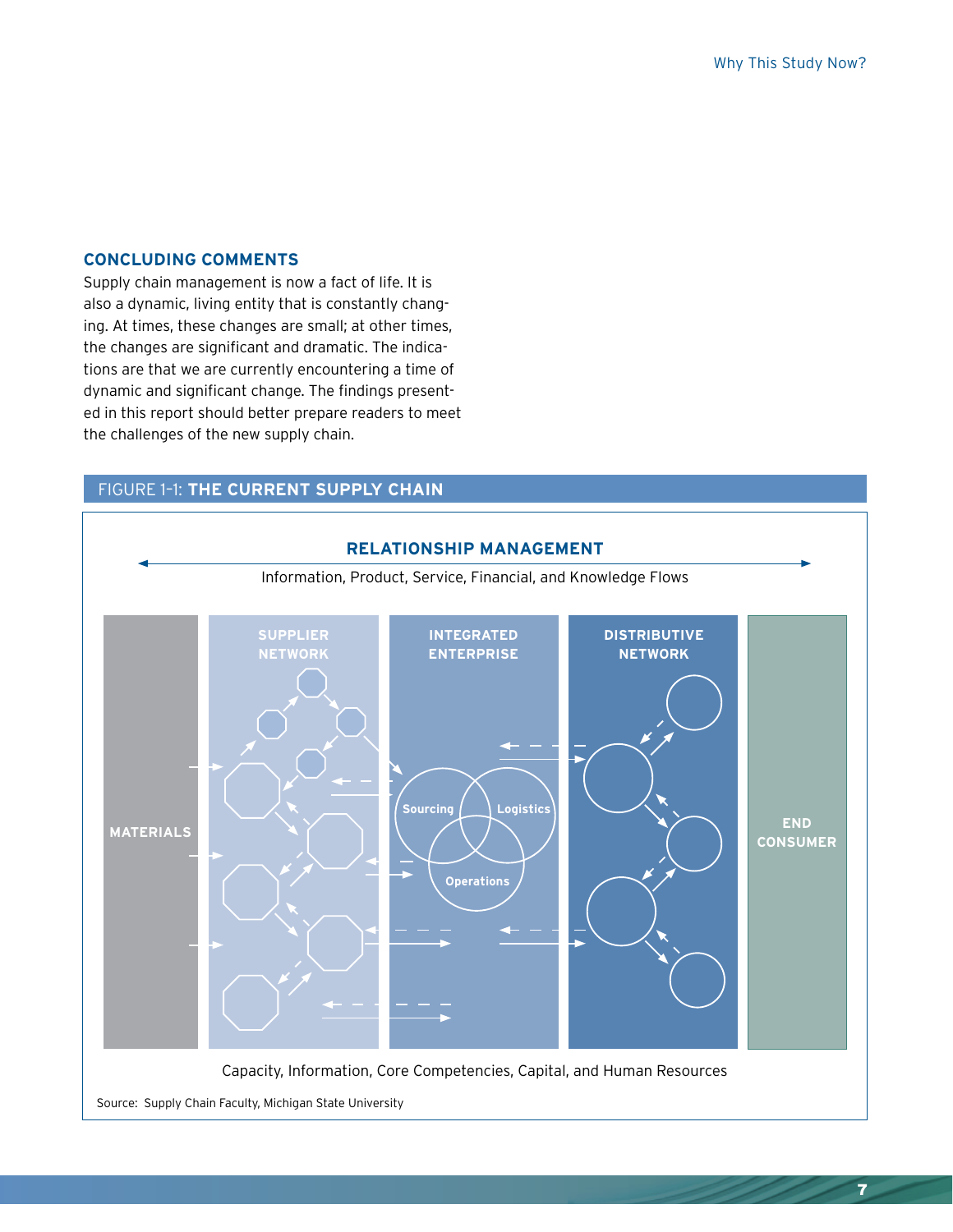# Background to the Study: The Research Methodology Outlined

## **Overview**

This report summarizes the various phases generated at a workshop on "Supply Chain Management 2010 and Beyond" that was held at the James B. Henry Center for Executive Development, September 20-21, 2006. This workshop and its findings, in turn, were the result of a process that began in late 2005 with the decision to go forward with the workshop. At that time, it was decided that, if the workshop were to be successful, a structured approach would be necessary. In a subsequent meeting held on January 7, 2006, it was decided that a three-phase approach would be used:

- Phase 1 Background work aimed at identifying critical issues pertaining to supply chain management, leading academic researchers and supply chain practitioners, and firms considered to be at the leading edge of supply chain management.
- Phase 2 A Delphi study administered to all participants to identify and prioritize the issues facing supply chain managers today, and the issues they expect to face out five years and beyond.
- Phase 3 A workshop at Michigan State University to bring together supply chain experts and explore opportunities to meet these future challenges.

## **Phase I - Background**

This stage began in February 2006. It involved a literature review of the supply chain management-related body of knowledge to uncover issues suggested by previous studies. In developing this review, literature from both the academic and practitioner fields were examined. Among the journals selected for this review were:

- *• The Journal of Operations Management*
- *• The International Journal of Production Research*
- *• Decision Sciences Journal*
- *• Harvard Business Review*
- *• Strategic Management Journal*
- *• The Academy of Management Journal*
- *• Sloan Management Review*
- *• California Management Review*
- *• The International Journal of Operations and Production Management*
- *• The Journal of Business Logistics*
- *• The Journal of Supply Chain Management*
- *• The International Journal of Production Economics*

The review covered a time period from 1998 to the present date.

The purpose of the review was four-fold:

- To identify the major issues and concerns pertaining to the continued evolution and growth of supply chain management. These issues and concerns were critical since they formed the foundation for the Delphi study (as described in the next phase).
- To identify those researchers who were active in the study of issues pertaining to supply chain management.
- To identify those practitioners, consultants, and practitioner authors who were active in the study and reporting of issues pertaining to supply chain management.
- To identify companies that were considered to be at the leading edge of the theory and practice of strategic supply chain management (i.e., where the supply chain was used to help the firm either develop unique, compelling strategic objectives or where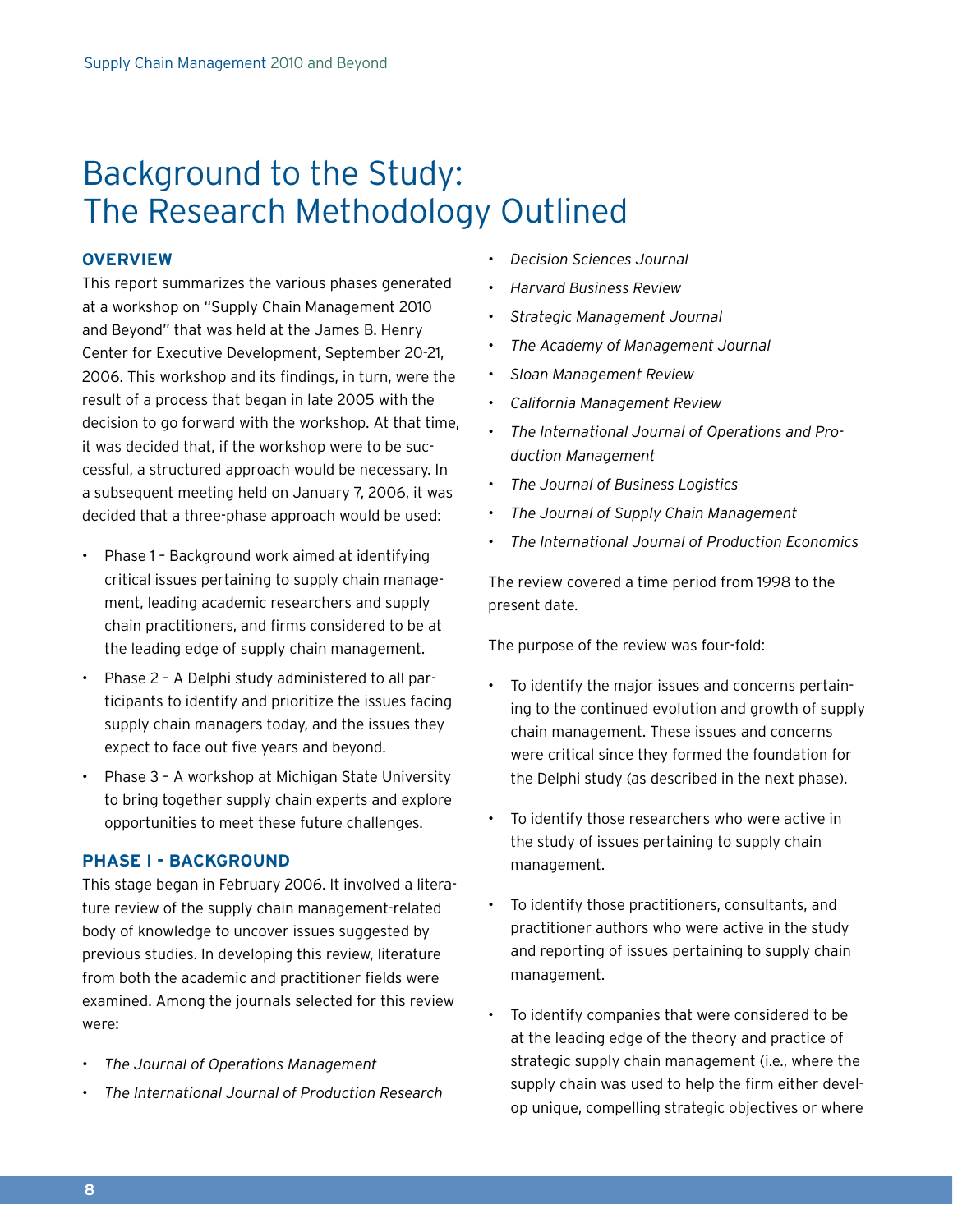the supply chain played a critical role in helping the firm attain its strategic objectives). In selecting these firms, the interest was not simply in those firms that dealt exclusively on the upstream/supply side of the supply chain. Rather, there was an explicit attempt to include firms that also focused on the downstream/demand side of the supply chain.

The information generated was reviewed by the members of the research team.<sup>3</sup> The literature identified a list of relevant supply chain issues or concerns that were used to develop the Delphi study.

### **Phase II – The Delphi Study**

The development of the Delphi study phase began in late April 2006, with the final version of the Delphi form (Appendix 1) sent out on May 22, 2006. The panel of experts was notified that the Delphi questionnaire was available to be completed; the Delphi questionnaire was uploaded on the Michigan State University business server and available through the Internet. During this period, several critical events took place. First, funding for the workshop was secured. The project was funded in part by SAP, the APICS Educational and Research Foundation, Inc., the Department of Marketing and Supply Chain Management from the Broad College of Business at Michigan State University, and Joseph Sandor, the Hoagland-Metzler Chair of Strategic Sourcing at Michigan State University. Second, the research team (initially consisting of Steven A. Melnyk, Ph.D., Michigan State University; Rhonda Lummus, Ph.D., Iowa State University; and Robert J. Vokurka, Ph.D., Texas A&M University-Corpus Christi, welcomed an additional member, Joseph Sandor. Professor Sandor played a critical role in the successful completion of this project by providing his industry contacts. These contacts were extensively used in soliciting and securing highly placed industry participation (i.e., participation at the senior management level).

#### **The Delphi Study Described**

In planning the on-site workshop, it was decided that for the group to focus on the issues and concerns of interest (rather than simply spending time on site identifying and discussing these issues) was to administer a Delphi questionnaire to the potential workshop members. The Delphi technique is a method used to obtain a reliable consensus of opinion from a group of experts by means of a series of questionnaires combined with controlled feedback (McKenna, 1994, p. 1221). As a technique, it is well designed to handle opinions rather than objective facts (Schmidt, 1997). It is also a widely used technique, having been used in more than 1,000 published research studies since its introduction during the late 1940s (McKenna, 1994).

The Delphi technique is most appropriate under the following conditions (Linstone & Turoff, 1975):

- 1. The research problem does not lend itself to precise analytical techniques but can benefit from subjective judgments on a collective basis.
- 2. The research population may present diverse backgrounds with respect to experience or expertise.
- 3. More subjects are needed than can effectively interact in a face-to-face exchange.
- 4. Disagreement among individuals may be so severe or politically changed that anonymity must be ensured.

<sup>&</sup>lt;sup>3</sup> The task of reviewing the literature and the Internet and gathering the resulting information was carried out by Hari Krishnan, an MBA student in the Broad School, along with Steven A. Melnyk, Ph.D., Robert Vokurka, Ph.D., and Rhonda Lummus, Ph.D.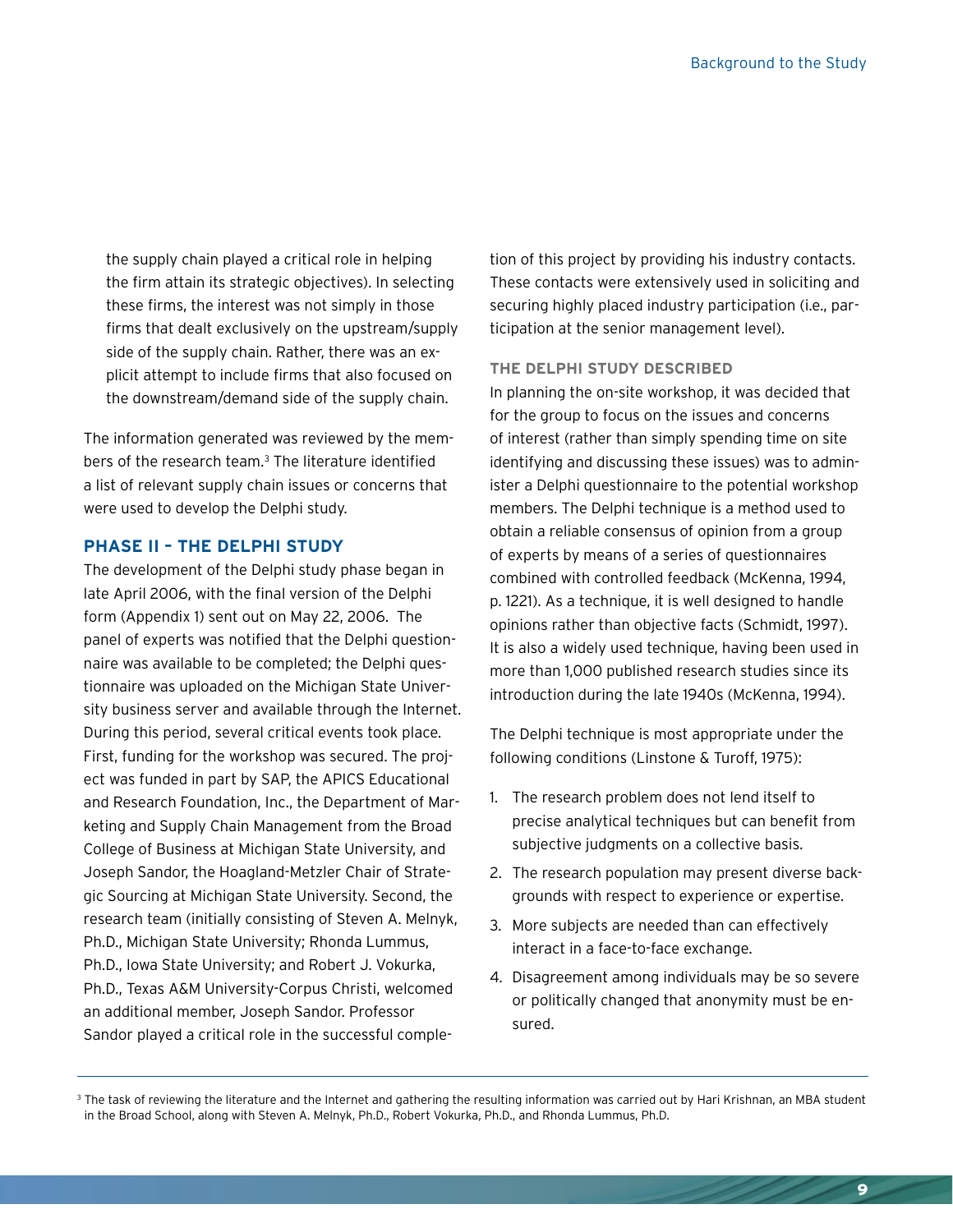5. Time, cost, and logistics would make frequent meetings of all the subjects unfeasible.

Of these five conditions, it was the first and the fifth that proved to be the primary reasons for the selection of the Delphi technique for this phase of the study.

The Delphi technique embodies the following key characteristics (Chocholik, Bouchard, Tan, & Ostrow, 1999; Loughlin & Moore, 1979; Whitman, 1990):

- 1. The use of a panel of "experts" for obtaining data.
- 2. Participants do not meet in face-to-face discussions.
- 3. The use of sequential questionnaires and/or interviews.
- 4. The systematic emergence of a concurrence of judgment/opinion.
- 5. The guarantee of anonymity for subjects' responses.
- 6. The use of frequency distributions to identify patterns of agreement.
- 7. The use of two or more rounds between which a summary of the results of the previous round is communicated and evaluated by panel members.

The Delphi study use in this research (see Appendix 1) was developed by drawing on the findings of the literature review carried out during Phase I. The initial questionnaire was subjected to thorough pretesting and was submitted to various groups of executives within the Executive Development Programs of Michigan State University who were involved in supply chain management activities. Based on feedback received from these groups, the initial Delphi questionnaire was revised. Once revised, it was posted on the Internet.

The first round of the Delphi ran from May 22 to June 9, 2006. These were summarized and included as part of the second round of the Delphi (which ran from July 15 to August 10). The results of the first round can be found in Appendix 2. The results generated from this second round were collected and summarized for presentation during the first session of the workshop (September 21, 2006). The results are presented in Table 2-1.

In interpreting these results, it is important to note that all of the items listed were evaluated using a 5–point Likert scale, where "1" denoted that the item was regarded as irrelevant by the respondent; "3" indicated that the item was somewhat important; and, "5" denoted that the item was regarded as "critical." Consistent with the theme of "Supply Chain Management 2010 and Beyond," the Delphi forced the experts to assess each trait along two time dimensions: importance today and importance five years from today.

The results paint an interesting picture. Critical to managing today's supply chain are issues such as delivery, supply chain disruptions, leadership, security, and trust (to name some of those issues rated at a 3.75 level or above). Yet, managing tomorrow's supply chain is viewed as being far more complex and demanding.

One way of assessing this change is to look at those traits rated 4.00 or higher. For today, only 3 traits were rated so highly. Yet, five years from now, there are 16 traits out of 26 that were rated at this level.

In the future, the supply chain will be asked to do more than simply deliver goods and services. It will be asked to deal with issues such as supply chain disruptions and risk management and leadership within the supply chain. It will be asked to develop and manage supply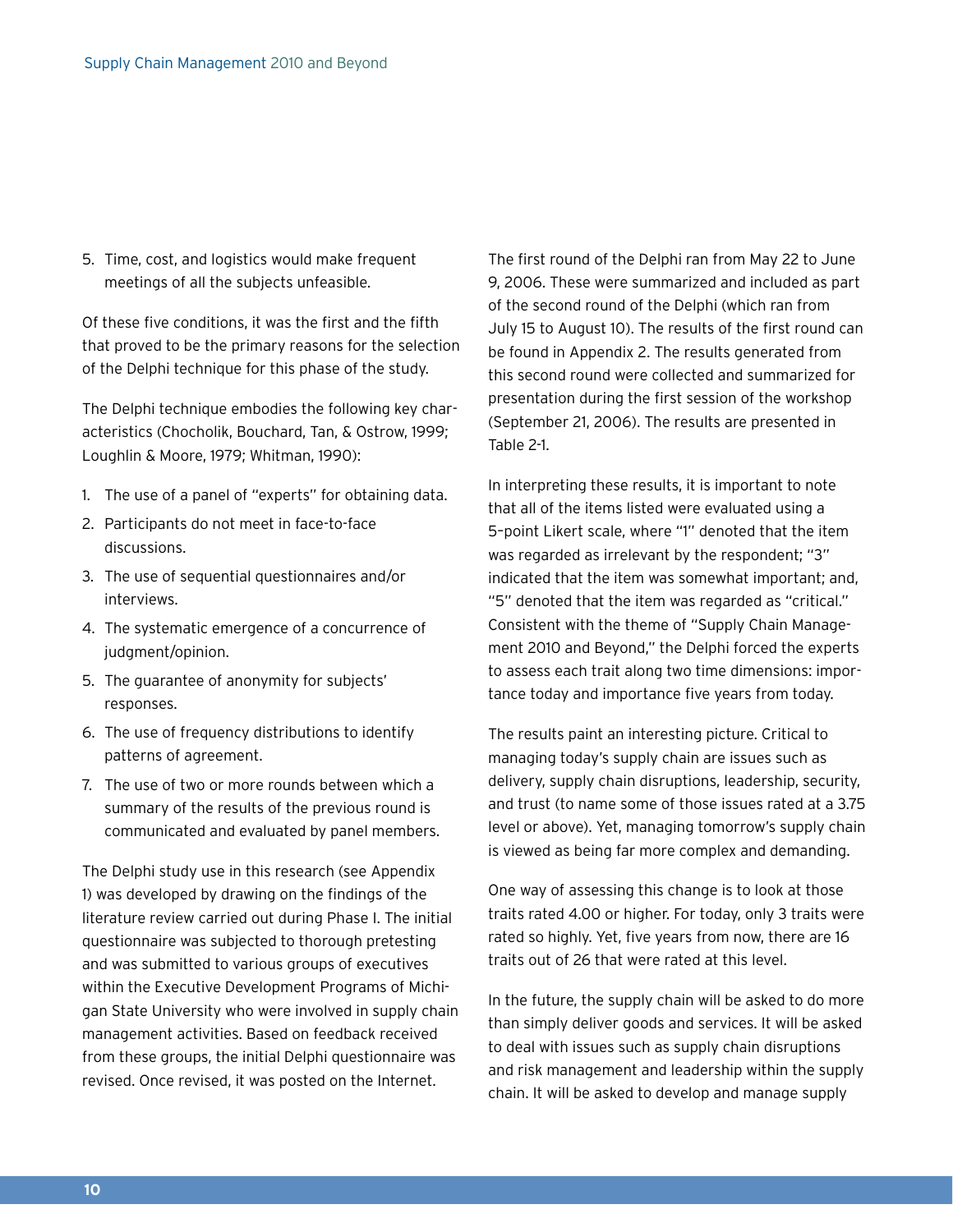# Table 2–1: **Delphi Results – Second Round Delphi Results**

| <b>ROUND 1 ITEMS</b><br><i><b>Issue</b></i> |                                                                                                             | <b>Importance Now</b> |                 |                    | <b>Importance 5 Years from Now</b> |                 |                    |
|---------------------------------------------|-------------------------------------------------------------------------------------------------------------|-----------------------|-----------------|--------------------|------------------------------------|-----------------|--------------------|
|                                             |                                                                                                             | Round 1<br>Mean       | Round 2<br>Mean | R1 to R2<br>Change | Round 1<br>Mean                    | Round 2<br>Mean | R1 to R2<br>Change |
| 1                                           | Supply chain disruptions and supply chain risk                                                              | 4.25                  | 4.29            | 0.04               | 4.58                               | 4.86            | 0.28               |
| 2                                           | Leadership within the supply chain                                                                          | 4.00                  | 4.24            | 0.24               | 4.38                               | 4.72            | 0.34               |
| 3                                           | Managing the timely delivery of goods and services                                                          | 4.25                  | 4.33            | 0.08               | 4.58                               | 4.57            | (0.01)             |
| 4                                           | Managing product innovation by drawing on the<br>capabilities of the supply chain                           | 3.29                  | 3.48            | 0.19               | 4.33                               | 4.52            | 0.19               |
| 5                                           | Implementing appropriate technology to allow<br>seamless exchange of information within the supply<br>chain | 3.67                  | 3.76            | 0.09               | 4.46                               | 4.48            | 0.02               |
| 6                                           | Developing trust between supply chain members                                                               | 3.92                  | 3.89            | (0.03)             | 4.42                               | 4.40            | (0.02)             |
| 7                                           | Measuring performance across activities and part-<br>ners within the supply chain                           | 3.58                  | 3.76            | 0.18               | 4.33                               | 4.38            | 0.05               |
| 8                                           | Protecting intellectual property within the supply<br>chain                                                 | 3.75                  | 3.90            | 0.15               | 4.29                               | 4.38            | 0.09               |
| 9                                           | Managing and structuring relationships within the<br>supply chain                                           | 3.92                  | 3.81            | (0.11)             | 4.20                               | 4.33            | 0.13               |
| 10                                          | Power relationships within the supply chain                                                                 | 3.79                  | 3.81            | 0.02               | 4.08                               | 4.29            | 0.21               |
| 11                                          | Maintaining visibility and control within the supply<br>chain                                               | 3.88                  | 3.95            | 0.07               | 4.29                               | 4.29            | 0.00               |
|                                             | 12 Changing/realigning performance measurement<br>across activities and partners within the supply<br>chain | 3.50                  | 3.33            | (0.17)             | 4.08                               | 4.19            | 0.11               |
| 13                                          | Maintaining and protecting security within the sup-<br>ply chain                                            | 3.63                  | 3.90            | 0.27               | 4.17                               | 4.15            | (0.02)             |
| 14                                          | Managing and improving environmental performance<br>within the supply chain                                 | 3.13                  | 3.20            | 0.07               | 4.00                               | 4.05            | 0.05               |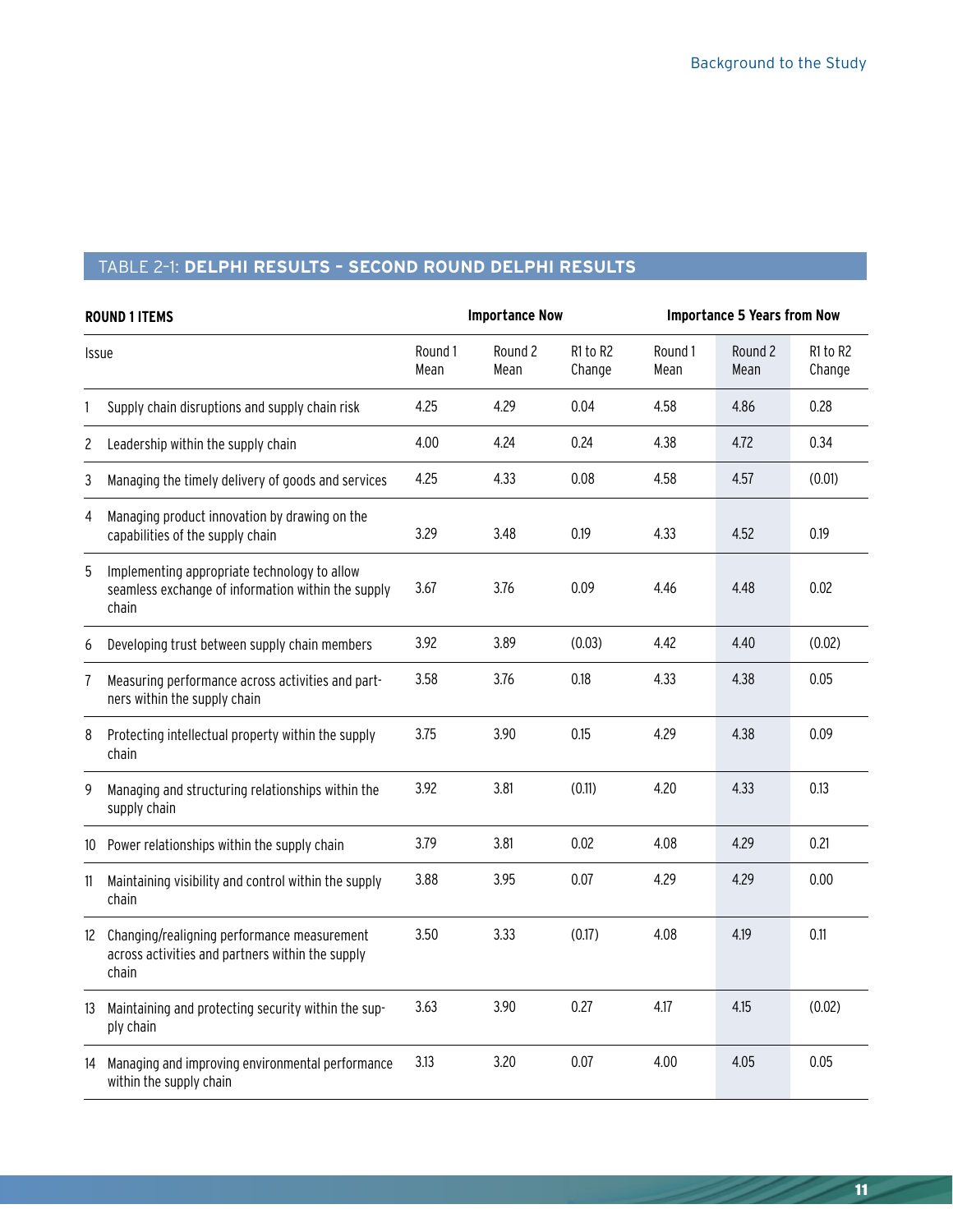# Table 2–1: **Delphi Results – Second Round Delphi Results Continued**

| <b>ROUND 1 Continued</b><br><i><b>Issue</b></i> |                                                                                                                                           | <b>Importance Now</b> |                 |                    | <b>Importance 5 Years from Now</b> |                 |                    |
|-------------------------------------------------|-------------------------------------------------------------------------------------------------------------------------------------------|-----------------------|-----------------|--------------------|------------------------------------|-----------------|--------------------|
|                                                 |                                                                                                                                           | Round 1<br>Mean       | Round 2<br>Mean | R1 to R2<br>Change | Round 1<br>Mean                    | Round 2<br>Mean | R1 to R2<br>Change |
| 15                                              | Developing and maintaining appropriate communica-<br>tion and connectivity within the supply chain                                        | 3.75                  | 3.75            | 0.00               | 4.25                               | 4.05            | (0.20)             |
|                                                 | 16 Using the resources of the supply chain to identify<br>new and unique solutions to existing and new prob-<br>lems                      | 3.17                  | 3.45            | 0.28               | 4.13                               | 4.00            | (0.13)             |
| 17                                              | Rapid redesign of supply chains to meet changing<br>customer needs                                                                        | 3.67                  | 3.38            | (0.29)             | 4.21                               | 3.90            | (0.31)             |
| 18                                              | Sharing rewards and financial risk within the supply<br>chain                                                                             | 3.13                  | 3.19            | 0.06               | 4.00                               | 3.86            | (0.14)             |
| 19                                              | Managing confidentiality within the supply chain                                                                                          | 3.63                  | 3.62            | (0.01)             | 3.83                               | 3.86            | 0.03               |
|                                                 | 20 Developing and implementing strategic segmenta-<br>tion/spend analysis on the customer side of the<br>supply chains                    | 3.46                  | 3.38            | (0.08)             | 3.96                               | 3.76            | (0.20)             |
| 21                                              | Developing and implementing strategic segmenta-<br>tion/spend analysis on the supply side                                                 | 3.46                  | 3.71            | 0.25               | 3.92                               | 3.67            | (0.25)             |
|                                                 | 22 Developing, changing, and maintaining the ap-<br>propriate organizational cultures within the critical<br>partners of the supply chain | 3.29                  | 3.00            | (0.29)             | 3.67                               | 3.62            | (0.05)             |
|                                                 | 23 Responding to the "China Price" syndrome (i.e., a<br>competitor who emphasizes and delivers low cost)                                  | 3.75                  | 3.81            | 0.06               | 3.38                               | 3.52            | 0.14               |
|                                                 | 24 Identifying and managing channel conflict                                                                                              | 3.50                  | 3.05            | (0.45)             | 3.67                               | 3.43            | (0.24)             |
|                                                 | 25 Governance within the supply chain (e.g., Sarbanes-<br>Oxley)                                                                          | 3.33                  | 3.38            | 0.05               | 3.58                               | 3.38            | (0.20)             |
|                                                 | 26 Colocating key stakeholders within the supply chain                                                                                    | 3.00                  | 3.14            | 0.14               | 3.25                               | 3.24            | (0.01)             |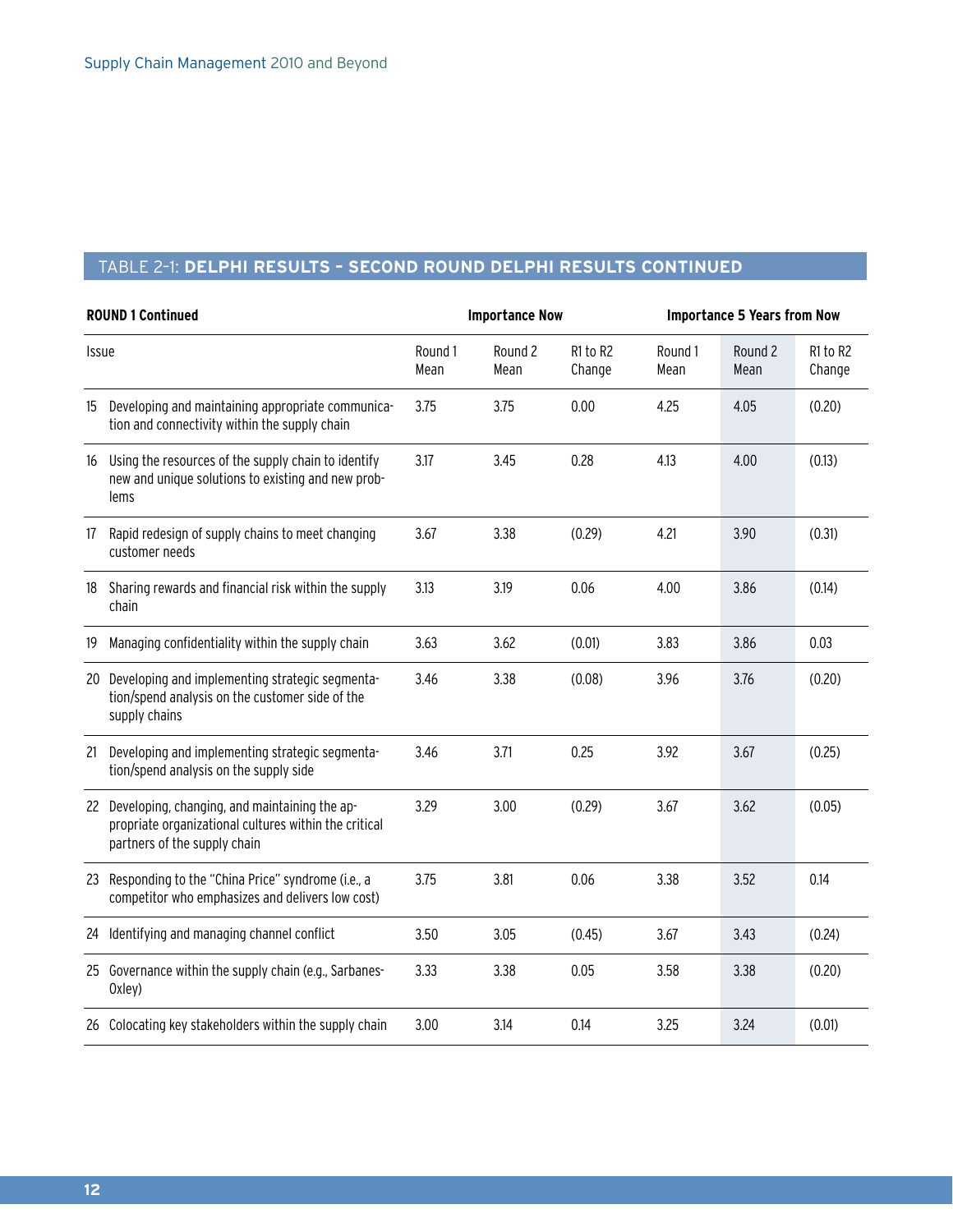# Table 2–1: **Delphi Results – Second Round Delphi Results Continued**

| <b>ROUND 2 Additional Items</b>                                                                                         |                 | <b>Importance Now</b> |                    |                 | <b>Importance 5 Years from Now</b> |                    |
|-------------------------------------------------------------------------------------------------------------------------|-----------------|-----------------------|--------------------|-----------------|------------------------------------|--------------------|
| <i>Issue</i>                                                                                                            | Round 1<br>Mean | Round 2<br>Mean       | R1 to R2<br>Change | Round 1<br>Mean | Round 2<br>Mean                    | R1 to R2<br>Change |
| Supply chain talent management including training,<br>skill building, competency development, and career<br>development |                 | 4.20                  |                    |                 | 4.60                               |                    |
| Managing fuel and transportation costs                                                                                  |                 | 3.86                  |                    |                 | 4.29                               |                    |
| Supply chain infrastructures worldwide, e.g., port,<br>airports, highways, railroads                                    |                 | 3.55                  |                    |                 | 4.19                               |                    |
| Managing environmental issues and recycling of<br>materials                                                             |                 | 3.24                  |                    |                 | 4.00                               |                    |
| Development of new technologies that affect supply<br>chain efficiency, e.g., RFID                                      |                 | 3.48                  |                    |                 | 4.00                               |                    |
| Collaborative supply chain forecasting                                                                                  |                 | 3.30                  |                    |                 | 3.96                               |                    |
| Process improvements and waste reduction                                                                                |                 | 3.57                  |                    |                 | 3.90                               |                    |
| Identification and development of alternate<br>materials                                                                |                 | 3.40                  |                    |                 | 3.75                               |                    |
| Alternate material identification and development                                                                       |                 | 3.24                  |                    |                 | 3.62                               |                    |
| Managing supplier diversity                                                                                             |                 | 2.81                  |                    |                 | 2.81                               |                    |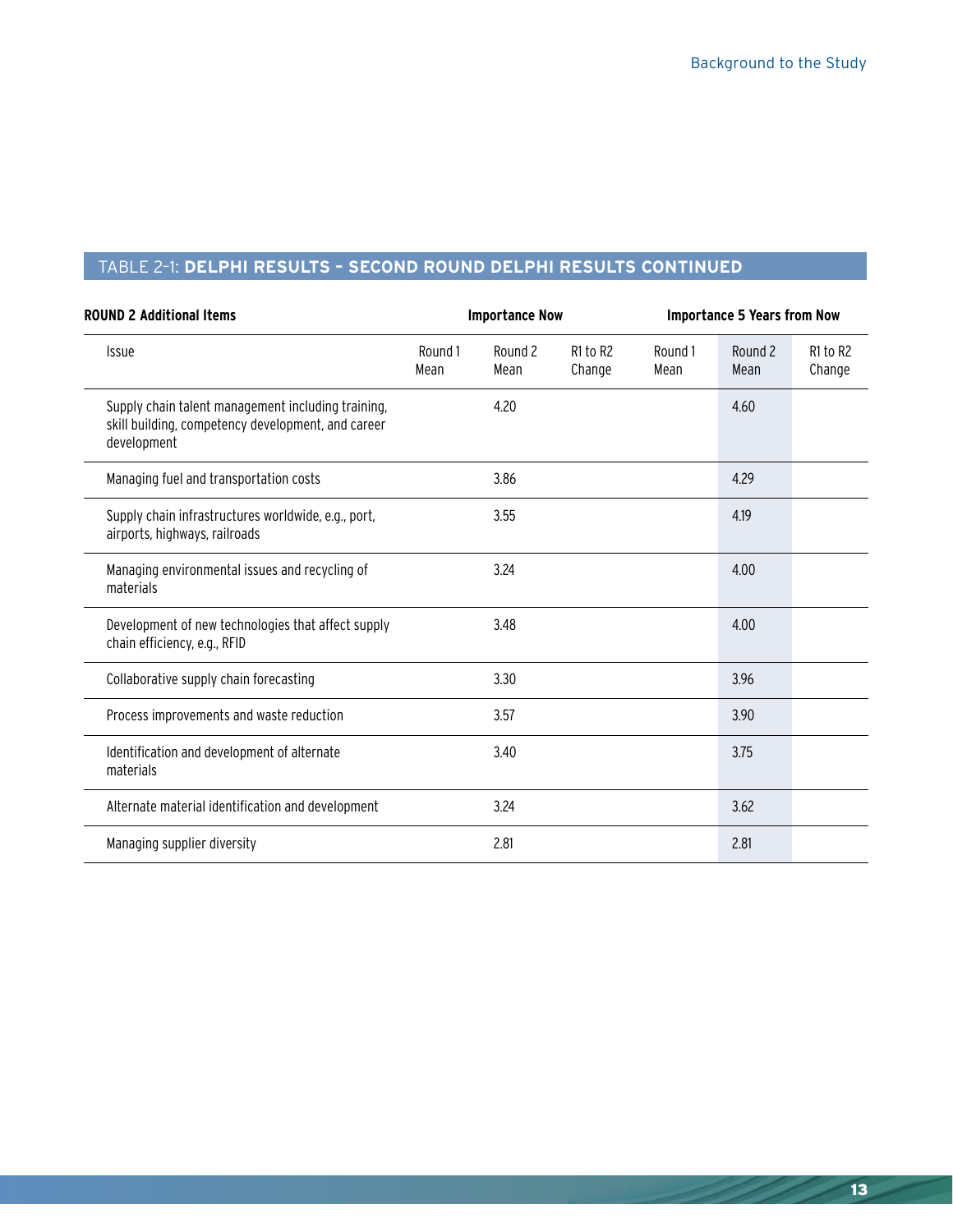chains that can reduce environmental costs, be agile in using supply chain capabilities to design and deliver superior solutions to customers, and it will be asked to manage and protect not only physical assets but also intellectual property assets (an issue consistent with a supply chain that is moving from simply product development to product design and innovation).

In short, the future is going to be challenging. To meet those future challenges, organizations must start putting programs in place and take action today. Identifying those programs and actions is the major focus of this study's third phase.

### **Phase III – The Workshops**

The literature review and the Delphi study provided input into the third phase of the project  $-$  the on-site workshop. The goal of the workshop was to bring together the participants for the purposes of:

- Expanding on the findings of the Delphi study
- Understanding the major issues and gaps affecting the movement of supply chains between the current and future states
- Developing agendas in three critical areas (practice, research, and knowledge dissemination) aimed at closing/resolving the gaps previously identified.

Achieving these objectives required an on-site workshop since the face-to-face discussion and dynamic interchange of ideas and comments were seen as critical to the success of the project and to the resulting quality of the documents/outputs generated from this workshop.

To participate in the workshop, attendees had to have participated in the first two rounds of the Delphi study. Further, to make participating in the workshop attractive, the organizers secured external funding to pay for all expenses (hotel, meals) incurred by the participants once they arrived onsite.

The organizers developed a general process framework for the workshop. That is, the workshop was envisioned as consisting of the following activities:

- An introductory session to review the objectives, summarize the results of the Delphi, and review the workshop protocol
- A series of small group breakout sessions were followed by large group discussions. At each stage in the process, the participants would break into three small groups, where the issues/topics assigned to them would be discussed. Each group's interactions would be managed by a facilitator. At the end of the small group activities, the participants would meet to review the results and identify the critical issues before attending an ending summary session.

Consistent with the general approach, a workshop protocol was developed (see Appendix 3). This protocol was designed to ensure consistency and structure in the various activities. Supporting each of the small group breakout sessions was a set of standard reporting forms (to be used for capturing and reporting the results of each small group) and a recorder to transcribe the results. Once the protocol was final, it was possible to prepare the agenda (see Appendix 4). The workshop facilitators and recorders are identified in Table 2-2. The workshop was held at the James B. Henry Center for Executive Development at Michigan State University and brought together 23 supply chain experts. Appendix 5 identifies the participants and their organizations. The information generated from the workshop is presented in the next two chapters.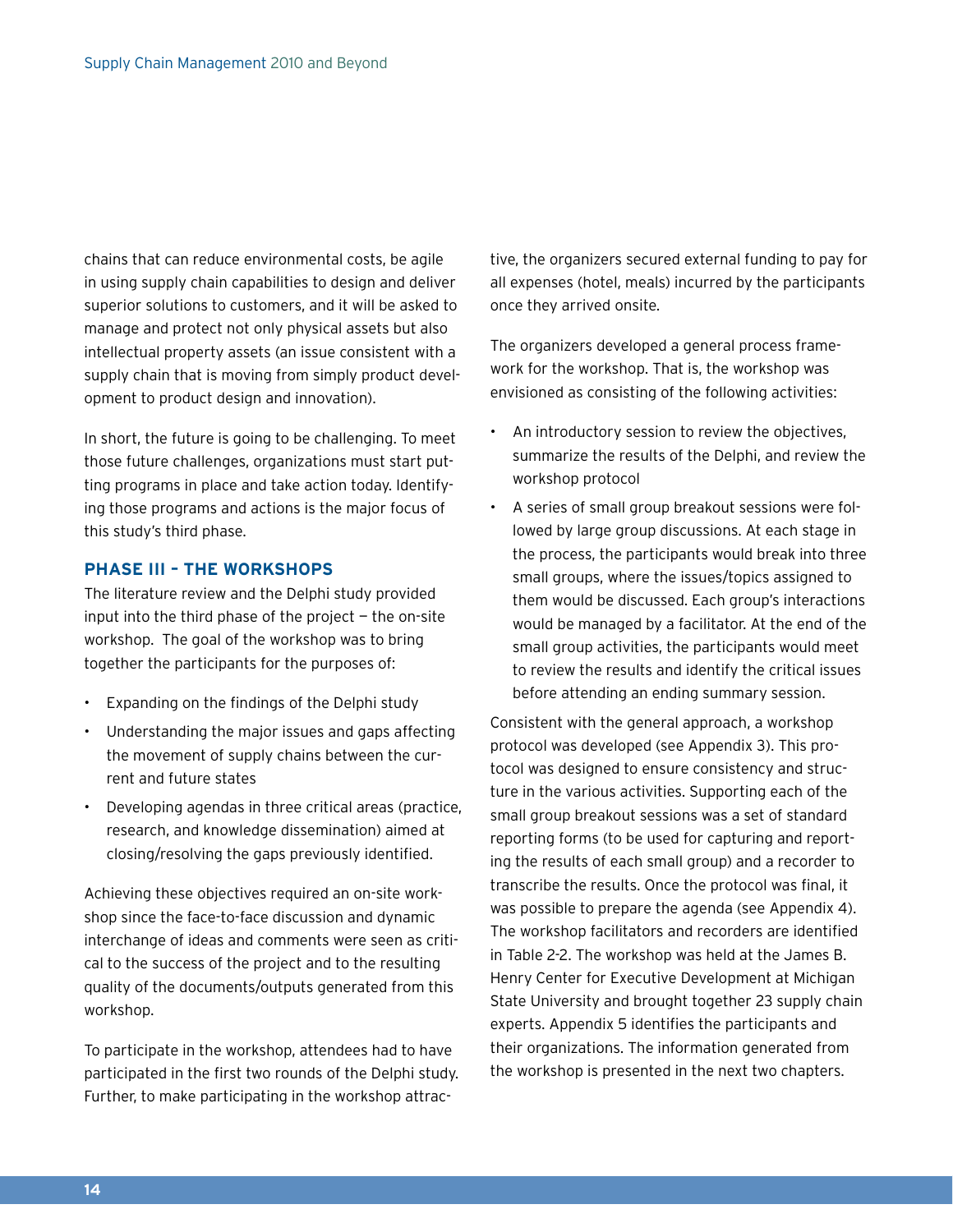# Table 2–2: **Workshop Facilitators and Recorders**

| <b>Session</b>               | <b>Facilitator</b>                | <b>Recorder</b> |
|------------------------------|-----------------------------------|-----------------|
| <b>Small Group Breakouts</b> | Rhonda Lummus                     | Delvon Parker   |
|                              | Robert J. Vokurka                 | Shawn Jones     |
|                              | F. Robert Jacobs                  | Laird Burns     |
| Large Group Discussions      | Steven A. Melnyk<br>Joseph Sandor | Laird Burns     |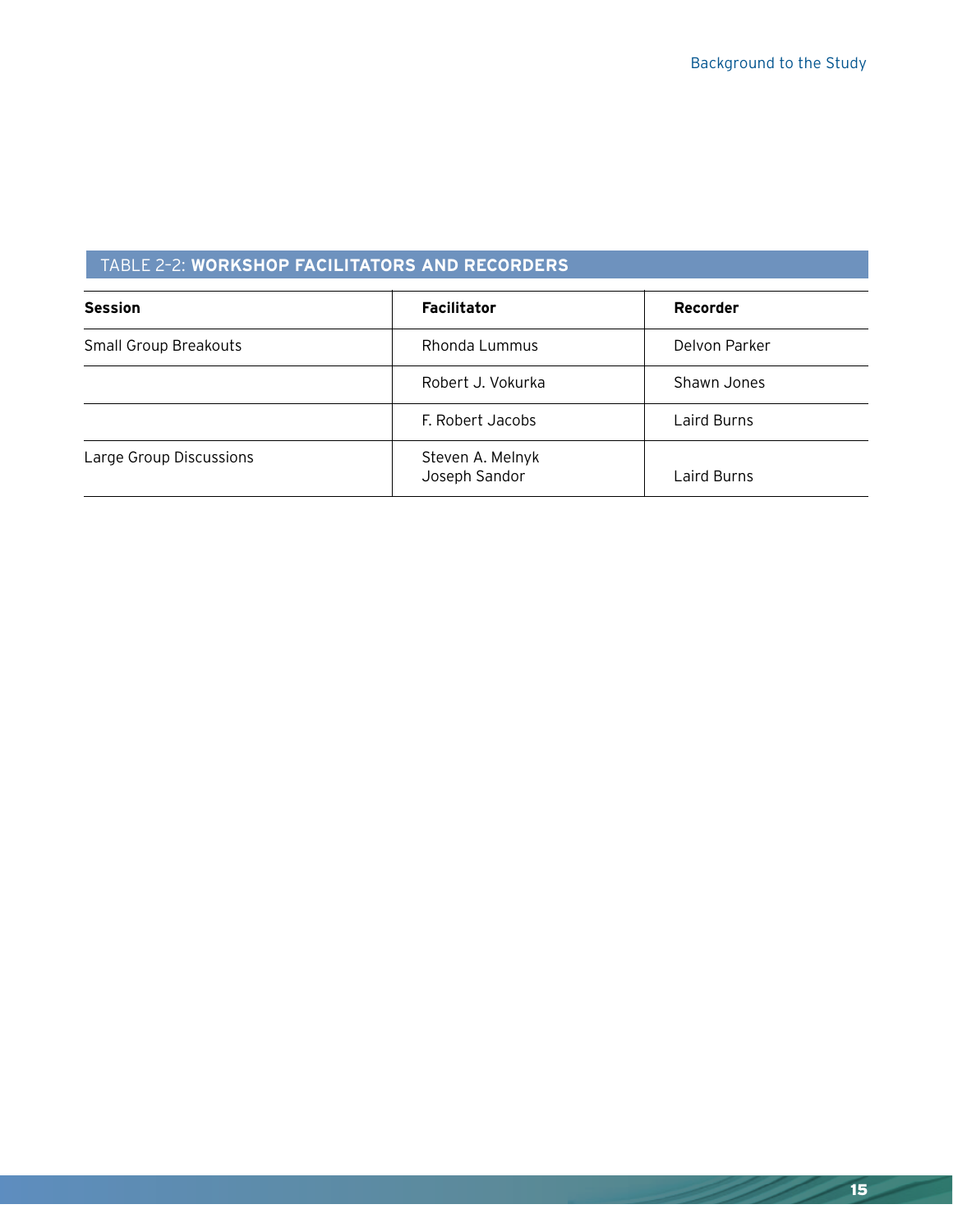# Identifying the Gaps

The task facing most managers today is that of transitioning their supply chains from the tactical level to the strategic level. This is not an easy transition to make since it requires identifying and overcoming several critical gaps. Identifying and describing these gaps became the focus of the second session of the workshop.

From the discussions during the workshop, the research team developed a picture of two supply chains (Figure 3-1). The first is the current supply chain. As experienced by many firms, this supply chain may be effective (able to meet or satisfy corporate objectives) and efficient (able to satisfy these needs at a lower total cost relative to the alternatives available). Yet, as can be seen from Figure 1, this chain is reaching the upper limits of its performance potential. The reasons for this upper limit may be due to the nature of this supply chain. It is primarily a tactical supply chain — one that is charged with carrying out the directions of upper management but one whose capabilities are often not completely understood or appreciated by those who are charged with setting corporate strategy.

## Figure 3–1: **SCM 2006 vs. SCM 2010: The Current State**



It is a supply chain that is often narrowly focused. Its charge is often stated in terms of execution and cost. The strategic implications of the supply chain are often overlooked. Consequently, with the existing supply chain, there is a chasm between those who work with and in the supply chain and those who oversee the resources of the firm and who are charged with identifying ways that the firm can generate higher relative levels of value.

Against this first supply chain, there exists another emerging supply chain — one denoted as SCM 2010. In contrast to the first supply chain, this supply chain is very different. It is strategic; it deals with not only execution but also with product design (within the context of the supply chain); it is strongly global (i.e., it embraces and plans for the global dimension of sourcing and marketing); it is highly adaptive to changes in both supply and demand; it focuses on cost avoidance (avoid making bad decisions in the first place) and cost savings (which is correcting the effects of a bad decision previously made); it recognizes the presence of risk (and that risk is more than simply supply chain disruption); and it plans for and manages risk appropriately. It is viewed as a strategic asset and in many cases a core competency. It is a system that encourages and fosters collaboration and trust where appropriate. It evaluates performance along multiple dimensions — lead time, cost, quality, risk exposure, consistency with strategic objectives, and environmental considerations.

While the current supply chain has reached the upper limits of its performance potential, this new supply chain has yet to reach its full potential. More importantly, while the current supply chain is approaching the end of its life cycle, this new strategic supply chain is at the start of its life cycle. The question to be ad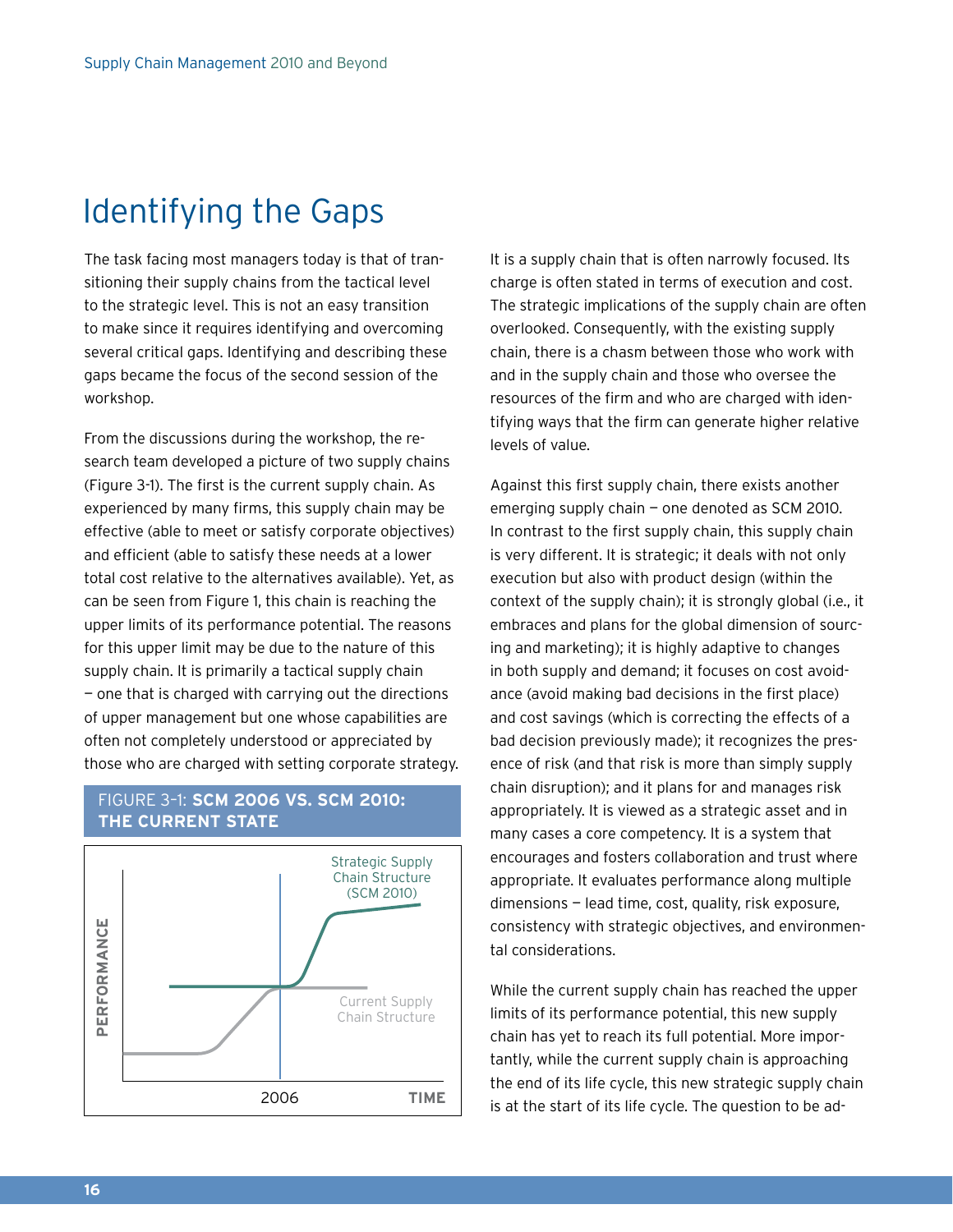dressed is  $-$  how do we get from one supply chain to the other? To do that, we must understand the gaps that stand in the way of this transition.

### **Gaps**

The participants, both academicians and practitioners, noted that most of the major supply chain characteristics had gaps from where organizations are today in supply chain management practices, processes, and relationships. These gaps could be grouped into six major categories:

- Strategic visibility and alignment
- Talent management and leadership
- Supply chain models including optimization, risk, and cost
- Process orientation including measures, information, and integration
- Relationships and trust
- Supply chain architecture and structure

**Strategic visibility and alignment:** There is still a lack of a strategic perspective of the supply chain in many organizations. Senior management does not yet fully understand the value of the supply chain and that the benefits need to be better measured and recognized. In some organizations, a more refined alignment of operations, logistics, and supply management needs to take place to more fully exploit the value of supply chain management. A truly global perspective is needed.

**Talent management and leadership:** There is a shortage of talent management in the field of supply chain management. An insufficient supply of competent cross-functionally trained supply chain professionals exists. Competency models need to be developed to

better identify and prepare individuals for key supply chain roles. Global business skills need to be developed since commerce today expands across national borders. A better identification of the required body of knowledge at both the operational (undergraduate) and strategic (graduate) educational levels is needed. There are insufficient ties between educational institutions and industry and more student and faculty internships would be valuable. Individuals need to advance through supply chain competencies, gaining cross-functional experience, to become supply chain leaders.

#### **Supply chain models including optimization, risk,**

**and cost:** There are insufficient validated models for supply chain optimization, risk minimization, and cost. Organizations are putting the pieces together, but more is needed in the way of defined supply chain models for evaluation and optimization of the entire chain. Management needs better understanding of the risk drivers and strategic importance of risk management. This includes competitive, supply side, and natural disaster disruptions, as well as better awareness of risk's flip side — opportunity. The opportunity includes not only developing distinctive and sustainable cost advantage but also finding ways to better engage the supply base to drive top-line growth.

**Process orientation including measures, information, and integration:** Supply chain activities are still often functionally based. More of a process orientation is needed to fully extract the potential value of supply chain alignment. This requires measurements that cross functional boundaries and the information needed to adequately monitor performance and improvements. Many measures used today are shortterm, and interfirm measures are needed for supply chain activities. Appropriate information is sometimes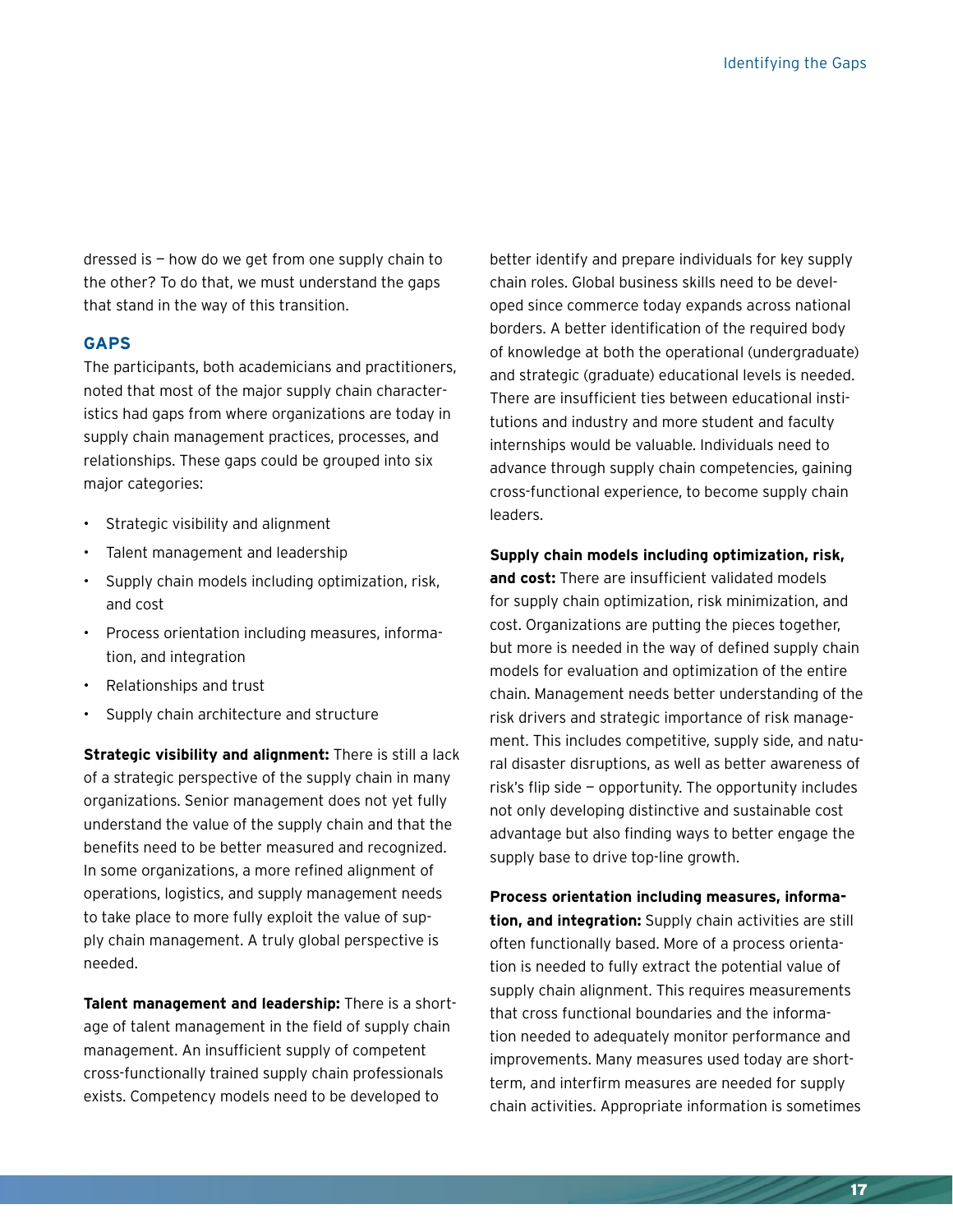difficult to extract and there are incompatible IT systems among organizations.

**Relationships and trust:** An integral part of effective supply chain management is the personal relationships among people across processes and organizations. This requires an appropriate reward structure and top management support internally. Externally, goal congruency, trust, communication, and integrated processes are all prerequisites. Trust involves both internal and external supply chain relationships.

**Supply chain architecture and structure:** There is a need for better methodologies of total supply chain network design including real-time information and visibility. Value streams need to be mapped for value drivers using defined procedures and prioritization mechanisms and rules. Tools for automatically mapping numerous supply networks would be useful, as well as the identification of choke points from the aggregation of supply chains.

#### **Micro-Gaps**

These six gaps identify major sets of obstacles and issues that managers must be prepared to address if the supply chain is to realize its strategic potential. Yet, these six gaps are in many ways too broad. To further define them, a number of very specific issues and gaps were identified during the workshop. Specifically, 16 micro-gaps were identified. To facilitate their discussion, they are grouped around the six major gaps that they were associated with during the general discussion session. This grouping is summarized in Table 3-1.

#### **Strategic visibility and Alignment**

The first micro-gap identified was that of *Strategic Supply Chain Investment and Improvements*. Specifically, with this first micro-gap, the participants noted that management has to make significant improve-

ments and investments in the supply chain if its potential is to be realized. These investments are not simply in brick and mortar. Rather, they are investments in performance measurement systems, linkages between supply chain design and management and the overall business plan, the development of supply chain advocates and champions at the upper levels of corporate management, and in shifting the perspective of management from the short term to the long term.

These investments are needed because, currently, supply chains and their managers are limited by the following factors:

- Short-term perspectives (building a strategic supply chain is a long-term undertaking and it must be evaluated in terms of the long term)
- Lack of critical capabilities in the supply chain (due to a lack of necessary investments
- Failure to recognize the supply chain's critical role in delivering value at the corporate level and to recognize that supply chain management could be viewed as a strategic core competency
- Insufficient feedback or communication between top management and those managers involved in the supply chain. Consequently, those at the top are often unaware of the capabilities and limitations of their supply chains. In contrast, those involved with the design and management of the supply chain are unaware or unable to restate the corporate objectives into terms meaningful for the supply chain. The result is a significant disconnect between these two groups.
- Reward systems are not commensurate with the required long-term focus. In most firms, supply chain performance is rewarded in terms of shortterm cost cutting and cost savings activities. Such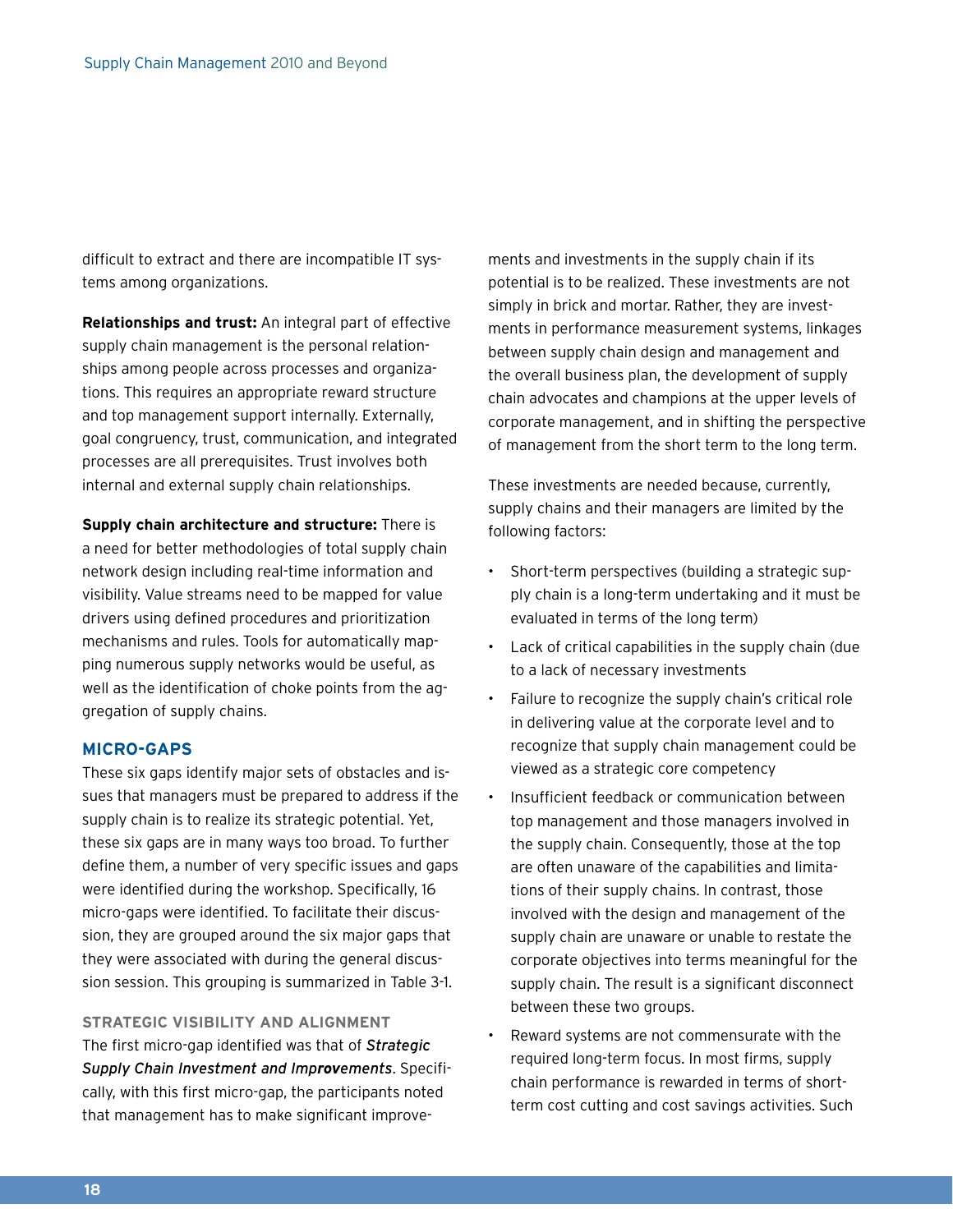# Table 3–1: **Mapping Micro-Gap Issues against the Gaps**

| Gaps                                                           | Micro-Gaps                                                                                                                         |
|----------------------------------------------------------------|------------------------------------------------------------------------------------------------------------------------------------|
| Strategic visibility and alignment                             | Strategic supply chain investment and improvements                                                                                 |
|                                                                | Global<br>How to develop skills sets to know every market in every country and effectively<br>manage this, intercultural training  |
|                                                                | Information and supply chain visibility                                                                                            |
|                                                                | "Cradle-to-Cradle" management                                                                                                      |
| Talent management and leadership                               | Leadership                                                                                                                         |
|                                                                | Resolving supply network paradoxes                                                                                                 |
|                                                                | Talent management                                                                                                                  |
| Supply chain models including optimization,<br>risk, and cost. | Total supply network optimization - visibility, real-time information, multiple<br>supply chains of unequal importance             |
|                                                                | Supply chain governance<br>Leadership team is not cognizant of supply chain value                                                  |
|                                                                | Risk management, planning, strategy                                                                                                |
| Process orientation including measures,                        | Supply network measures                                                                                                            |
| information, and integration                                   | Product innovation using supply chain input                                                                                        |
|                                                                | Business process integration                                                                                                       |
| Relationship and trust                                         | Collaboration and relationships<br>How to redefine boundaries of what people focus on to induce collaboration,<br>rewards for this |
| Supply chain architecture and structure                        | Layered and dynamic supply chains                                                                                                  |
|                                                                | Supply chain structure - physical                                                                                                  |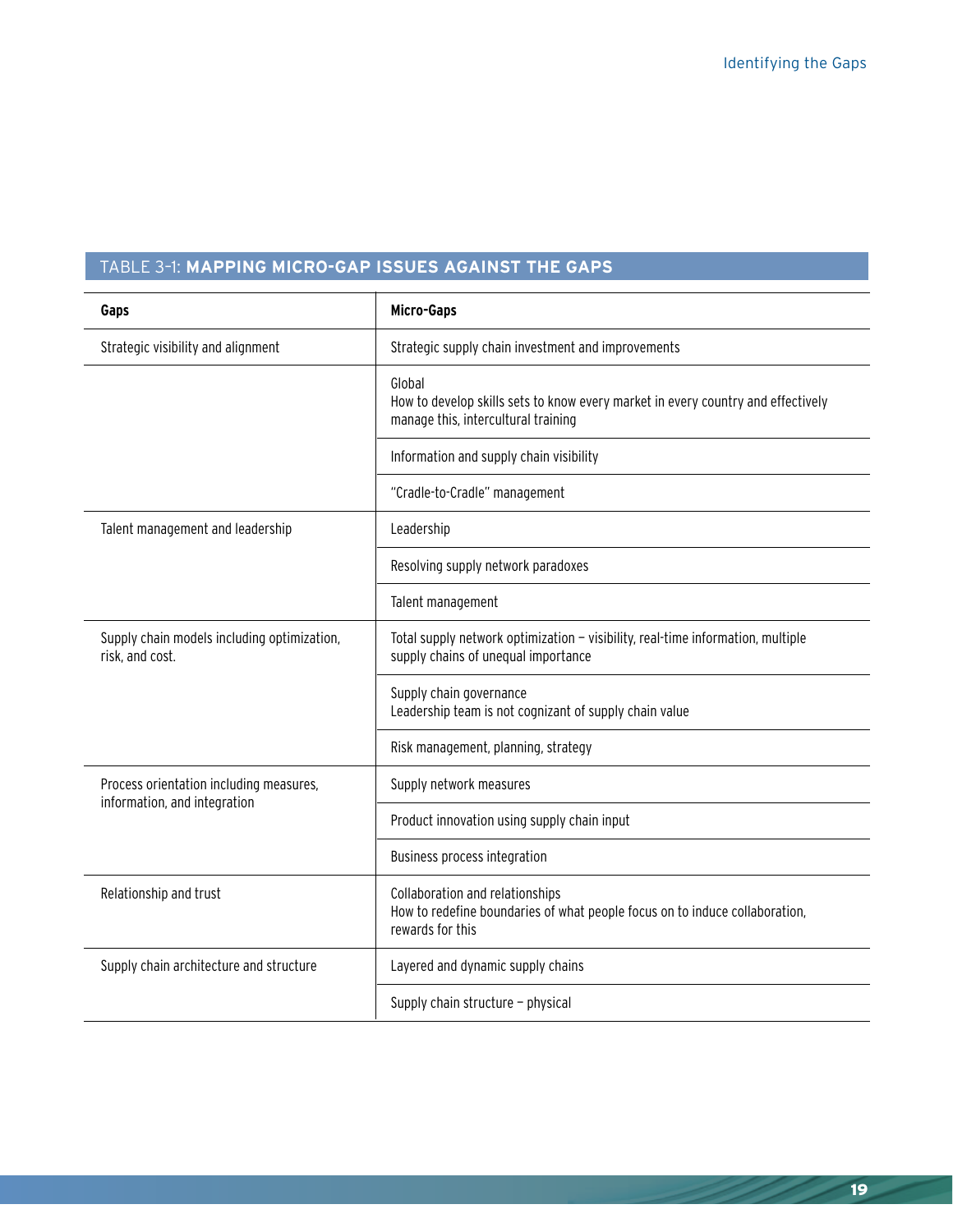a perspective encourages managers to overlook activities such as early supplier involvement (ESI), and new product development and supply chain designs.

- Little or insufficient publicity for the impact and importance of the supply chain. Consequently, there is limited or no recognition either internally or externally for the role of the corporate supply chain.
- Not enough supply chain advocates/champions at the upper management levels. Consequently, there is no one at the upper management levels who is protecting and nurturing the supply chain participants and who is promoting supply chain capabilities and importance at this level.
- Viewing supply chain management as simply a purchasing function. Such a perspective emphasizes buying and selling; it does not adequately recognize that effective supply chain management involves a number of activities beyond purchasing — activities such as engineering, logistics, supplier development, product design, accounting measurement, alignment and coordination of information flow, and critical business processes.

Addressing these factors is critical because, if unaddressed, they will effectively hinder the ability of the firm to transition its supply chain to a strategic supply chain. Tackling these gaps requires increased investment and a significant change in top management awareness and attitudes.

The second micro-gap is that of the *Global Gap*. This gap is a reflection of the fact that most supply chains must now operate in a global environment. In this new environment, extensive interdependency is the

rule, not the exception. It is an environment where the lowering of trade and political barriers and the rapid growth of digital technology has made it possible to do almost instantaneously business with billions of buyers and suppliers across the world. This is the very notion that underlies the recent best seller, *The World is Flat: A Brief History of the 21st Century* (Friedman, 2005).4

Effectively operating in this new and broader environment requires the development and encouragement of new skills. These skills include more than simply business skills. They include skills involving language and intercultural awareness. The following is a list of the critical skills strategic supply chain managers need to not only survive but also thrive in this new environment:

- Understanding of the markets (domestic and global)
- Understanding of capacity (both from a volume and capability perspective). Capacity is critical to supply chains since supply chains can be viewed as capacity chains. Yet, for many managers and even researchers, capacity remains one of the most complex and difficult concepts to explain. One of the reasons lies in the nature of capacity. Capacity is more than volume (the number of units of output produced per time period). It also involves capabilities. Capabilities, which are the products of processes, assets, infrastructure, system organization, and system extensions (additional investments made in extending/enhancing corporate or supply chain assets) define the strengths and weaknesses of the firm and of the supply chain. Capabilities define what one system is "good" at doing and what that same system is "poor" at doing. When dealing

<sup>4</sup> Thomas L. Friedman, *The World is Flat: A Brief History of the 21st Century*, (New York, NY: Farrar, Straus, and Giroux, 2005).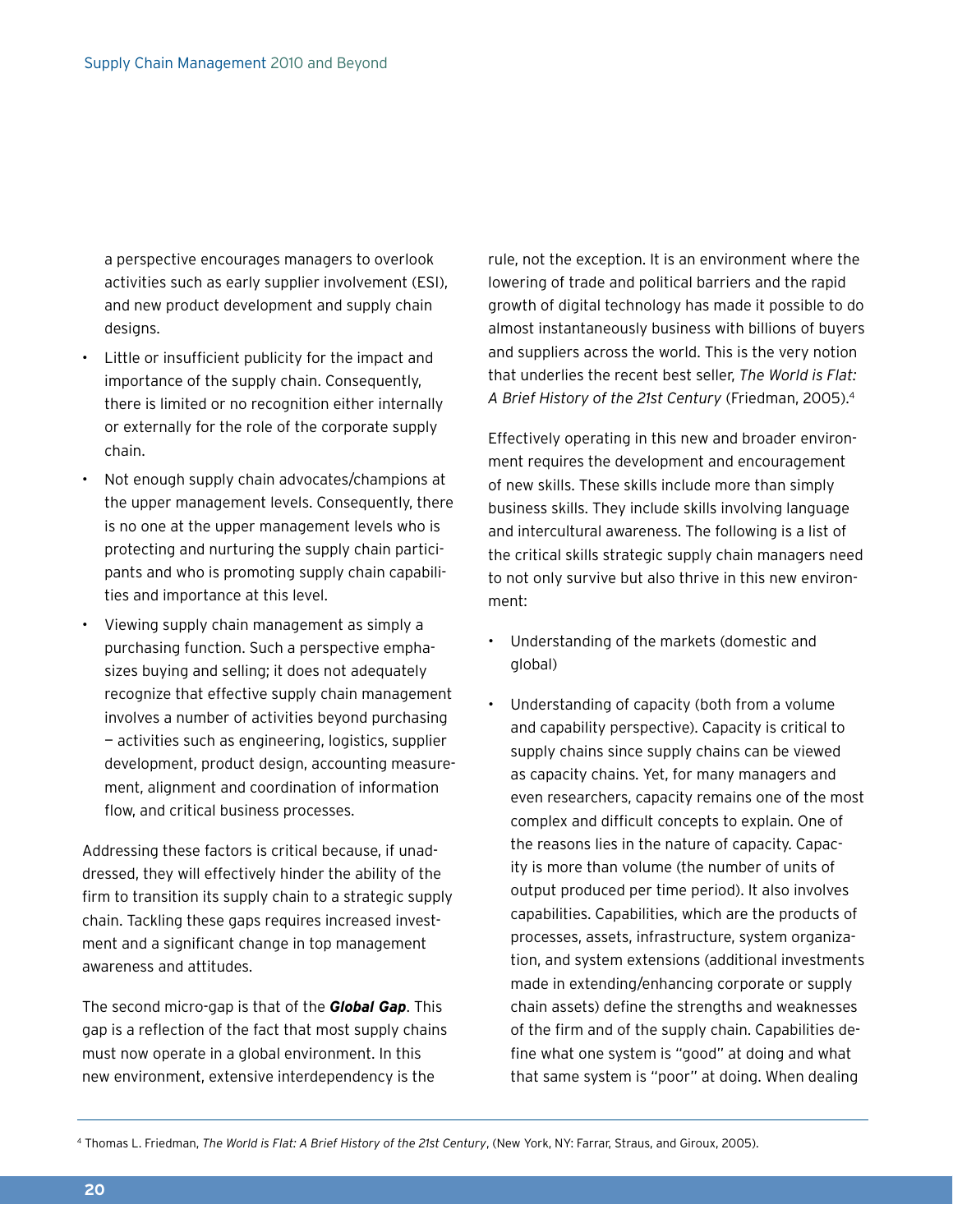with supply chains, the challenge facing managers is to ensure that the capabilities of the supply chain are properly aligned and coordinated so to better meet the needs of customers. While sufficiently difficult to achieve domestically, this alignment is even more critical when dealing with global supply chains. Because of separations in terms of time, distance, and culture, it is possible to structure a supply chain in which the capabilities of the suppliers are mismatched with the needs of the customers. The results of such mismatches can and are often disastrous for the firm and the customers.

• Enhanced and broader planning. Surviving and

thriving in the global environment requires more than simply generating production plans and transmitting product orders to foreign suppliers. Rather, it involves developing a planning system that focuses on issues such as matching the capabilities of the supply base with the needs of the customers; it involves developing a planning system that builds and uses supply chain visibility to identify and mitigate potential problems; it involves building a planning system that promotes collaboration and coordination of activities within the supply chain. Consequently, we should view the traditional resource planning system (Figure 3-2) as the starting



# Figure 3-2: **The Resource Planning System**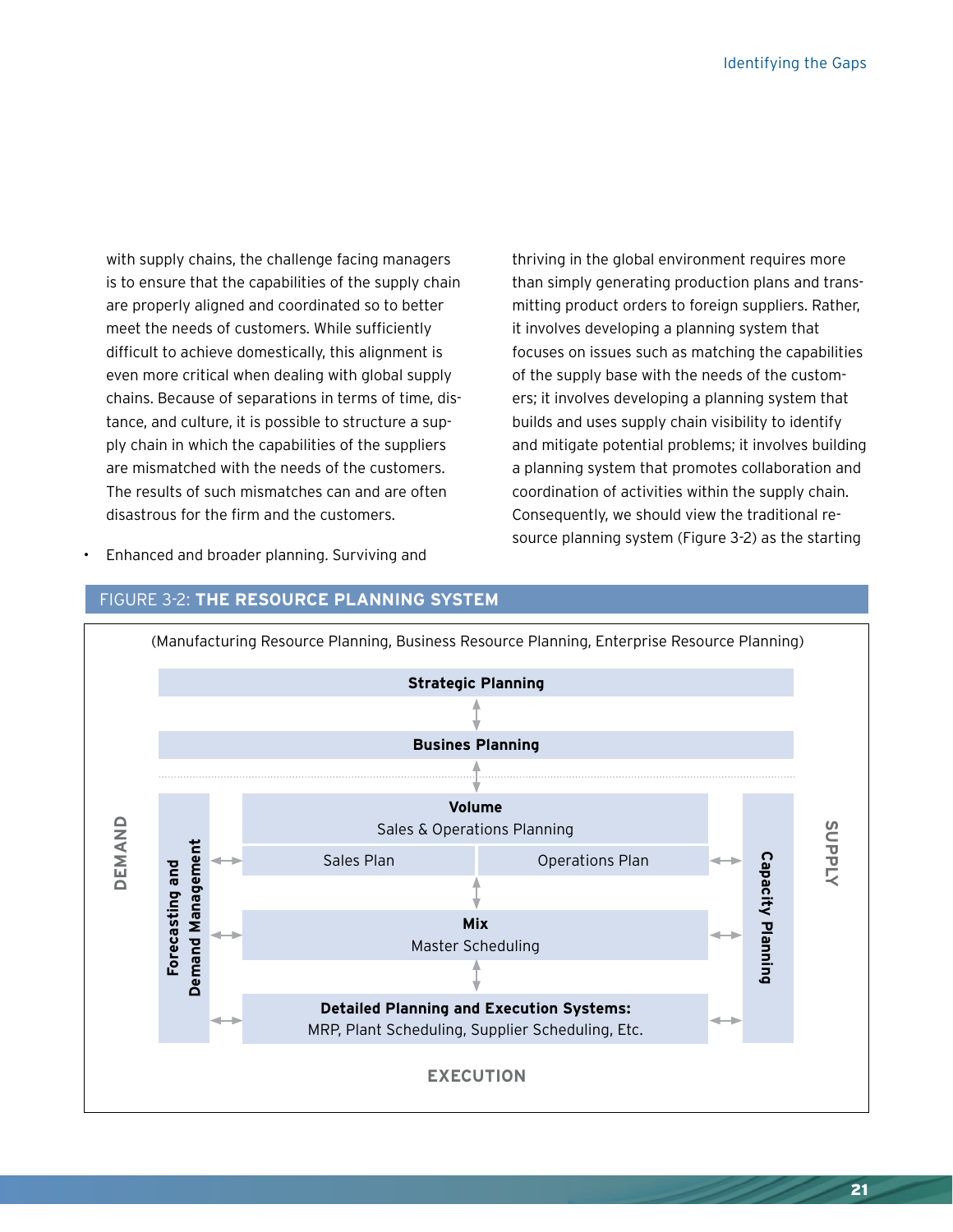point for managing global supply chains. By itself, it is not enough; it has to be enhanced and broadened. While appropriate for managing the internal factory, it is not adequate to the needs of managing and directing the global supply chain.

- Understanding the critical costs incurred when going overseas. In many cases, doing business in locations such as the People's Republic of China may mean that labor costs are lower. However, in exchange for these lower labor costs, the firm may find itself faced by higher fixed/overhead costs since it has to build the infrastructure necessary to grow the expertise and capabilities of these new facilities. The firm's management may have to teach management and planning skills to the plant management of these new facilities. It may have to set up the information and planning systems needed for the new plant to carry out its activities. All of these activities require investments that the firm may not have planned for and which may offset any labor savings.
- Recognizing the "risk" implications of global supply chains. Global supply chains, by their very nature, have some interesting traits. First, they are spatially longer — they cover more geographic distance. They are potentially more "fragile." If something happens anywhere in the supply chain (e.g., a plant fire at the supplier's site, a ship carrying the products from the suppliers sinks, the products are held up for longer than expected at inspection), the

supply chain can take longer to respond. With the more prevalent usage of lean systems and practices (resulting in reduced buffers), these supply chains also become increasingly fragile — less able to quickly and efficiently deal with such risks. For example, the SARS crisis of 2003 adversely affected the delivery performance of many North American firms that depended on supplies coming from the Far East. In many cases, the managers from these North American firms were unable to travel to the Far East and visit their suppliers (to assess the extent of the problems and the options available to them) because of travel restrictions imposed by the various governments involved. Without adequate buffer stocks to protect the North American firms, performance was adversely affected as deliveries fell and costs increased. Finally, when dealing with global supply chains, there is the risk of not being able to adequately protect intellectual property. The participants noted several instances of where products embodying significant investments in intellectual property were outsourced overseas. Eventually, the buying organizations learned that the suppliers were sharing/selling the intellectual property to others or they were engaged in "third shift" activities.<sup>5</sup> In these cases, global supply chains could and did compromise intellectual property. All of these are the different types of risk imposed by global supply chains.

<sup>5</sup> The "third shift" describes a situation where a supplier located typically in the Far East will produce the goods with significant intellectual property for two shifts for the buying organization (the organization that invested time, money, and effort in developing new products and its associated intellectual property). Production over these two shifts is needed to meet the needs of the customers. However, these same supplier firms have extra capacity available on the last shift. Consequently, they make small cosmetic changes to the product and then manufacture and sell it for a lower price. These firms have not had to make the same investments in developing the intellectual property that the buying organizations did. This is a real and significant threat to intellectual property.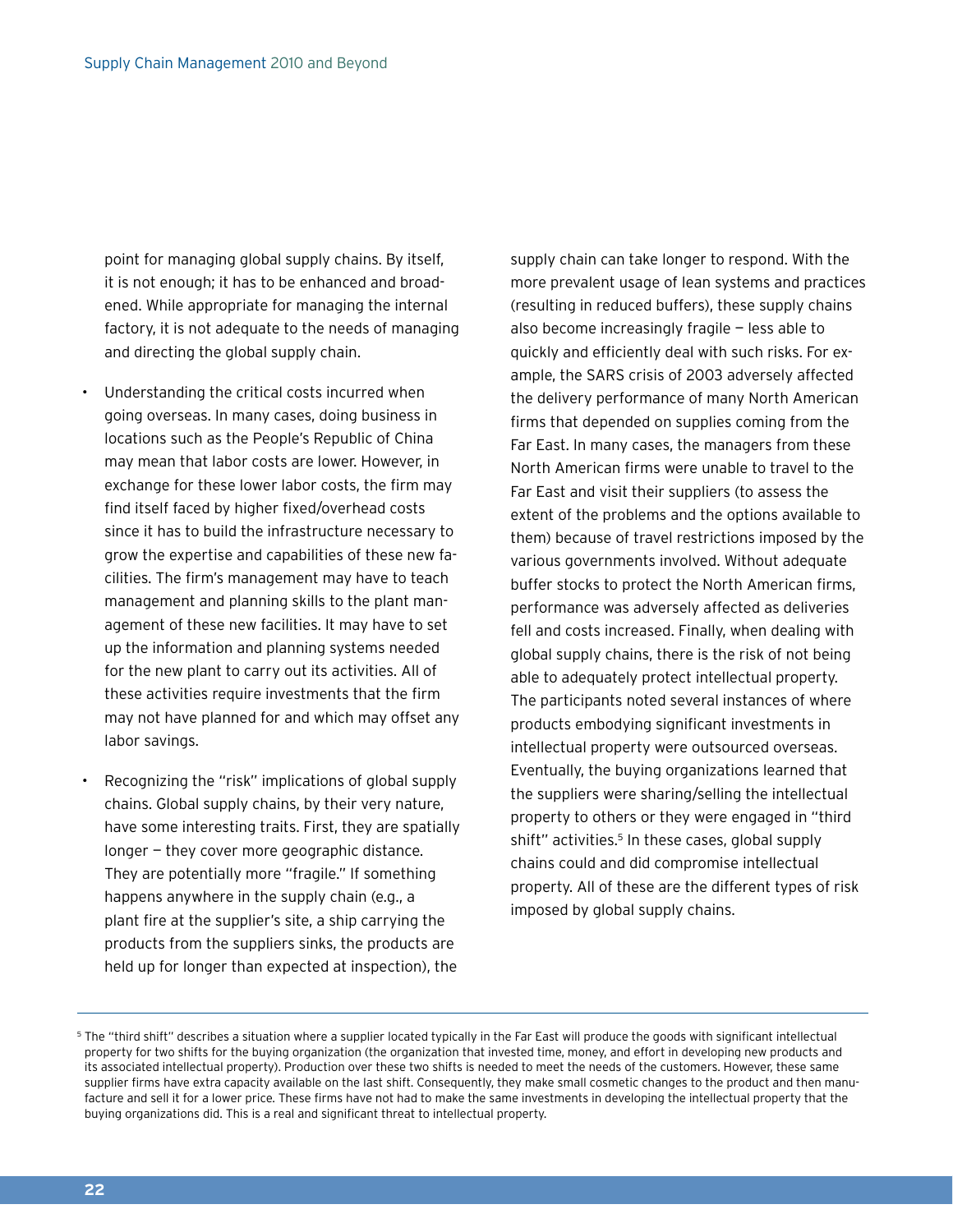- The need to develop a better cultural understanding (e.g., language, value system, country morals, and legal system). For example, when dealing with firms in some countries, it is difficult to get their managers to admit fault for any problem, even if it directly attributable to them. For these managers, saving face is critical. In other cases, foreign subordinates are hesitant to offer suggestions or to criticize the actions of their superiors (while Western managers may expect this input). For these subordinates, it is culturally inappropriate for them to challenge the actions of their superiors.
- The need to understand the impact of governmental differences on global supply chain management. When dealing with product and information flows that cross international boundaries, management must deal with differences in governmental regulations. What is appropriate in one country may not be appropriate in another. When building a product that consists of components sourced from various countries, there is the question of what standards (e.g. quality, environmental) to apply. The participants brought up numerous instances where the regulations of various countries in which they operated were difficult to "harmonize." Dealing with the task of how to bring harmony out of conflicting regulations was recognized to be a major challenge facing any manager working with the global supply chain.
- Improved continuous environmental scanning, as it relates to the global supply chain.
	- Better assessment of risk potential
	- SWOT (Strengths/Weakness/Opportunities/ Threats) analysis
	- Capacity analysis across the supply chain.

• The need to improve communication internally. The participants recognized that supply chain success involves not only better communication with external partners but also the breaking down of barriers within the company.

The third micro-gap is that of *Information and Supply Chain Visibility.* The gap involves information not being visible to all participants in the supply chain, from end-to-end. There are multiple causes for this gap including:

- Access issues Not all participants have access to needed information. Some information may be available to supply chain partners closest to the customer and may not be shared back to all supply chain members.
- Data integrity Incorrect or missing information. This is a critical issue when dealing with global supply chains. In many cases, suppliers located in the Far East have very limited information systems. In many cases, the management of these foreign firms is unaware of the need for data that are complete, current, and accurate. They are unaware of the importance of good data. For those managers who may be aware of the need for good data integrity, they may be preoccupied with the needs of meeting current production requirements. In some countries, the suppliers they are dealing with are very new. One director noted that one supplier had just recently opened a plant in what had been a rice field a year earlier. The employees in this operation had been farmers the prior year. This meant that the need for good data and high levels of data integrity was "shelved" while the management at the new plant focused on such issues as teaching employees, organizing production, and meeting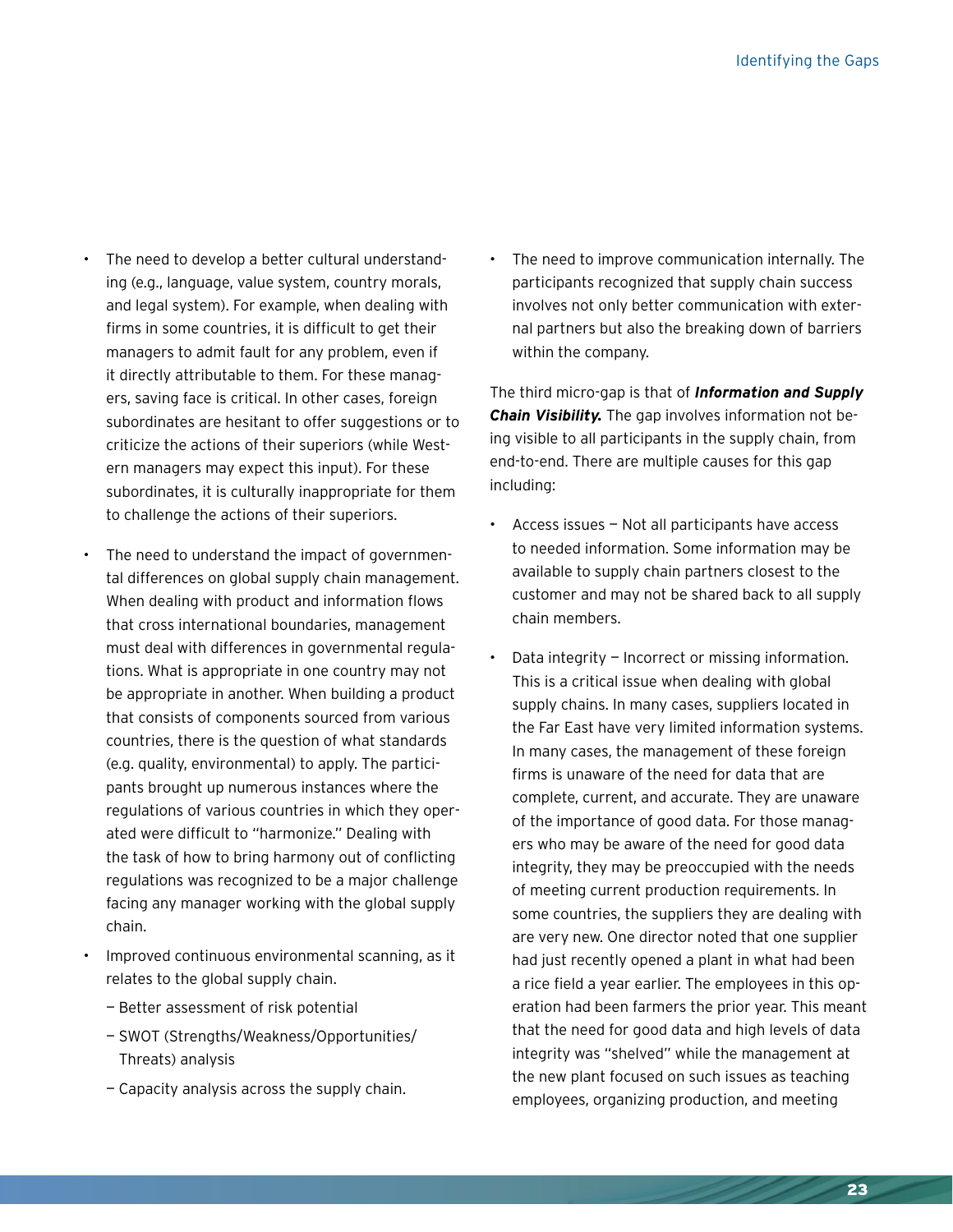production schedules. The bottom line — when dealing with global supply chains, data integrity is an issue and a concern, not a given.

- System incompatibility Systems for supply chain partners cannot properly communicate. While the system may provide the needed information within one firm, it may not be capable of sharing information across firms.
- Lack of content clarity The basic breakdown of communication among supply chain partners, with the result that what the customer wants (and thinks that they have clearly communicated) is not what the supplier has heard and understood. This is a critical issue when dealing with global supply chains. One participant told the story of working with a Far Eastern supplier. The discussions had been long, protracted, and difficult. At the end, the person in charge of negotiations for the American firm had laid out their requirements in a great deal of detail. The question was then posed – "Do you understand what you must do?" The supplier replied, after a pause, "Yes." The American firm walked away thinking that everyone agreed to the resulting plans and requirements. Yet, when the relationship was put into action, the supplier did not perform to the level required. The managers at the American firm, in frustration, asked how the supplying company could fail since it had indicated that it understood what was needed. In the resulting discussion, what came out was that the supplier had not lied – it understood what the customers wanted. However, no one asked to indicate whether the supplier could meet those requirements.
- Missing a global perspective Managers must realize that global supply chain management is more

than buying and selling globally. It involves issues of how to bring together assets that are globally dispersed to better meet the ever-changing needs of its customers. It also means recognizing that today's suppliers may not be suppliers in the future. This point was driven home by the comments made by one vice-president of global sourcing. He observed that in a recent trip to China, he was told by the management of one firm that it was currently exporting more than 90 percent of its output, in five years time the management expected that 100 percent of its production would be directed to meeting the growing internal demands of the Chinese market. Furthermore, in 10 years, the management at this Chinese firm expected that the China market would become the largest customer base – far outstripping the ability of Chinese suppliers to meet these needs. This would mean that the surplus in demand would have to be met through imports into China. The potential problem for many American firms, noted this vice-president, would be the lack of manufacturing capacity in the United State — capacity that was eliminated because of decisions previously made to outsource that same production to China. Avoiding this and other problems requires that management embrace a global perspective when doing both short-term and longterm planning.

• Too reactive — Tactical, not strategic, in nature. Potential problems are not identified and addressed in advance. Rather, the problems are identified once they become evident. The system then works on correcting the effects of the problem. Most global supply chains suffer because they emphasize problem correction rather problem prevention. In other words, they are not designed and managed "correctly." In many cases, these flaws are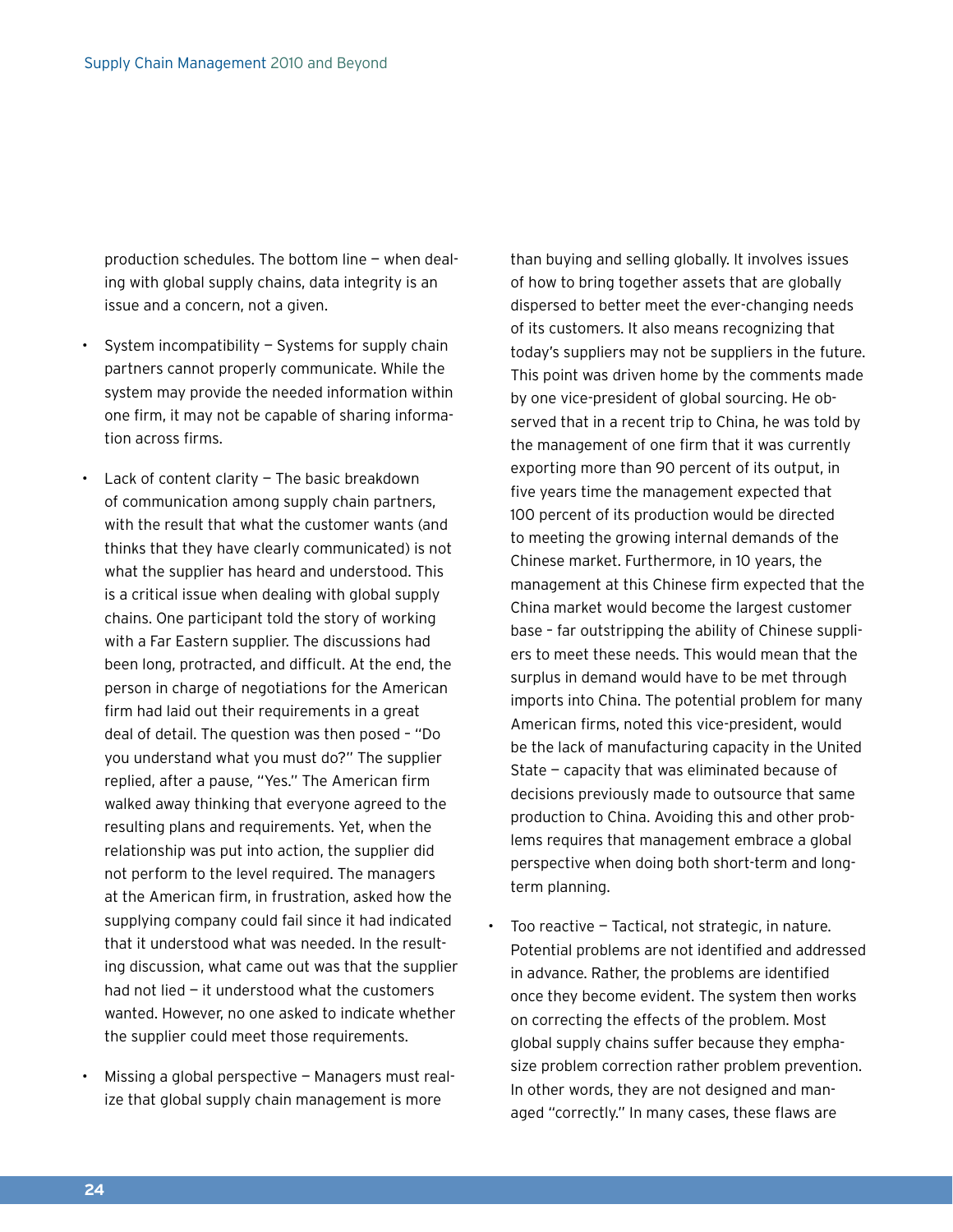compounded by the location of suppliers (often far away from us); the inability of suppliers to secure financial resources at the same rates as their often larger customers; and the relative "immaturity" of their internal information, planning, and production processes.

Information and supply chain visibility is critical because in today's world, potential issues and problems must be identified and addressed before they become real problems. Once they become real problems, the traits of the new supply chain (global, dispersed) can hinder the ability of the firm to quickly deal with these issues. Just as visibility when driving a car is critical, so is visibility when managing the supply chain.

The fourth micro-gap involves firms and their supply chains adopting a *"Cradle-to-Cradle"* perspective when it comes to materials and inputs. The participants recognized that in the future the demand for inputs and materials would increase at a rate beyond that of the suppliers' ability to provide. This increase is not simply because of factors such as the limited supply of raw materials. Rather, it was also due in large part to the emergence of countries such as the People's Republic of China and India as dominant product consumers. Consider the following statistic. By 2010, it is expected that China will have more than 1.4 billion people of which some 660 million will be between the ages of 20-50 (IIASA, 2006).<sup>6</sup> This age group will generate the greatest level of demand as consumers of goods and services. Consequently, this demand is expected to greatly exceed the capacity of Chinese factories, thus requiring that China became

a major importer of world goods and services. This trend, which is not limited to China but also includes India and other countries, is expected to increase the demand of raw materials to the point that the competition for scarce materials will significantly inflate prices and limit availability.

One way of reducing this impact is to become better at preserving existing raw materials. That is, firms must become not only more efficient (use less material per every unit of output) but also do a better job of tracking and reducing the amount of raw material lost as scrap or as pollution. In the past, this approach has been referred to as "cradle-to-grave" – from extraction from the earth to the return of the material to the earth. This approach is fundamentally flawed in implementation because it is associated with "recycling." Recycling involves capturing scrap, salvage, and rework and returning it to a state that allows that material to be used as a raw material again. The problem with this approach is that the resulting raw material may be of a lower grade than the original material. In many cases, this new material cannot be used to satisfy original demand. Additional material must be extracted to meet this original demand. What is needed is an alternative approach – one in which raw materials can be returned to the same state as they were in originally so that they can be used to meet the original demand.

McDonough and Braungart (2002)<sup>7</sup> have coined the term "cradle-to-cradle" to describe this new approach. To implement this new approach (one that is needed to meet the "threat" of low cost countries such as China

<sup>6</sup> http://www.iiasa.ac.at/Research/LUC/ChinaFood/data/pop/pop\_1.htm, October 4, 2006.

<sup>7</sup> W. McDonough & M. Braungart, Cradle to Cradle (New York, NY: North Point Press, 2002).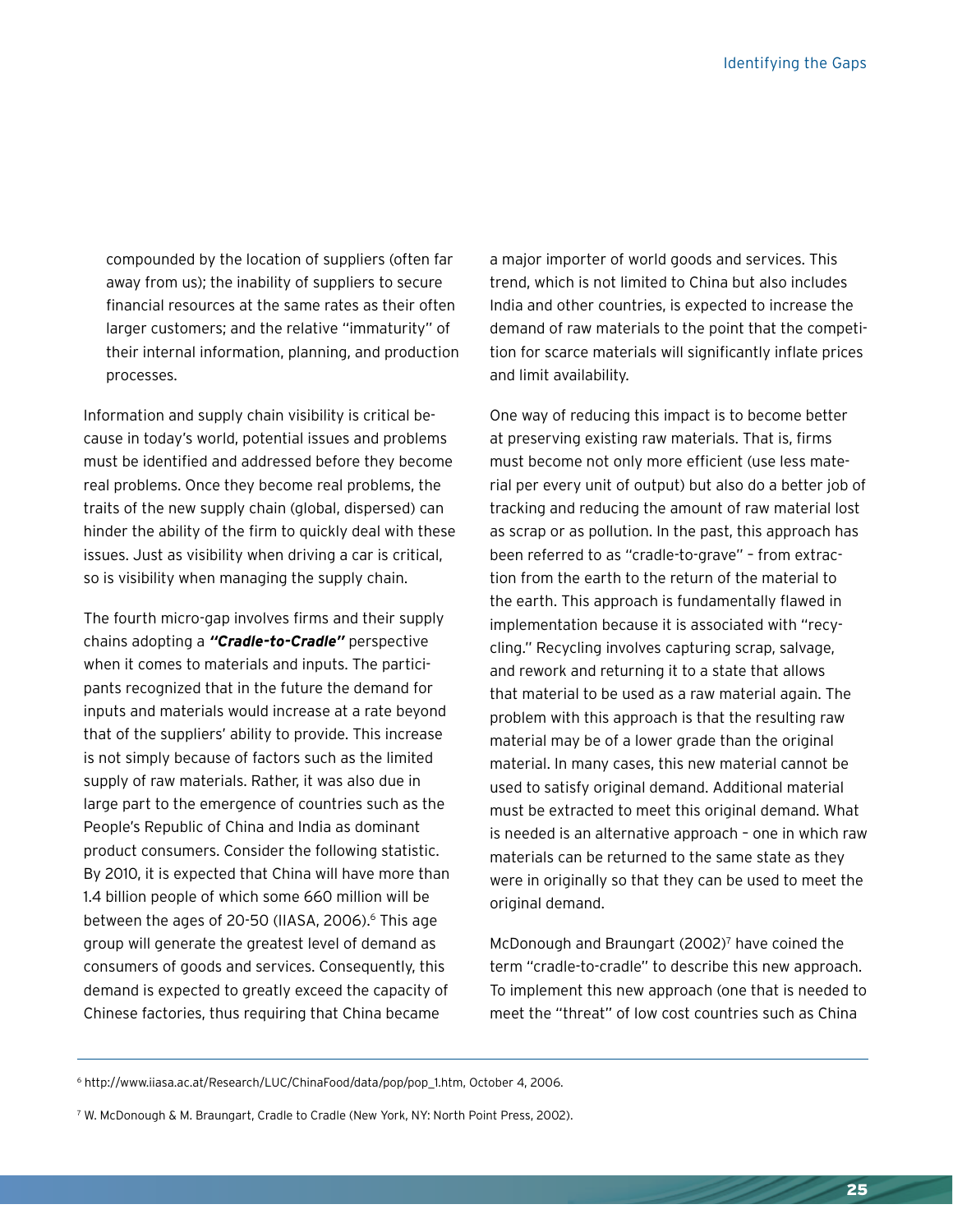as a major and growing source of demand) requires a coordinated approach within the supply chain. It requires a change in how activities (including purchasing and product design) are carried out. It requires new performance measures that highlight (and reward) efforts aimed at attaining the goals of a "cradle-to-cradle" approach. Traditional recycling (which McDonough and Braungart refer to as "down-cycling") must be discouraged since it does not preserve existing levels of supply. In short, the new supply chain must become better at preserving existing levels of supply not simply because it is environmentally and socially correct. Rather, it must do so because such activities are demanded by the realities of the new environment.

**Talent Management and Leadership** There are three micro-gaps that must be addressed as part of this gap. The first is that of leadership.

*Leadership* focuses on acquiring and developing exemplary supply chain talent and leaders. Currently, there is a lack of a strategic view and supply chain perspective or orientation. There is also a lack of measurements that drive leadership and the strategic integration necessary. Many organizations are faced with the problem of trying to determine how supply chain personnel fit within the organizational structure. All of these lead to a need to better identify and nurture talent in organizations to provide the supply chain leadership necessary for future success.

The second micro-gap is *Resolving Supply Network Paradoxes.* Effective supply chain management requires different approaches and a different perspective. Practices that may have worked well in managing the internal factory can create problems when applied to the supply chain. These "inconsistencies" or paradoxes must be identified and addressed in advance if

the potential problems are to be avoided. An example of such a paradox discussed over the course of the workshop focuses on the relationship between supply design and cost performance. If the supply chain is designed right the first time, then there should be very little opportunity for subsequent cost reduction. However, in most organizations, supply chain improvement is measured in terms of cost reduction (which encourages the supply chain to be not initially optimally designed). It was pointed out by several participants that most firms have accounting systems in place to capture the impact of cost savings (which according to one participant is nothing more than correcting the effects of bad decisions previously made). Few firms, in contrast, have accounting systems that can accurately capture and report the impact of cost avoidance. Consequently, while management desires cost avoidance, it rewards cost savings.

The third micro-gap is *Talent Management*. There is a need to develop competency models for the types of talent that is needed now and into the future. Previous talent needs were more functional in nature, requiring training in a specific discipline. Supply chain employees are now needed who are more generalists and can integrate with various disciplines. Today, there is a lack of sufficient supply chain graduates and demand outstrips supply. There are insufficient ties between industry and educational institutions to foster the development of talent. Finally, there is a dearth of student (at the undergraduate, graduate, and doctoral levels) and faculty internships to provide a training ground and experience base. There are too few students who understand strategic supply chain management. There are far too few faculty who can teach strategic supply chain management.

It is interesting to note that this concern with leader-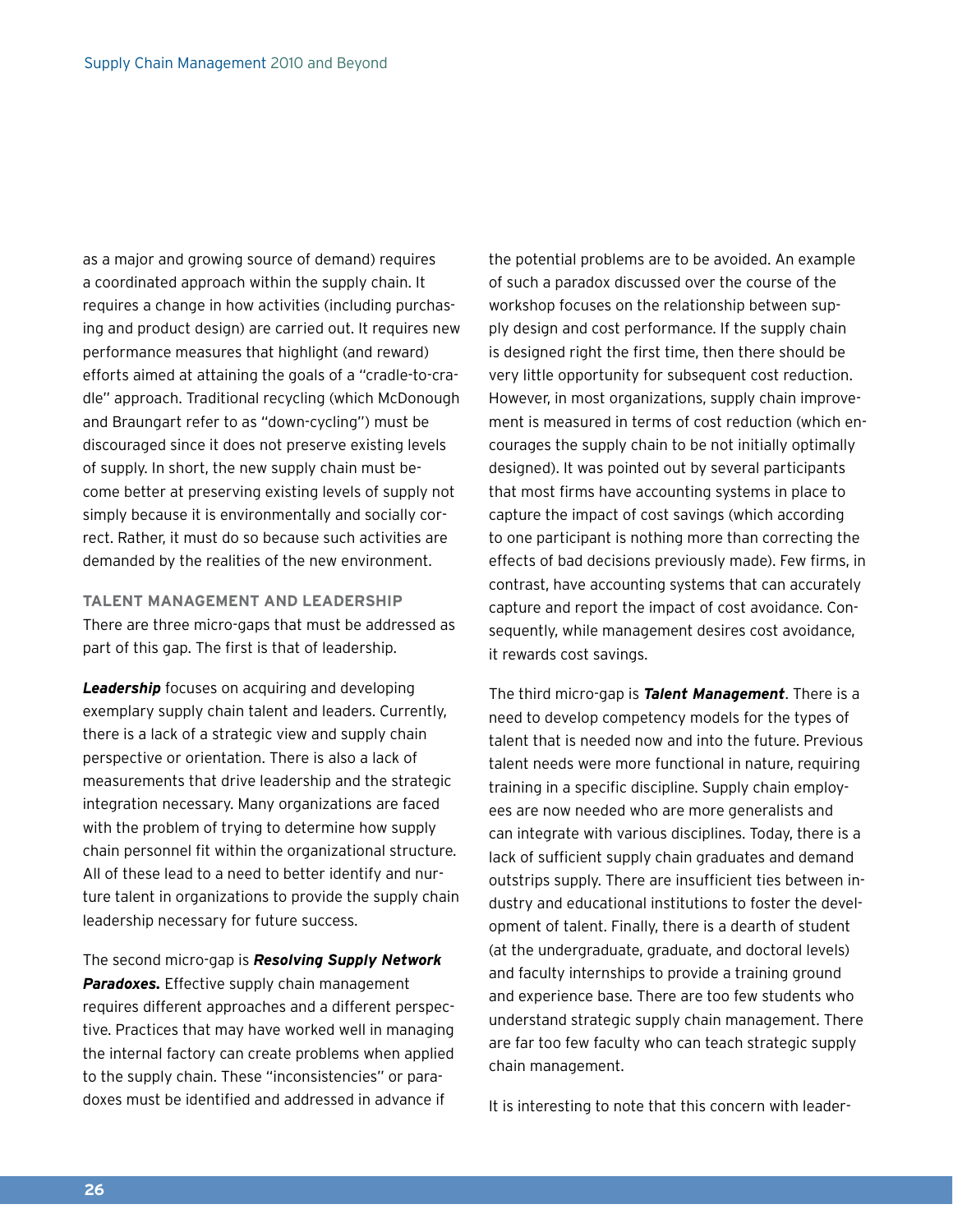ship and talent is unique to supply chain management. In a recent issue of *The Economist* (October 7, 2006), the survey section focused on the hunt for talent.8

# **Supply Chain Models Including Optimization, Risk, and Cost**

The focus here is on studying and improving system performance through the building and analysis of models. Included under this section are the following two micro-gaps.

*Total Supply Network Optimization* focuses on the need to develop and use various optimization models, (e.g., risk, developing target costs, cost models) as a basis for identifying various forms of system performance. An analysis of the inhibitors to more widely using these tools today reveals the lack of trust and reticence to share information among supply chain partners, a lack of visibility in not clearly knowing what the customer wants, different objectives among supply chain partners, and the distribution of power within supply chains. Models are only as good as the information factored into the model — another deficiency in today's supply chain activities.

The next gap involves that of *Supply Chain Governance*. Governance involves having processes and systems that are transparent and whose operations can be monitored regularly. The goal of improved governance is to ensure that all those involved with the system are following current processes and procedures. Currently, governance is a major issue for many North American firms. For example, within the United States, the level of overall system governance is being elevated in importance and enhanced in performance — developments that can be attributed to the implementation of Sarbanes-Oxley Act of 2002.9

Increasingly, the need for governance is spreading from accounting and reporting activities to other areas. One area expected to be affected by this spread is that of supply chain management. The view of the participants is that most firms are unprepared for this development. At present, internally, there is a lack of process ownership and accountability for supply chain activities. This lack of governance may eventually raise concerns regarding the manner in which contracts are awarded, relationships managed, and performance evaluated. When it comes to system and procedure governance, many supply chain systems can be regarded as "black boxes."

To the participants, governance had both an internal and external dimension. Internally, governance involved not only process ownership and accountability (as previously noted) but also governance regarding crisis planning. Overall, there was a lack of adequate governance and ownership involving crisis planning. One indication was the widespread lack of business continuity planning.<sup>10</sup> Consequently, few firms are prepared to deal with the emergence of a sudden change in the conditions of supply and/or demand. For

<sup>8</sup> "The Battle for Brainpower," *The Economist*, October 7, 2006, survey pp. 1-24.

<sup>9</sup> Pub. L. No. 107-204, 116 Stat. 745, also known as the Public Company Accounting Reform and Investor Protection Act of 2002 and commonly called SOX or SarbOx; July 30, 2002.

<sup>9</sup> Business continuity planning (BCP) is a formal procedure/system used to identify the major forms of risk (and their associated impacts) facing an organization, to formulate plans and strategies aimed at reducing these risks (or offsetting their impact), and to create a plan for how an organization will resume partially or completely interrupted critical function(s) within a predetermined time after disruption.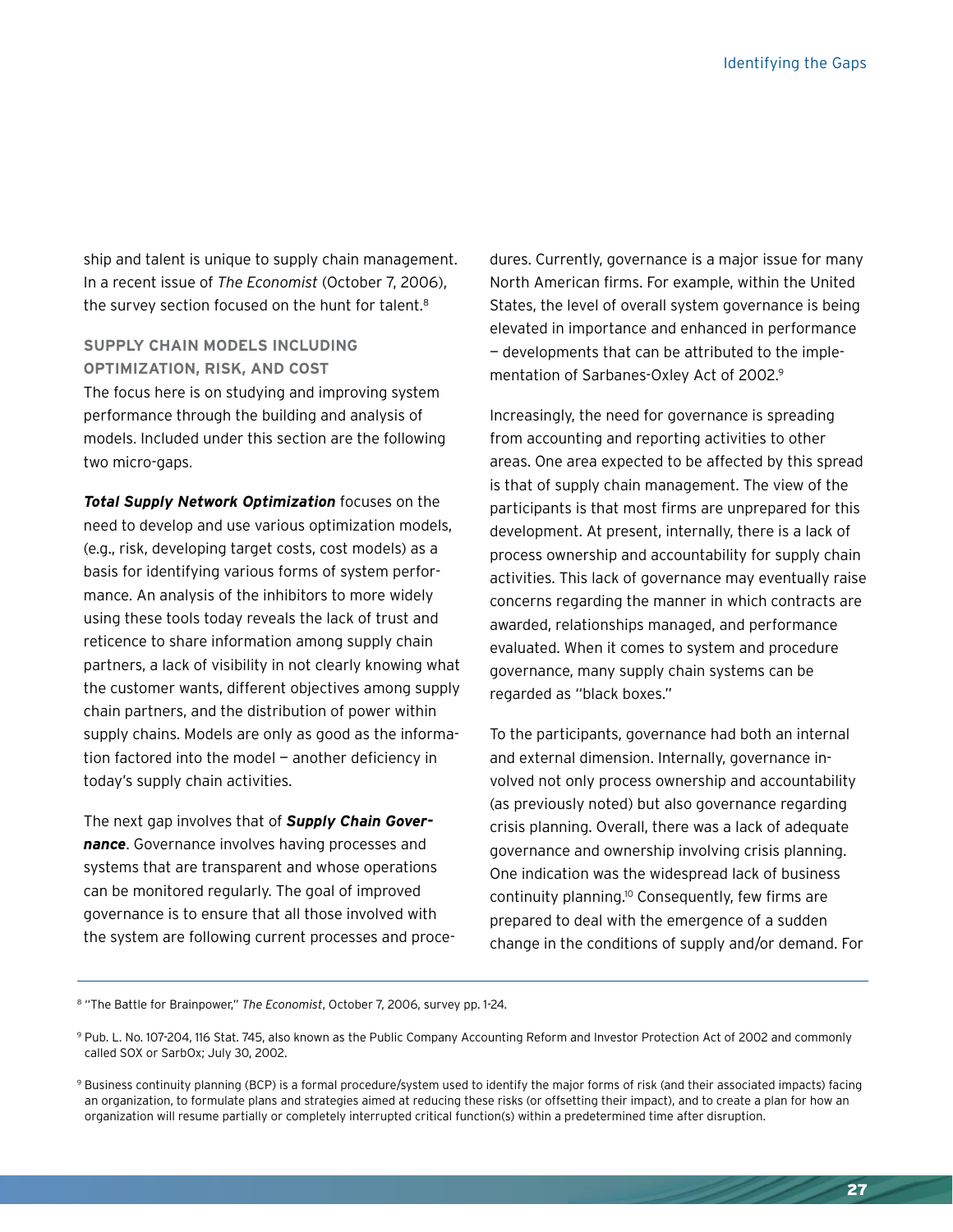most firms, crisis planning and short-term crisis-driven reaction is more the rule rather than the exception. Disruptions can have a catastrophic impact on the performance of supply chains because many supply chains are being "leaned" out in response to demands for better performance (lead time, quality, flexibility) and reduced cost.

In addition to the need for better governance for business continuity planning, there is also a need for better governance for supply chain security. Governments in Europe, Canada, and the United States, to name a few, face the potential for terrorism. Weapons can be smuggled into the country using supply chains developed by companies for importing components. Furthermore, these same supply chains can be used as a vehicle for spreading the effects of the acts of terrorism. Consequently, governments are increasingly placing the responsibility for supply chain security on the private sector.

Within the United States, the federal government has implemented a voluntary program — the Customs-Trade Partnership against Terrorism (C-TPAT). This program offers participants the opportunity to benefit from expedited customs inspections at the border. To secure this benefit, among others, the firm must be willing to take over responsibility for the security of its own supply chain and for controlling/monitoring activities within its foreign suppliers. Achieving this objective requires extensive governance in the supply chain.

Externally, there also needs to be a better understanding of the power bases and the role and impact of the supply chain captain. The supply chain captain is that person within the supply chain who takes over responsibility for monitoring and coordinating activities and for dealing with any problems as they arise. Further,

understanding is required of choke points, where the process flows and integration across the supply chain might be hindered. A choke point can be viewed as a bottleneck within the supply chain. It is an area that limits overall supply chain performance as a result of aggregation. That is, one firm taking the action alone will have no major impact on the performance of the supply chain. However, numerous firms, each acting independently of each other taking the same action, can be expected to create a constraint.

An example of the choke point concept can be found in the following story. A British aerospace firm, in order to reduce overall costs, decided to standardize on one specific type of Plexiglas. The reason — the supply of this component was relatively high, the demand low. By standardizing on it, it was hoped that costs would fall. However, the problem was that other European aerospace designers had examined the same problem and arrived at the same conclusion. Consequently, the demand had escalated, while the supply had not. The end result — price went up and availability fell. As can be seen from this example, the actions of the various customers had created a choke point.

Finally, there is the gap of *Risk Management, Planning, and Strategy*. The balance between buffers, postponement, and optimal costs for robust supply needs better understanding and application. As firms reduce buffers in the form of lead time, capacity (i.e., suppliers), and inventory, their supply chains become more susceptible to any potential disruption or change in timing within the supply chain. The importance of understanding supply chain risk cannot be underestimated. Management's perspective on risks must include a strategic view. Managers must implement risk management processes and methods, acquire analytical tools, and understand supplier processes including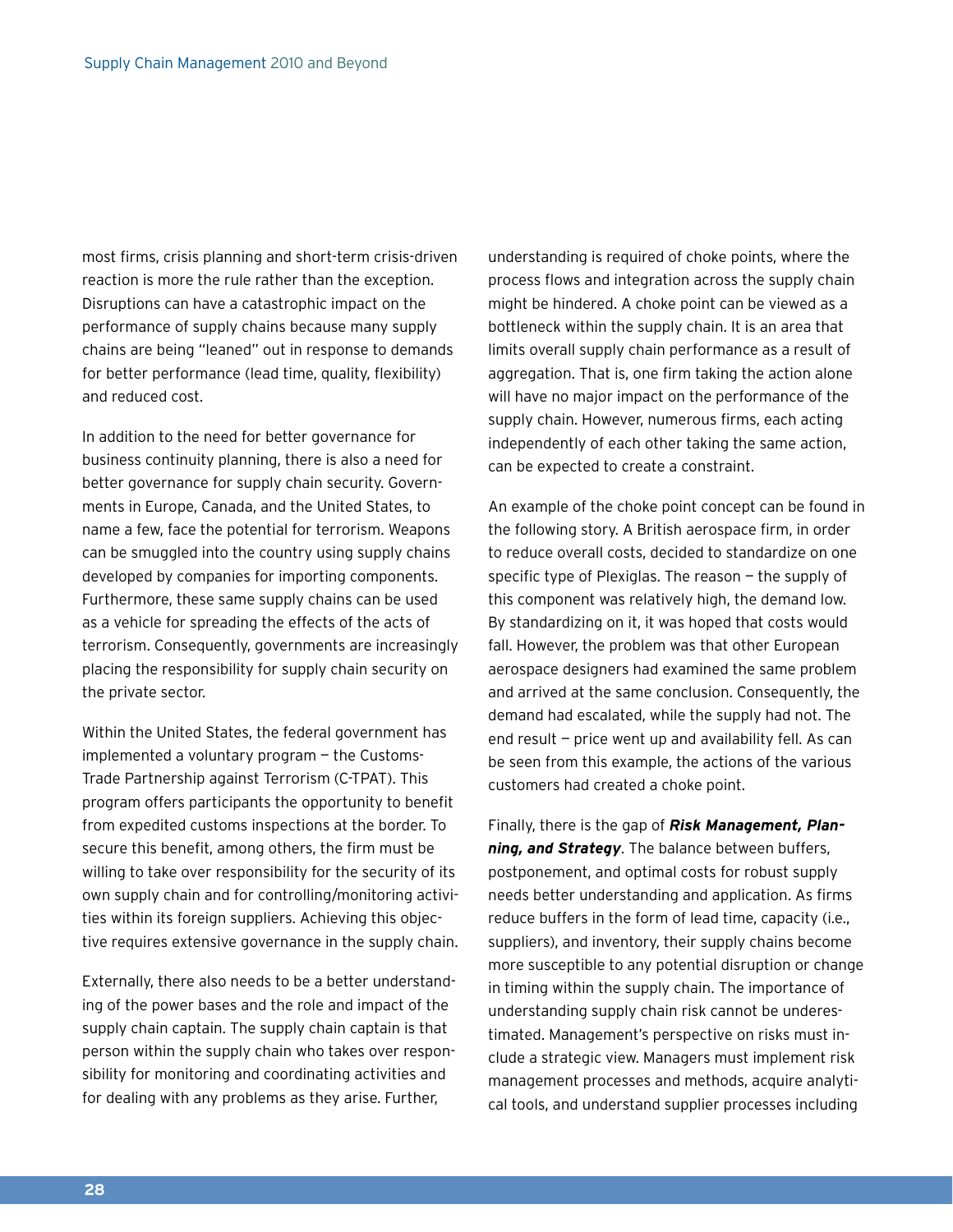the notion of choke points as they apply to supply chains. Managers must identify and understand critical supply points, as they affect and are affected by disruptions. They must understand risk drivers, including the probabilities and the impact of the drivers.

In addition, risk management needs to focus on not only supply-side changes but also changes on the demand side. It must not consider reductions in supply but also unexpected increases in demand (increases that exceed the capacity either of the firm or its supply base). Both types of changes can and do adversely affect the performance of the supply chain.

#### **Process Orientation**

## **Including Measures, Information, and Integration**

As previously noted, the supply chain can be best understood as the system created by the interrelationship of the various processes. Consequently, effective supply chain management requires a strong process orientation. In achieving this process orientation, the participants addressed three micro-gaps.

A major micro-gap affecting the implementation of this process awareness involves the lack of appropriate and meaningful *Supply Network Measures*. Performance measures are critical within the firm since they form the communication and feedback system of the firm. Metrics (which consist of three elements — the numerical measure, the standard, and the reward system) communicate to top management the impact of systems, such as the supply chain, to the achievement of overall financial and strategic objectives. Metrics are used to translate overall strategic objectives into operational terms (i.e., what do I, as a stockroom clerk, have to do well for the firm to achieve corporate objectives). If implemented correctly between supply chain

partners, metrics facilitate the coordination of actions among partners. If implemented incorrectly, metrics contribute to friction and frustration. Metrics tell the people involved in the system (be it at the corporate or supply chain levels) what is important and, more important, what is not important. For example, if something is not measured and/or not rewarded, then implicitly, management is telling its personnel that activity is not important.

Supply chains should be managed through a process orientation with appropriate measures. Further work is needed on supply chain measures including:

- Proof points are needed to show how measures work and to gain knowledge from early adopters.
- An understanding is required of what are the right measures.
- Information must be made accessible and be able to be extracted.
- Companies must overcome incompatible information technology (IT) systems in the supply chain.
- Analysis tools must be developed that transform data into information.
- Personnel must acquire adequate skill sets.
- Longer term measures must be developed.
- Aligned and coordinated interfirm measures (most are intrafirm measures) must be designed.

Although supply chain measures are needed across the supply chain, they also must be linked to single firm financial and operational measures.

The participants expressed frustration with current supply chain metrics. Often, these metrics only evaluated the impact of the supply chain on the cost savings incurred by the firm. This approach emphasized cost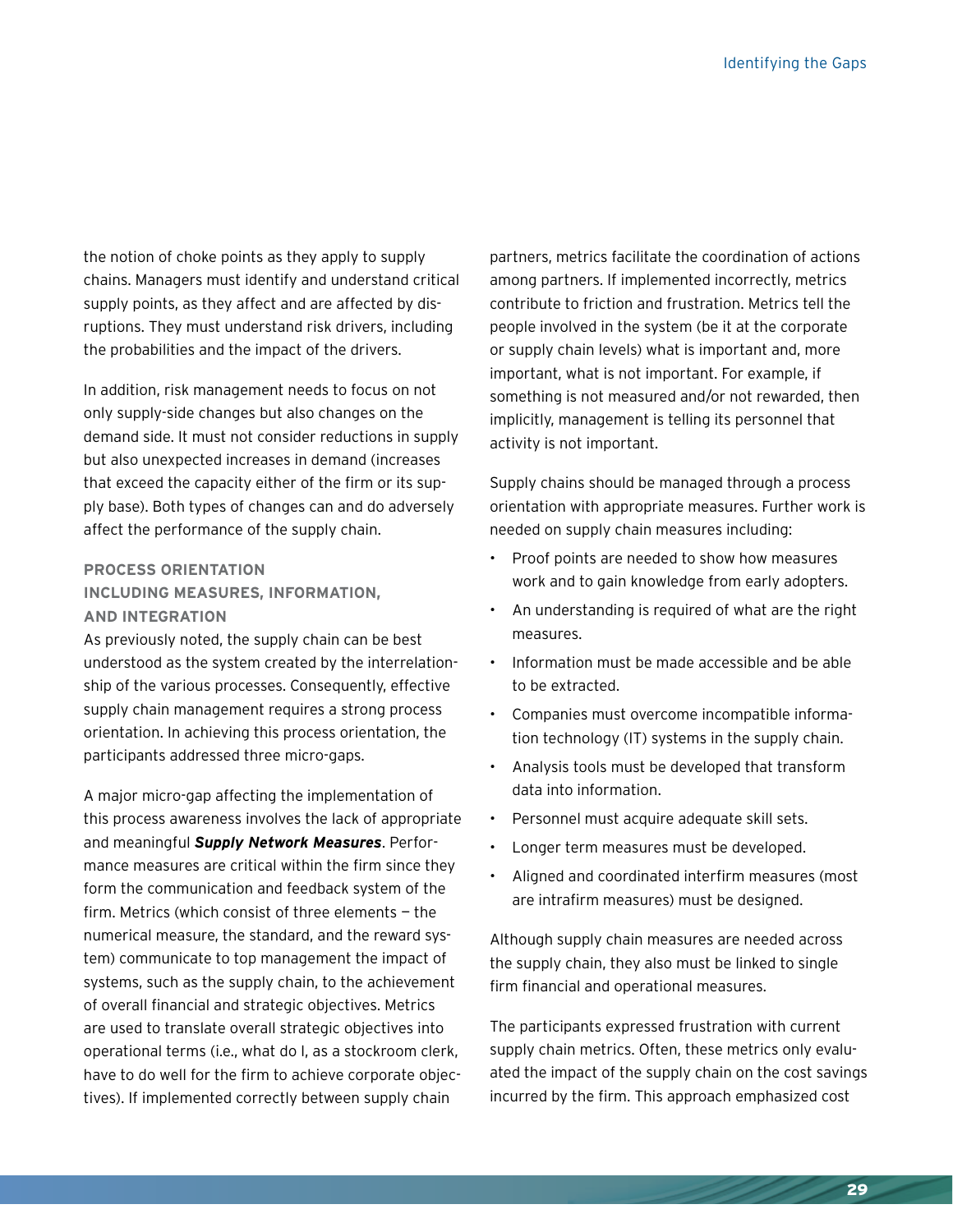savings at the expense of cost avoidance; it emphasized short-term gains at the expense of potentially greater long-term gains. It also contributes to a situation where it is acceptable for the firm to do better, but at the expense of its supply chain partners.

There is the micro-gap involving *Product Innovation Using Supply Chain Input*. Increased collaboration is needed between supply chain partners in efforts to improve product designs while reducing time to market. Also, supply chain partners need to work more closely together to offer product solutions and incorporate newer technologies where appropriate. Increasingly, the focus of many firms is shifting from reduced cost to competition through innovation. To succeed with this new strategy, firms must rely not only on their capabilities but also on the skills and capabilities of their supply chain partners (both upstream/supply side and downstream/customer side). By drawing on these capabilities and skills, the firm can potentially reduce lead times and costs while also improving quality. It can also deliver products and services that better meet the needs of critical customers.

The final micro-gap associated with the process orientation, including measures, information, and integration gap, is *Business Process Integration*. Organizations and supply chains need a broader process orientation. Individual functions don't always map well to the business processes, and functional boundaries may need to change to new boundaries — a new paradigm. Needed are touchpoints and linkages between functions, while maintaining ownership, but with shared metrics.

#### **Relationship and Trust**

Central to this gap was addressing issues pertaining to *Collaboration and Relationships*. There needs to be a greater focus on relationship building and trust between and within organizations. An improvement would be a redefinition of boundaries of what people focus on to induce collaboration and provide rewards for doing this. There are internal problems that need to be overcome such as power struggles, egos, an inconsistent reward structure, and a lack of integrated process thinking. Top management support and processes such as sales and operations planning (S&OP) foster these types of improved relationships. Externally, there is a need for more trust, both between individuals and organizations. The participants noted that in many industries trust was present some years ago. However, as the pressure to improve performance increased, many purchasing managers focused primarily on price. Any collaboration between suppliers and buyers that had resulted in either overall shared cost savings, reduced lead times, or better product designs were often overlooked and in some cases ignored. Examples were offered of product designs generated through collaborations that were turned over to other suppliers to build. The rationale frequently given was that these new suppliers were able to build the product at a lower cost. This practice was seen as playing a critical role in the loss of trust now present in many supply chains.

Constraints to collaboration and trust are methods of communication, lack of integrated processes across firm boundaries, goal incongruity, and plans that are not followed by implementation (talking the walk, but not walking the talk). Increased globalization brings about additional constraints such as distance, cultural inconsistencies, language barriers, and time zones.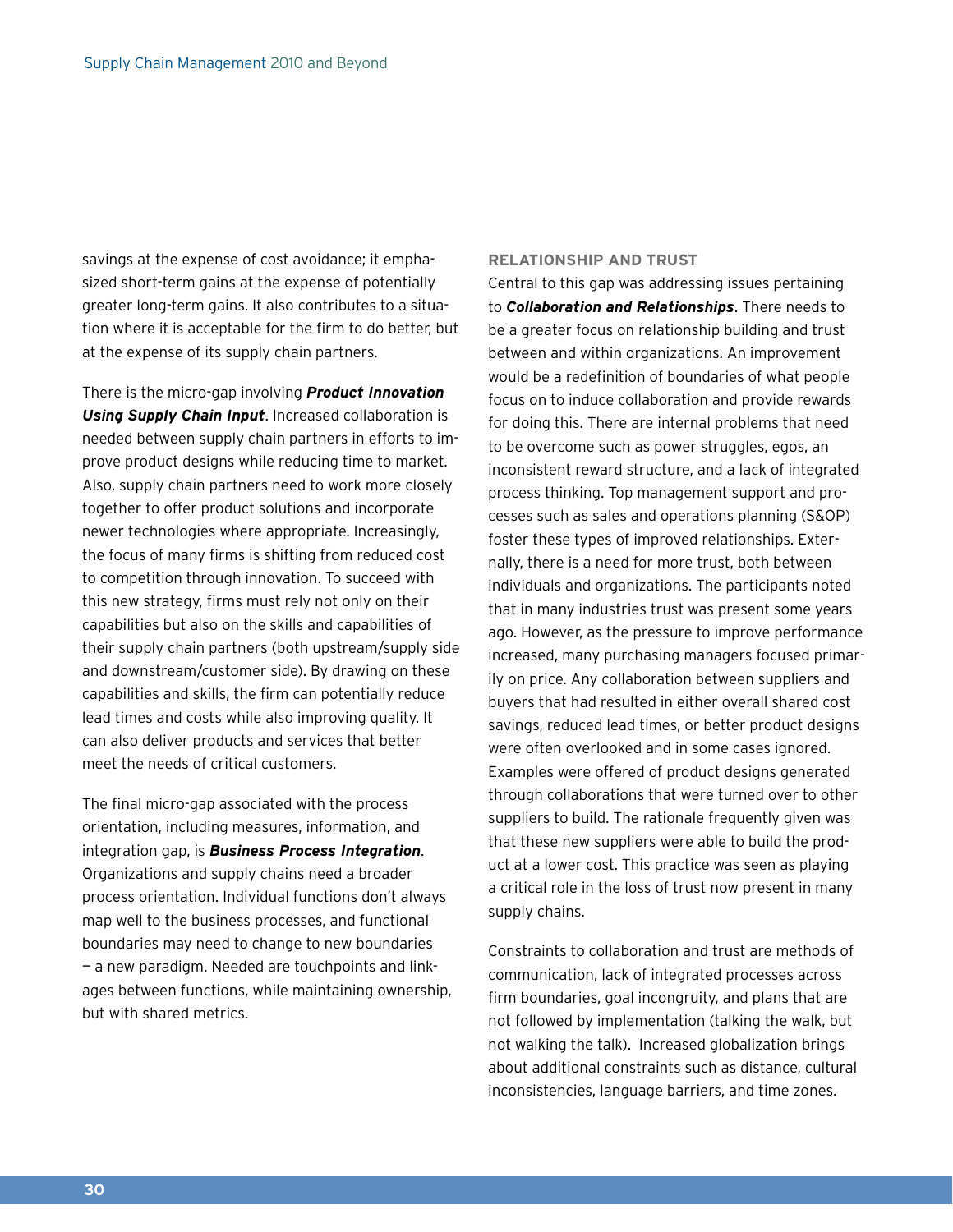# **Supply Chain Architecture and Structure**

As previously noted, the sixth gap focuses on the design and structure of supply chain. Addressing this final gap requires dealing with two separate but related micro-gaps.

The first such micro-gap is that of *Layered and Dynamic Supply Chains*. Supply chain architecture needs to be aligned and realigned as they are dynamic. Maintaining this alignment is not a simple task because most supply chains are not one dimensional. At a minimum, most supply chains consist of four layers:

- **The product supply chain:** the supply chain structure is responsible for managing the design, manufacture, and delivery of the goods and services demanded by the customers. This chain is constantly changing in response to changes in customer demand, competitive actions, government mandates, technological change, or supply base changes (Gattorna, 2006).
- *The financial supply chain:* the financial supply chain focuses on the financial flows and ownership of the financial resources needed by the supply chain. In many cases, the benefits anticipated by outsourcing to the supply base have been reduced by the inability of smaller firms to secure access to needed financial resources at the same favorable levels secured by the larger customers (Hartley-Urquhart, 2006).
- *The information supply chain.* This supply chain focuses on the flow, management, and ownership of information through the supply chain.

• *The competency supply chain.* This supply chain deals with the nature of core competencies within the supply chain. It identifies the core skills of the various supply chain partners and how these core competencies are interlinked.

In addition, this sixth gap also focuses on the amount of visibility needed in the supply chain and how the structure of the supply chain can be used to support this visibility requirement (modular versus integrated).

Finally, there is the micro-gap of *Physical Supply Chain Structure*. Improvements continue to be necessary for better supply chains' physical structures and material flows, focusing on issues such as the location of supply chain partners, the physical linkages that exist among partners, and the number/type of supply chain nodes.

These various micro-gaps are critical because how they are addressed and resolved will determine the shape of the future supply chain  $-$  supply chain 2010. A set of agendas aimed at closing the gaps is the focus of the chapter: "Closing the Gaps: The Agendas for Action."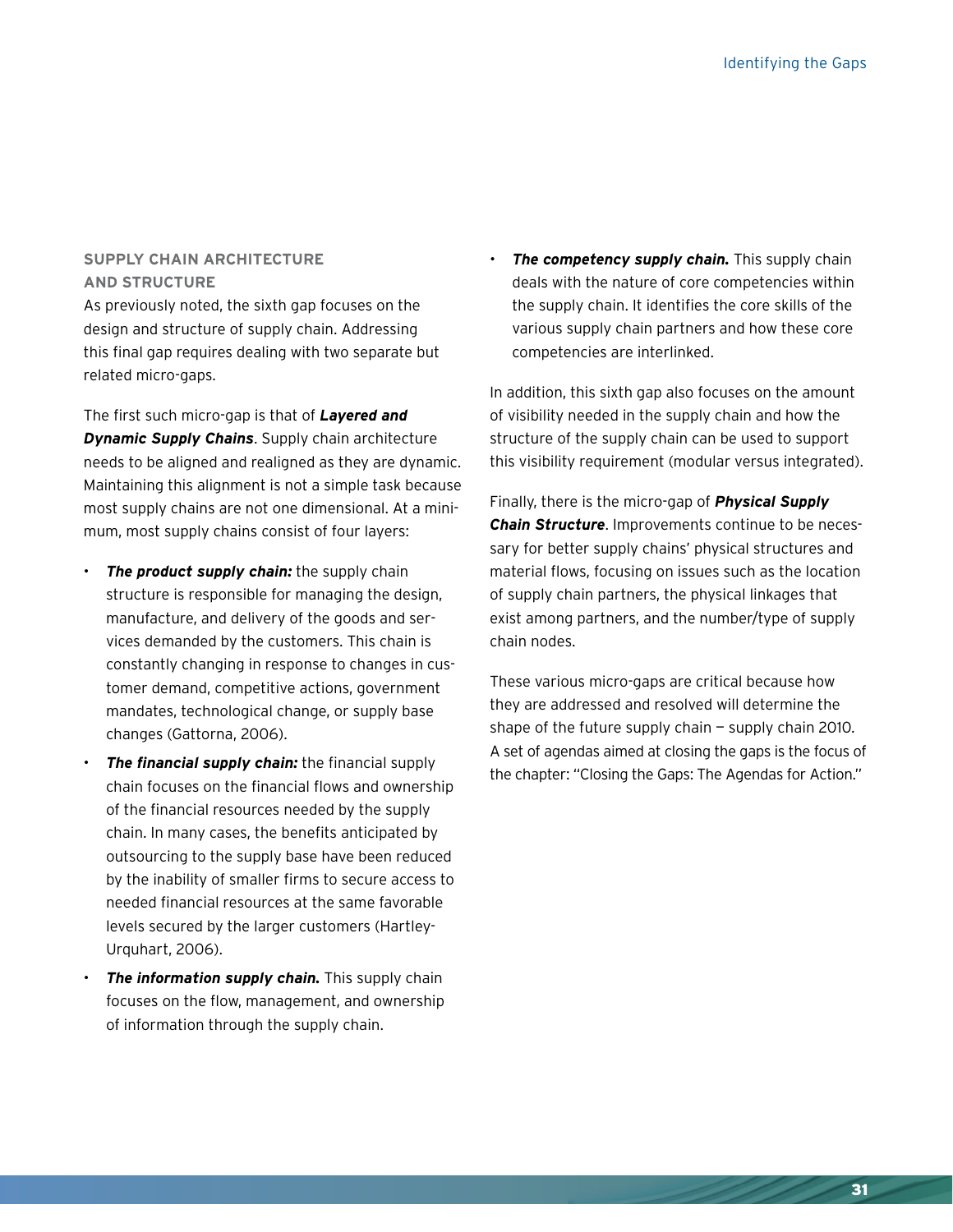# Closing the Gaps: The Agendas for Action

Having identified the gaps, the task next facing the workshop participants was that of closing those gaps. The participants were charged with the task of developing agendas — lists of actionable items that would ultimately be prioritized and set to form the basis for initiatives and projects at the university, corporate, or professional society levels. Initially, the goal would be to generate three agendas: practice, research, and knowledge dissemination. However, it soon became evident that the practice agenda was not appropriate. Managers, it was pointed out, would do what is appropriate. After all, they are also the ones who are blazing the trail into strategic supply chain management. Consequently, it was decided to focus on the latter two agendas.

## **The Agenda for Research**

Of the six gaps discussed in the preceding chapter, the research agenda focuses on the following five: (1) Strategic visibility and alignment; (2) Supply chain models including cost optimization and risk mitigation; (3) Process orientation including measures, information, and integration; (4) Relationships and trust; and, (5) Supply chain architecture and structure. Talent management and leadership will be the focus of the agenda for knowledge dissemination.

## **Strategic Visibility and Alignment**

Under this topic, three issues were raised requiring research. The answers to the questions that these issues raised could not be readily found and are needed:

# *What is the impact of the supply chain on corporate performance?*

In general, the impact of the supply chain is evaluated in most firms in terms of traditional price impacts and cost savings. That is, the question most frequently asked is, "How much did we save by outsourcing an

activity, bidding some good or service, negotiating, or fire fighting?" As a consequence of this approach, most managers see the supply chain as something that is used to reduce price and nothing more. This mindset reduces the overall attractiveness of, and opportunity from, supply chain management. However, effective and efficient supply chain management can and does affect and enhance the ability of the supply chain to better compete in the marketplace. Firms such as IBM, Toyota, Honda, Harley-Davidson, P&G, Deere, and others recognize supply chain management as a corporate core competency  $-$  a skill set that the firm develops to earn a sustainable competitive advantage.

To move the supply chain from primarily tactical/price oriented to strategic, research is needed that identifies and assesses the total impact of the supply chain on corporate performance. By total impact, the participants meant understanding the impact of effective and efficient supply chain management on overall financial performance (i.e., earnings per share, stock price, topline growth, and the ability to secure funds at preferred rates). Other research must link performance to new product development, assurance of supply, risk mitigation, product delivery lead time, product design lead time, ability to respond quickly and efficiently to changes in demand (either upwards or downwards), and the ability to quickly reconfigure product design in response to market demand or to changes in the conditions of supply. In addressing these questions, it is important that the answers not simply be limited to perceptual responses (e.g., having a person respond by strongly agreeing to the statement that "Our supply chain has greatly enabled us to reduce product design lead times"). Rather, what is needed are quantitative, objective responses  $-$  responses that identify the exact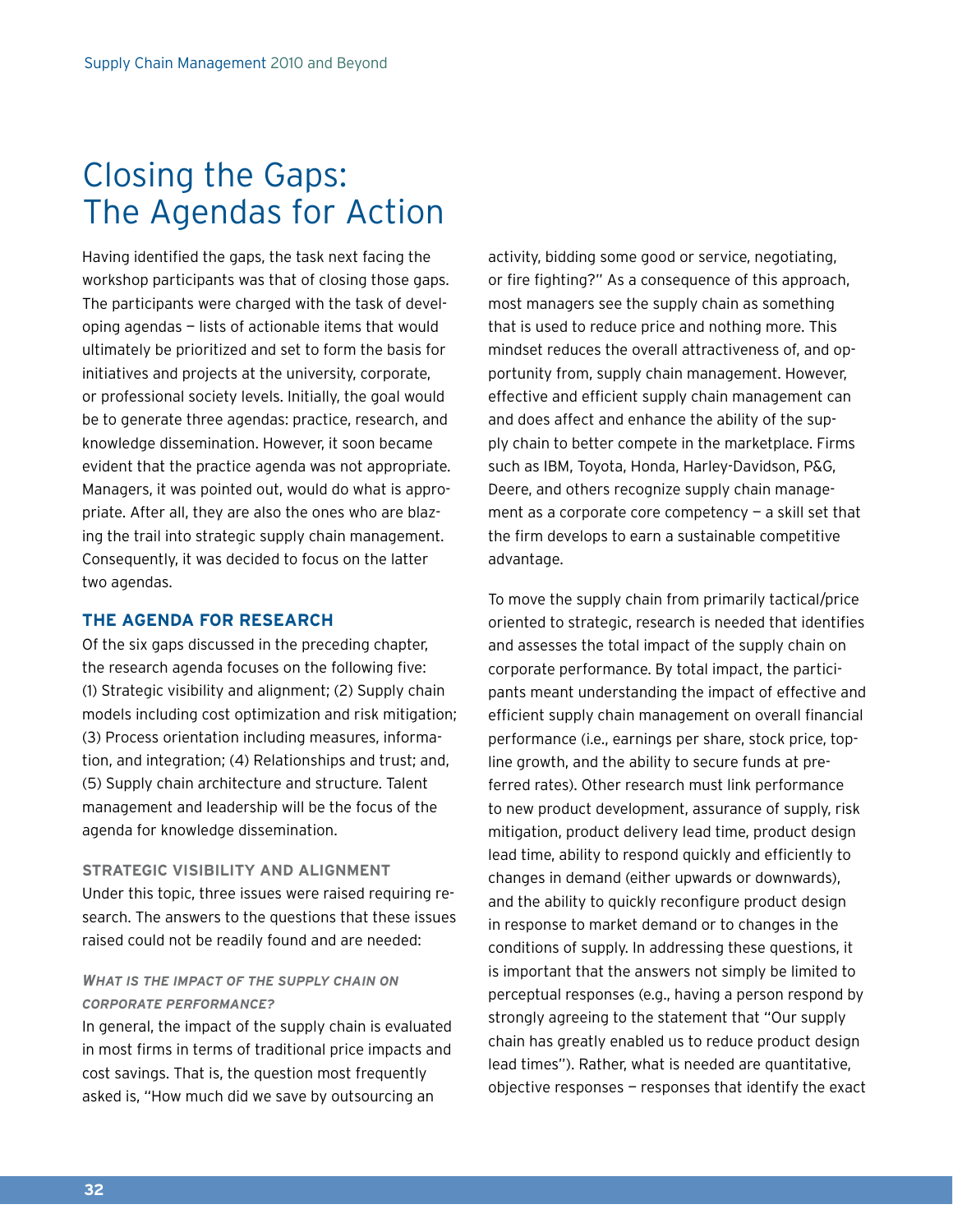size of the improvements in terms of dollars and days (if appropriate), as well as understanding the specific processes that produced such favorable performance.

Researchers who answer these questions will give supply chain practitioners the ammunition needed to show that supply chain is not simply tactical, but rather strategic. Addressing these questions can help demonstrate to managers at the top level that strategic supply chain management is not simply a tool for reducing cost but also for increasing sales and for generating higher levels of value faster and better than the competition.

# *When do firms benefit from Supply Chain Management over time?*

This question takes a different approach to the task of assessing the impact of the supply chain on the firm. This approach recognizes that building the "right" supply chain means building an asset. Whenever you build an asset, whether it is a building or a name or a supply chain, you have to invest time, effort, and money. Dealing with such investment incurs costs upfront for benefits that are generated later. This question looks at identifying the time until breakeven. That is, we are interested in identifying how long it takes to reach the point where the total benefits generated by the supply chain offset the total investments that the firm has made in its supply chain.

This is not an easy question to address since the resulting costs and benefits are contingent upon a number of different factors, including:

- The types of supply chain relationships being built
- The current stage of supply chain development
- The rate of change and level of competition within

the environment in which the firm competes

• The position of the firm within the supply chain and its ability (based on conditions such as its power relative to those of the customers and the suppliers) to influence actions within the supply chain (Porter, 1980).

A critical task in addressing this question is to identify those factors that can influence the timing and quantity of investments and revenues accruing from the supply chain.

# *How does a firm leverage real-time information?*

As recognized by Hayes, Pisano, Upton, and Wheelwright (2005), information technology and information-intensive operations are critical traits of the new strategic supply chain environment in which many managers and firms now find themselves competing. This means that firms and management can benefit from real-time information. Problems can be identified as they occur. Shipments can be tracked in real time. They can also identify and correct potential problems before they occur. However, real-time information, as a corporate asset and as an operational capability, is a relatively new development. Consequently, there is confusion surrounding its use, the conditions affecting its use, and the impact of its use on internal operations, corporate performance, and supply chain performance.

To reduce the level of confusion, more research is needed to address the following questions:

• What is the impact of real-time information on corporate and supply chain performance? What are the financial impacts? What are the qualitative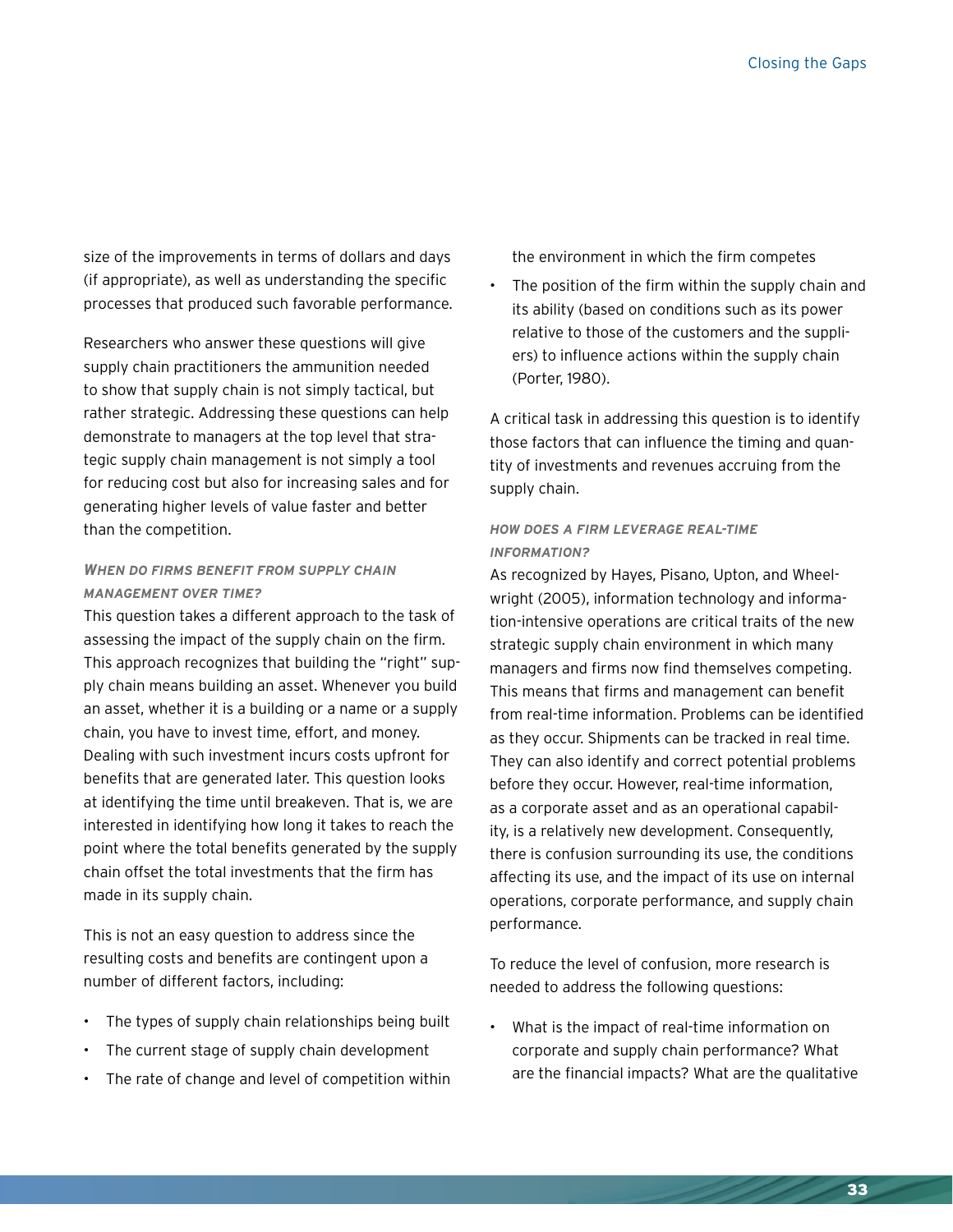impacts? What impact does real-time information have on strategy?

- What conditions/prerequisites must be satisfied (at either the operational, corporate, or supply chain levels) before the firm realizes the potential benefits offered by real-time information systems?
- What conditions are most conducive to the use of real-time information within a supply chain? What conditions are least conducive?
- What conditions influence how far down (i.e., the number of tiers away from the firm) that information flows from the firm should go?
- For what type of events/problems is real-time information most appropriate? For what types of events/problems is it least needed?
- Is real-time information needed or should there be lags in the information flows?

# **Supply Chain Models Including Risk Mitigation and Cost Optimization**

Of the various gaps discussed in the workshop, the one that evoked the greatest amount of discussion involved risk and risk management within the supply chain. This gap is currently most visible to top management and it is the one generating the most publicity in the business press (e.g., Sheffi, 2005). Managers and researchers are becoming increasingly aware of the need to provide more insight into the concept of supply chain risk and its management. Risk, is viewed as anything that adversely affects the three major parameters of supply: price, quantity, or timing.

In contrast to much of the current body of knowledge (which is highly descriptive, prescriptive in tone, and often based on case or anecdotal evidence), a different, more quantitative approach is needed. Analytical and simulation-based models are needed. These models would enable researchers and managers to explore alternative situations and problems scenarios without having to worry about exposing the firm and its supply chain to potentially dangerous and catastrophic events. These quantitative models can be used to address questions such as:

- What are possible strategies and tactics that can be used to manage and mitigate risk? Under what conditions are these various strategies most effective or least effective?
- What is the impact of "learning" (either at the management or corporate level) on risk management over time?
- What methods can be developed to identify potentially risky supply chain subnets and choke points that are located at any level on the supply side. Can leading indicators of such potential danger points be developed? These questions try to get at an issue that disturbed the participants. This involved situations where the location of the risk (e.g., disruption or bottleneck) is not close to the firm (i.e., where the disruption is not at tier one). In these situations, the lack of visibility and control creates a situation where the risks are essentially hidden to the firm. Managers at these firms are unable to anticipate or prevent these potential hidden problems. Developing and testing models, tools, and leading indicators aimed at uncovering such "hidden" dangers is the major intent of this research action item.
- What types of metrics (financial and otherwise) can be developed that are indicative of management's ability to control risk and the firm's exposure to risk? What types of metrics can be used to monitor or predict problems in key suppliers in the upstream supply chain?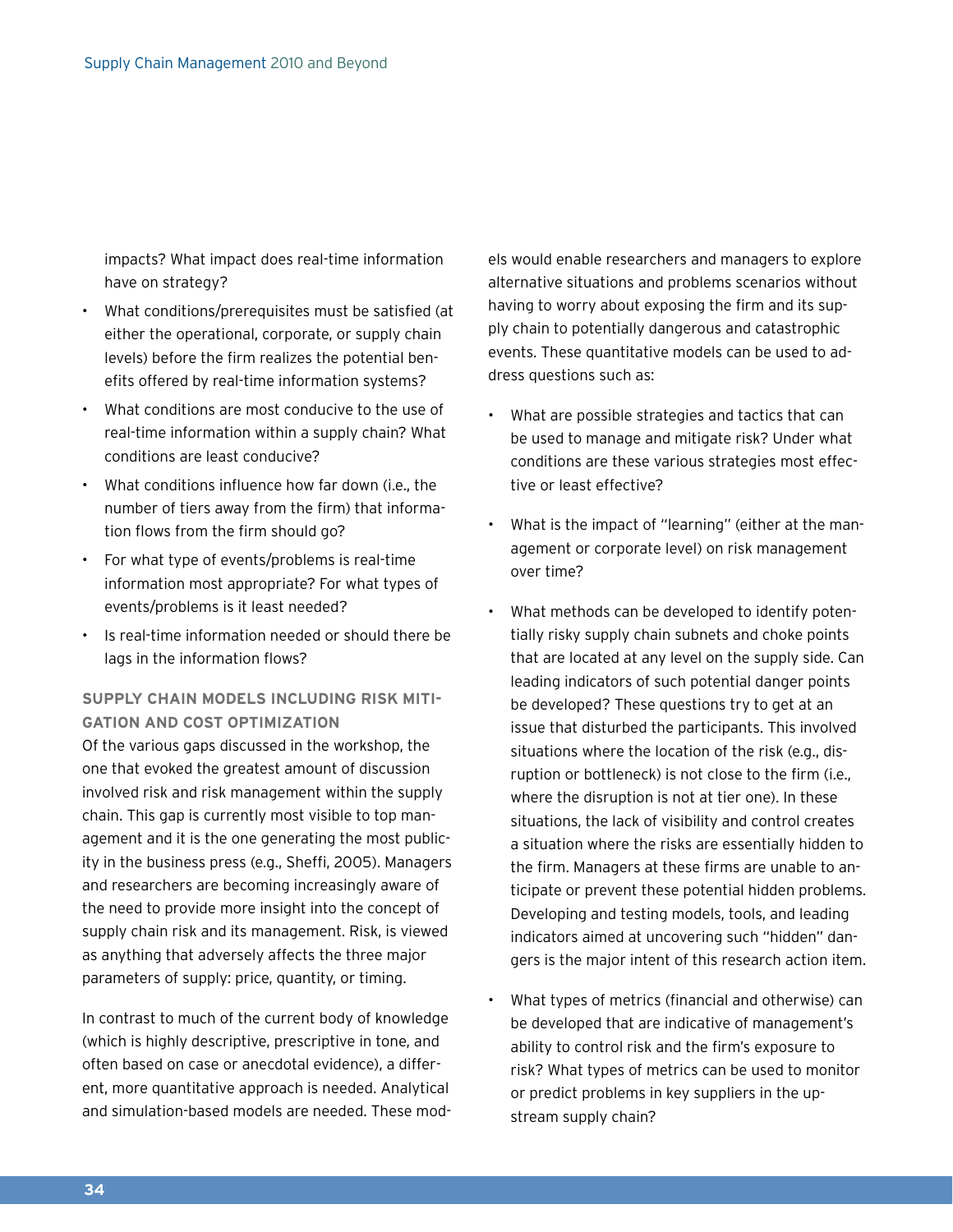- How risky is sole sourcing? What is the system cost of sole sourcing? Is sole sourcing more or less risky than multiple suppliers sourcing for the same goods and services? To what extent does trust mitigate risk in either sole or multiple sourced supply arrangements? Dual sourcing is preferred in many cases, but sometimes it is not feasible. Under these conditions, the major challenge facing the firm and its management is what to do to best protect the firm from possible problems in the supply chain due to sole sourcing.
- What is the impact of risk and risk management on new product design? The increasing importance of product design and innovation for many firms results from the major feeling that it was difficult to compete against countries like China and India on the basis of price. Managers are now interested in identifying the types of risk (internal and external) they can expect to encounter. What strategies and techniques can be developed and implemented to address these risks?
- Can a broader model of supply chain risk management be developed? Currently, attention is focused on the disruption component alone. However, there are more issues to risk management than supply disruption. There are strategic issues, personal and corporate attitudes to risk, and the ability of the firm to either weather or control its exposure to risk. These factors need to be incorporated into a larger model of risk that looks at both the negative impacts as well as positive opportunities.
- What risk management options are available for dealing with the various types of risk — geographic (e.g., an earthquake shutting down supplier production); supply chain length (being exposed to supply

chain risk emanating from a supplier located at the second or third tier in the supply chain); geo-political (e.g., having a critical supplier located in a country where the threat of war is constant and real); competitive (e.g., a critical supplier is acquired by a major competitor); and financial (e.g., a major customer files for bankruptcy? Can these various categories of risk be expressed in monetary terms? Can a general or broad risk index be developed? Such a risk index is important because it permits comparisons across firms. It also encourages benchmarking and corporate learning (as firms performing poorly on the index seek out firms that are doing better and try to learn from them). Such an index makes risk more meaningful to top management.

• Can operational measures and models of supply chain resilience and robustness be developed? As a result of factors such as the greater reliance on long supply chains combined with more emphasis on focusing on core competencies and greater usage of lean principles and practices (resulting in the general reductions in buffers), supply chains are becoming more "fragile." It is important to understand how the firm responds to this threat of supply chain fragility. Key to this response is addressing the issues of robustness and resilience. Robustness describes the ability of the firm to resist the onset of a supply chain disruption (as measured in terms of time, quantity of production lost, and cost). Resilience describes how quickly the firm can recover, once the disruption has manifested itself. While relatively straightforward to describe, developing indexes or operational definitions of these two constructs is far more difficult and demanding, but both researchers and managers need them.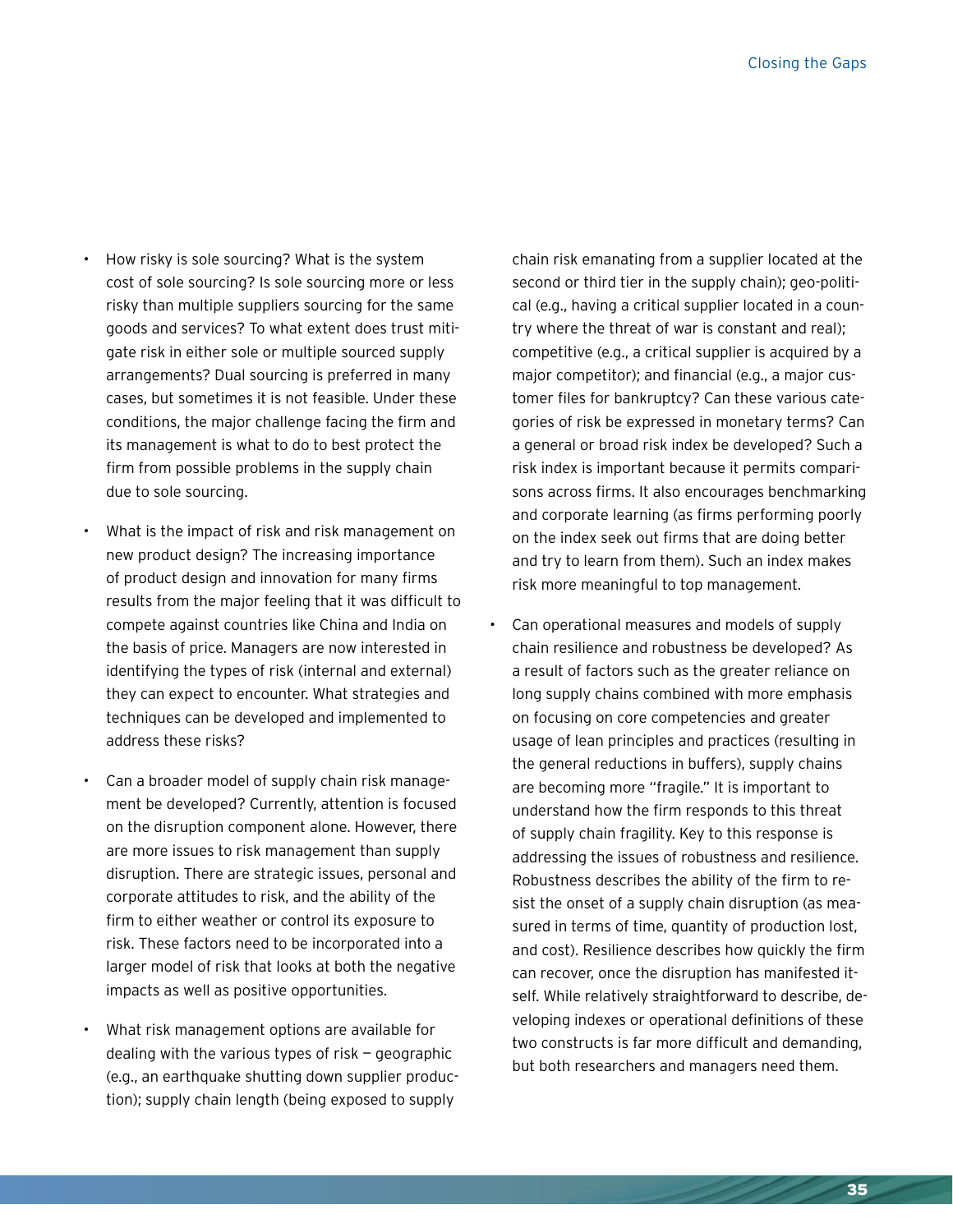- What factors influence supply chain resilience and robustness? Here, the focus shifts to strategies and tactics such as the use and placement of buffers, and product redesign and postponement strategies (having a product that can be dynamically redesigned in response to changes in the conditions of price, quantity, or timing of supply). Others include the use of information to provide a warning of potential difficulties and the use of alternative, secured suppliers. These strategies need to be assessed using tools such as computer simulation and analytical models to understand the factors influencing their use and effectiveness.
- How can firms deal with "aggregation" effects? Most of the approaches to supply chain risk management look at the firm and its supply chain in isolation. The assumption is that when actions are taken by one firm to manage risk, the competition is essentially neutral. Yet, there are instances where actions taken by one firm to control risk are positive if no one else does the same thing. However, if everyone else implements the same action, the aggregated effects can be totally unexpected. One of the participants shared the following story in the workshop. The participant's firm was dealing with product proliferation in a certain component. To improve supply conditions and to increase leverage (buying power through concentration of purchases), it was decided to standardize on a certain component that was currently in excess supply. It was anticipated that standardization, combined with the increase in purchasing volume, would enhance continuity of supply and would reduce the purchase price. However, what the firm's buyers

were not aware of was that many of its competitors, faced by similar situations, had arrived at the same conclusion and implemented the same course of action. The result — demand increased to the point that it exceeded supply. Instead of lower prices and assured supply, the firm was faced by increasing prices and being placed on allocation. The buyers were also put in the unenviable position of having to explain to its upper management why they were unable to deliver on the promises that they had made. What these buyers had encountered were the effects of aggregation.

- Can better supply predictive performance be linked to improved overall financial performance as indicated by increased EPS and stock price?
- What are the impacts of different payment terms?

# **Process Orientation Including Measures, Information, and Integration**

While there were many issues discussed when talking about this gap, only one issue and research need was continuously repeated — the development, usage, and impact of performance measures for evaluating or assessing supply chain performance. As pointed out previously in this report, there is a tendency in many firms for managers to use internal measures (typically those focusing on cost savings). Several concerns were raised about this practice:

• Such measures focus on price/cost savings, rather than cost avoidance.<sup>11</sup> Such measures also tend to overlook or under report performance on activities or projects that deliver important improvements (both strategically and to our customers) in lead

<sup>&</sup>lt;sup>11</sup> It is interesting to note that the participants had difficulty in identifying any cost-based measures that were able to track and report cost avoidance. The lack of such a measure was seen as a major reason that many firms were unable to successfully pursue projects and supply chain activities that emphasized cost avoidance rather than cost savings.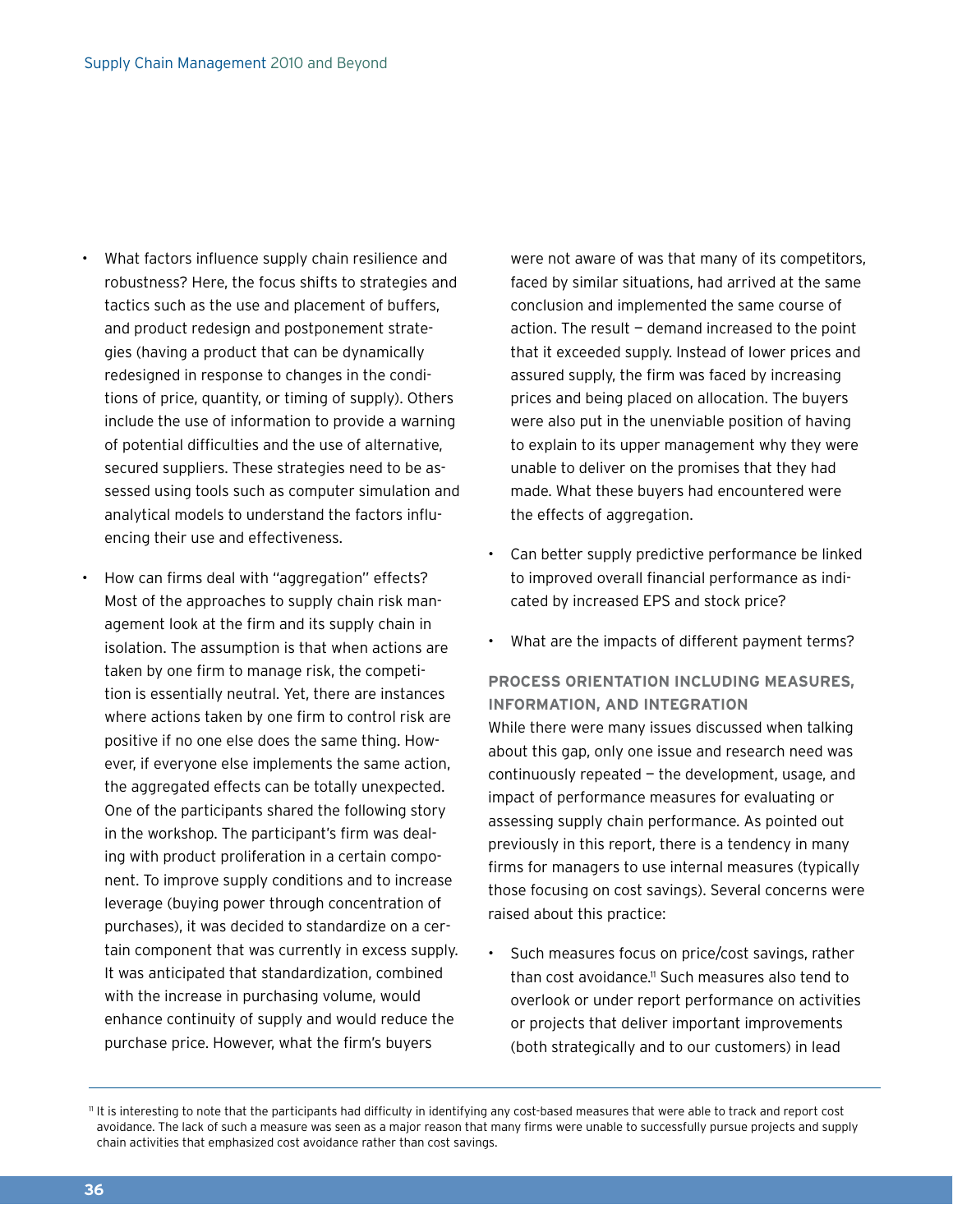time, new product innovation, quality, or flexibility.

- Such measures emphasize benefits to the firm rather than benefits that are shared by the entire supply network.
- Such measures emphasize quantitative benefits that can be measured rather than qualitative benefits (e.g., goodwill, improvements in reputation).
- Such measures can threaten trust and collaboration between supply chain partners. The participants shared stories where trust and collaboration were apparently thrown away to achieve measurable (and rewarded) price/cost savings. One participant gave an example of a firm that had worked with a major customer to design a new system. Once the specifications had been decided, the customer decided to implement the purchasing decision by turning over issues pertaining to product design to the engineering group. Issues pertaining to the product purchase (such as the price and the terms of delivery) were turned over to the purchasing group. This group, since it was being measured on the size of the cost reduction that it generated, decided to take the hard-line when negotiating the purchase contract with the supplier. The buyers wanted the lowest price. The supplier pointed out that some considerations had to be given because of the sizable investments that were made in designing the product  $-$  investments that were encouraged by the buying organization. The buyers took the position that such investments were effectively "sunk" costs and not relevant. When the supplying firm was unable to meet the target cost requirements, the buyers took the design and outsourced it to another supplier. This action effectively destroyed the possibility of any future cooperation between these two organizations.

Given the potential negative impact that internal performance measures could have on accurately and completely reporting supply chain performance and on how supply chain relationships are managed, the participants wanted rigorous research addressing the following questions:

• What is the impact of using internal measures to evaluate supply chain performance? To what extent can managers use internal measures to evaluate supply performance? If managers cannot use such internal measures, what alternative performance measures are there?

## **Relationships and Trust**

During the breakout discussions, as well as in the large group discussion, the importance of collaboration, trust, and having the "right" relationships in place was stressed. One participant bemoaned the loss of trust that was attributed to the introduction of Lean/Justin-Time and the advent of purchasing managers who emphasized cost reduction above everything else. Consequently, the participants felt that there was a significant lack of knowledge regarding trust, relationship identification, relationship building, and relationship maintenance. Research was needed in these areas, and the following research questions were identified:

- Where are the best practices in terms of relationship and trust within the supply chain? Specifically, there is a need for a set of detailed case studies focusing on how firms that have developed and maintained successful and mutually beneficial supply chain relationships.
- What is the value (measured either quantitatively or qualitatively) of trust?
- What factors influence trust?
- How can trust be built in a relationship when it is

37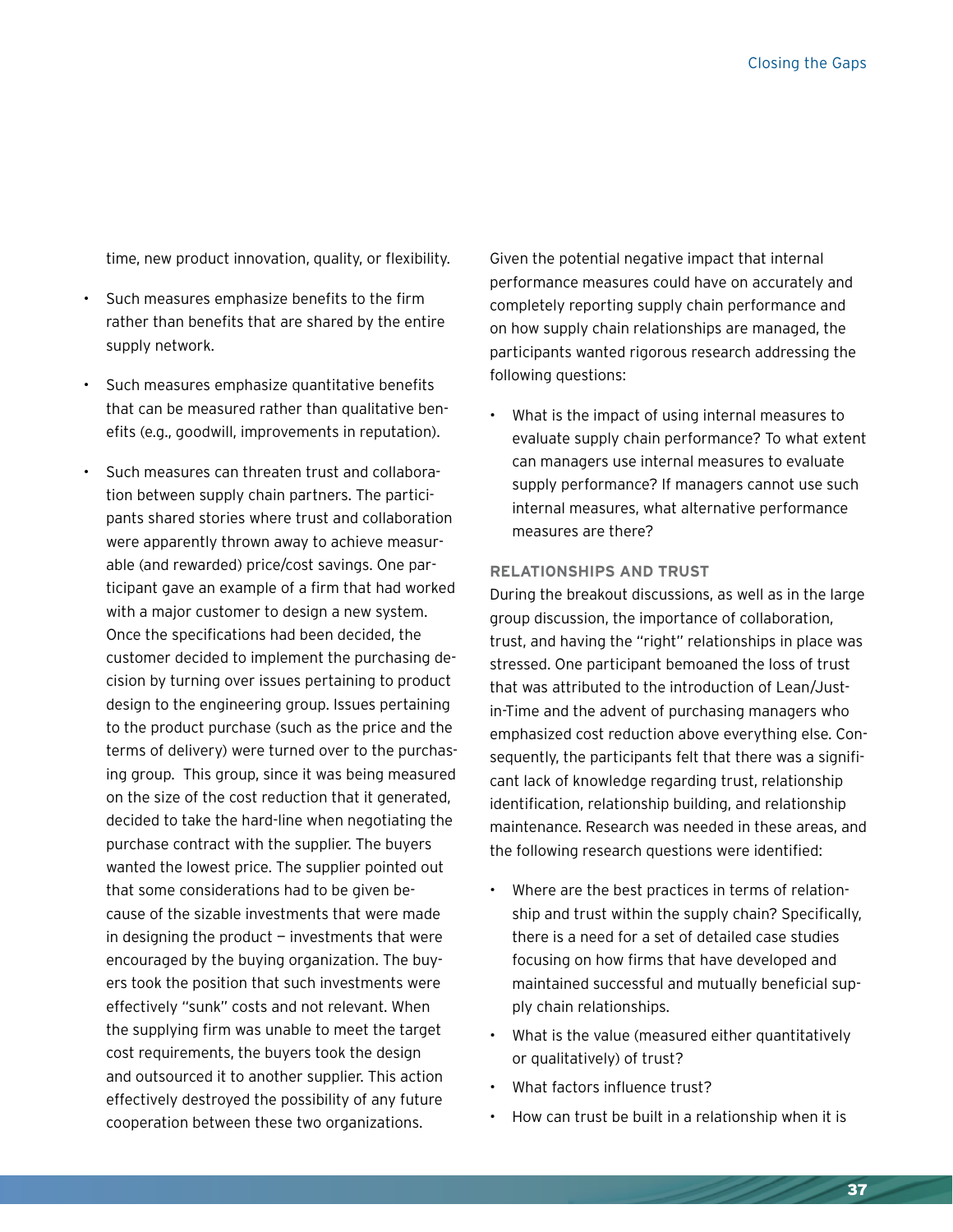#### needed but does not exist?

• How can trust be sustained?

# **Supply Chain Architecture and Structure**

The issue of supply chain architecture and structure is closely related to relationship building. This issue deals with how the supply chain is structured and involves dealing with issues such as the level of integration and coordination between supply chain partners. It also addresses how much visibility (i.e., how far up and down the supply chain) is needed. In light of these issues, the following critical questions were identified:

- What are the various organizational structures available to a firm and under what conditions are the various structures most appropriate or least appropriate? How does an organization manage the process of realigning its structure? During the discussion, the participants identified several potential structures — e.g., customer focus, program focus, and joint governance. Yet, it was noted that these might not be a comprehensive set of possible structures. The following questions strive to identify the comprehensive set of organizational structures and then to assess and evaluate these structures.
- What are the common supply chain architectures (patterns for organizing the partners and the relationships between them) in use today? Under what conditions are the various structures most or least appropriate?
- What are the performance implications of the various supply chain structures and architectures?
- What factors influence the performance and sustainability of each structure?
- What guidelines are available for helping managers

transition from one supply chain architecture form to another?

- What structures are appropriate for emerging supply markets?
- What is the role of technology in supply chain structures (e.g., individual technologies, virtual organizations, work practices, "no roof" home offices, and so forth)?
- What are the prerequisite conditions for changing supply chain architectures?

These major items were identified as part of the research agenda. It is interesting to note that when these items were presented in the large group meeting, one of the practitioners stated that research answers would be obtained to the first questions, then that person would be willing to send participants to a seminar where these "answers" would be presented. This statement was interpreted as a vote of confidence for the research agenda.

# **the agenda for knowledge dissemination**

The large number of research issues raised in the preceding section emphasizes the fact that supply chain management (especially strategic supply chain management) is a relatively new development. Consequently, relatively little is known about it, but the demand for knowledge is growing.

The same lack of knowledge was evident when developing an action agenda for knowledge dissemination. The group consensus was that while there was a great demand for knowledge about supply chain management, the knowledge base for meeting this demand was relatively small, sparse, or missing entirely in certain areas. To meet this growing demand, something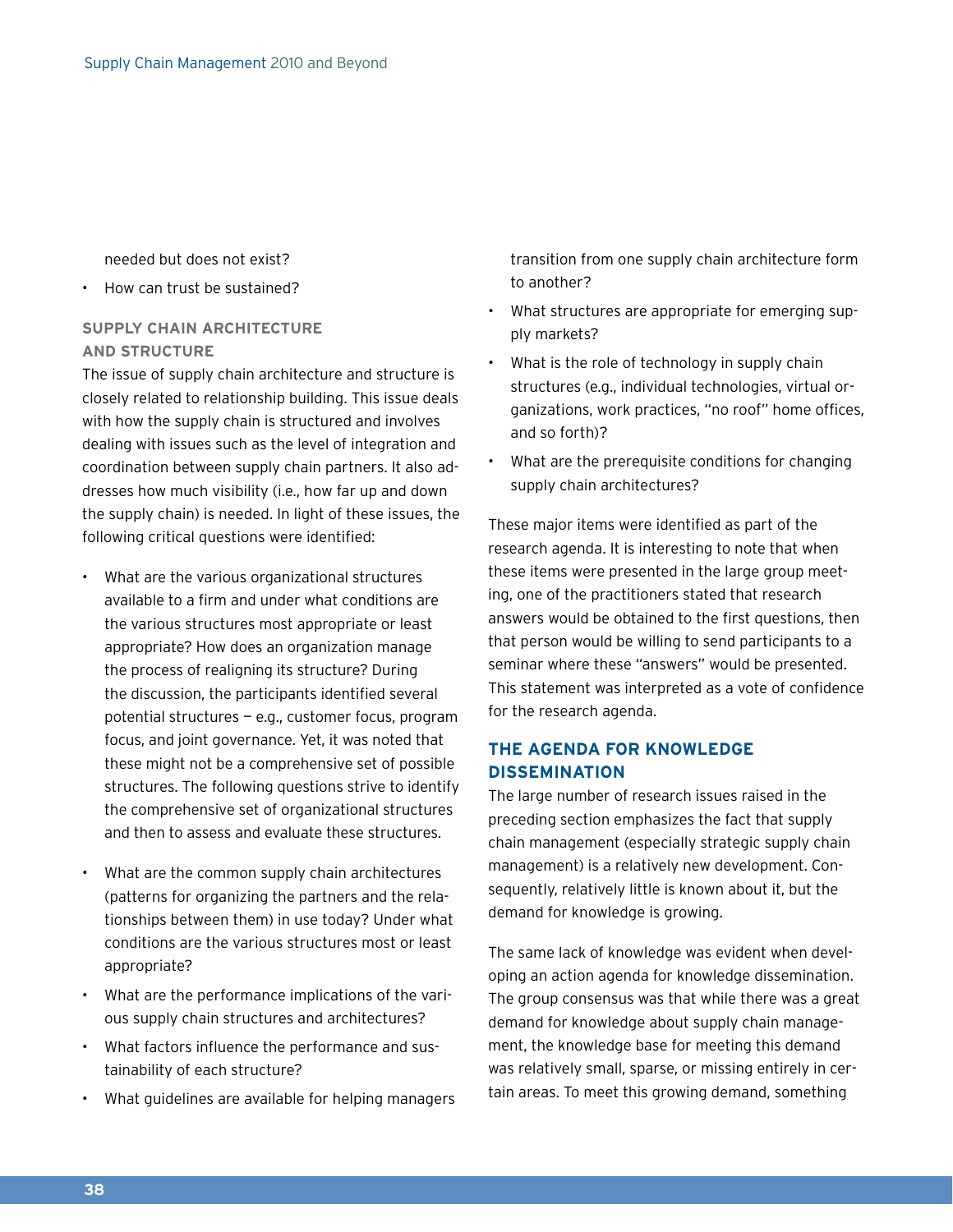was needed. To address these and other knowledge gaps, the following action items were proposed:

• Develop detailed bodies of knowledge for both tactical and strategic supply chain management. The first step in developing any form of agenda focused on knowledge dissemination was to establish the body of knowledge that had to be mastered or taught. When dealing with supply chain management, it was agreed that this body of knowledge broke into two major but related components: the tactical body of knowledge and the strategic body of knowledge.

When most firms recruit a person for a supply chain management position, they tend to recruit for a specific functional position (e.g., a buyer or a production scheduler, or a warehouse manager). Most of these needs were satisfied by many of the undergraduate programs found at colleges and universities throughout the United States and Canada. Yet, the issue for these programs is to identify what topics (i.e., the body of knowledge) had to be taught to the students so that they had the skills and knowledge to effectively work in supply chain management at the tactical level. At present, there is no universally agreed upon body of knowledge. Every college or university or professional society has implemented their somewhat unique view of what needs to be taught.

One way of improving the quality of tactical supply chain professionals is to develop and present a tactical body of knowledge. This body of knowledge would identify the topics and skills that should be taught to the tactical supply chain manager.

Complementing this body of knowledge should be

a strategic body of knowledge. An effort should be made to identify those skills and content areas that everyone who is charged with managing supply chain at a strategic level should be realistically expected to know. Further, these two bodies of knowledge should be compared to identify those areas where there is an overlap in knowledge and those areas that should be strongly differentiated between the two levels. There should be a clear delineation between what makes a strategic supply chain manager and what makes a tactical supply chain manager. Further, the tactical body of knowledge should identify the minimum level of exposure to strategic issues. Similarly the strategic body of knowledge should identify the minimum level of knowledge of tactical issues.

Finally, these bodies of knowledge must establish what a minimally qualified candidate in either strategic or tactical supply chain management can be realistically expected to know. These standards would also explicitly lay out base competency levels and expectations for students at both levels, tactical and strategic.

• Develop and maintain a catalog of cases dealing with supply chain management. One of the major problems facing anyone interested in teaching supply chain management is the simple lack of good cases that deal with the various aspects of supply chain management (e.g., forecasting and inventory management within the supply chain, new product development within the supply chain, and managing supply chain disruptions). Cases that are available come from a large number of different sources. Some are well known (e.g., the case libraries from the Harvard Business School, the Darden Business School, and the Ivey School at the University of Western Ontario). Others are available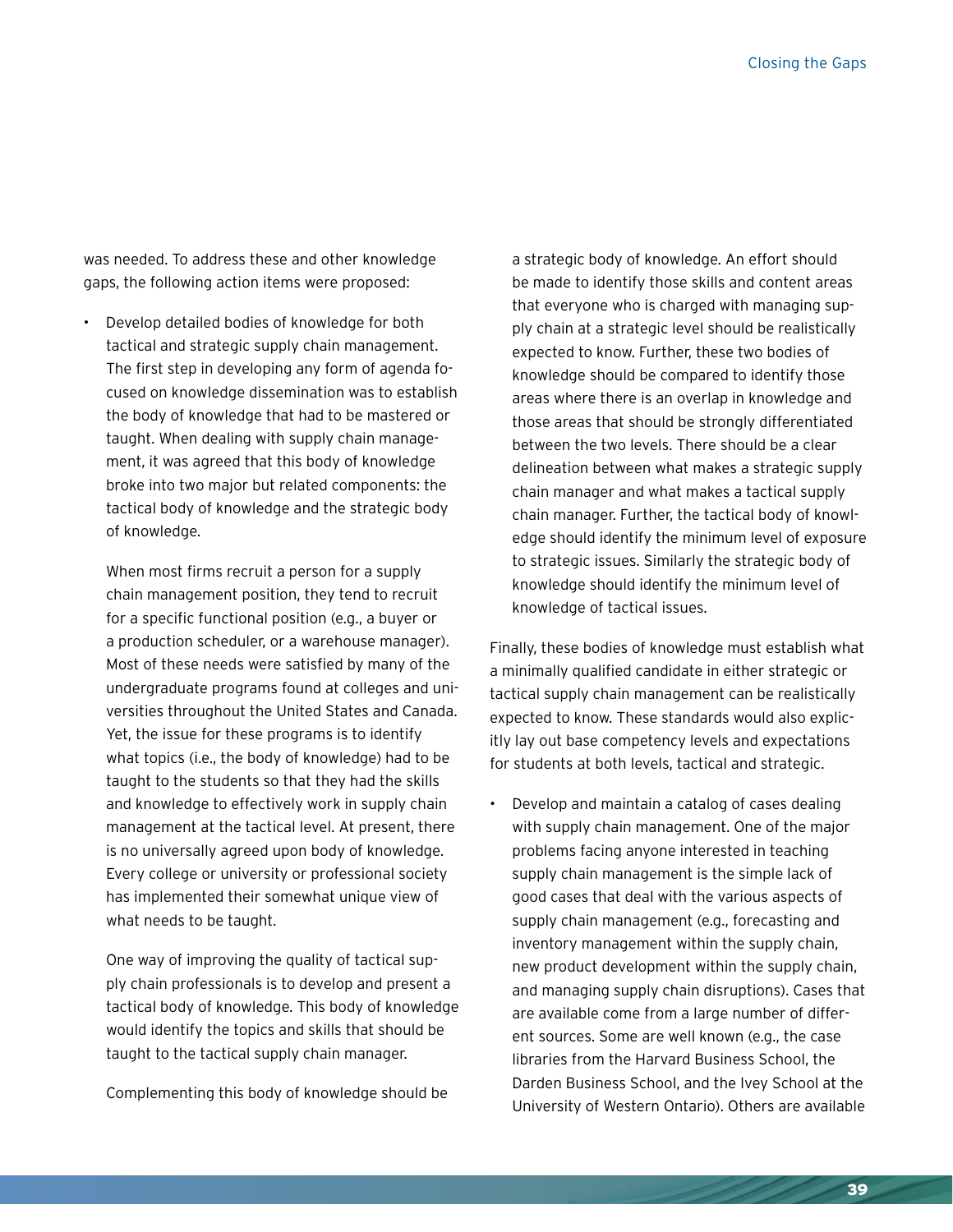from international sources. Still others come from professional societies and organizations. Consequently, what is needed is a thorough review of the cases offered by these various sources with the goal of identifying those that are appropriate for use when teaching supply chain management topics. The cases identified from this review should be brought together and examined so that the content can be categorized and a brief summary of the case generated. This information should be then used to develop an online database of appropriate cases. Such a database should be made available (through a controlled access) to anyone involved in teaching supply chain management. It should also be augmented over time by the following information:

- Teaching notes
- Experience with its use
- A rating review
- Suggestions for how to best use it
- Suggested discussion questions
- Appropriate readings to accompany the case
- Other cases on similar topics to the case

Finally, this database should be reviewed regularly to identify potential topic deficiencies (i.e., supply chain topics of interest but for which there are few, if any, appropriate cases). This information should be shared with cases writers and institutions involved in case writing to help encourage the development of cases filling these needs.

• Develop an online portal site aimed at providing "one-stop shopping" for supply chain management information. The online information relevant to supply chain management can be described as diverse, large, and spread across a number of different sites. Consequently, searching the Internet for information and stories pertaining to supply chain management can be described as frustrating and very much of a hit or miss task. Instead, a portal for supply chain management is proposed  $-$  something akin to the GlobalEDGE™ portal<sup>12</sup> developed by Michigan State University's CIBER Center. This portal, which gets more than a million hits per month, is viewed as the major source of information on global business. Such a portal, ideally hosted by either a university or professional society, would provide an extremely useful resource for knowledge dissemination and research.

• Promote greater collaboration among industry, professional societies, and universities/colleges. Supply chain management is a field of study that is currently being pioneered by work being done by leading-edge practitioners working in forwardthinking firms. It is also a field that is experiencing an increasing level of demand for good, rigorous, useful, practical research. It is also experiencing a lack of well-trained business school graduates — people who can immediately step into supply chain related positions and provide the direction and drive needed. Meeting these needs on an ongoing basis requires more than interim oneon-one interactions between two or more of the groups. It requires a different approach. To this end, it is proposed that some form of organization or vehicle be developed for encouraging this ongoing collaboration such as a consortium of firms, professional societies, and universities/colleges that are dedicated to supply chain management (specifically strategic supply chain management). This consor-

<sup>12</sup> http://globaledge.msu.edu/ibrd/.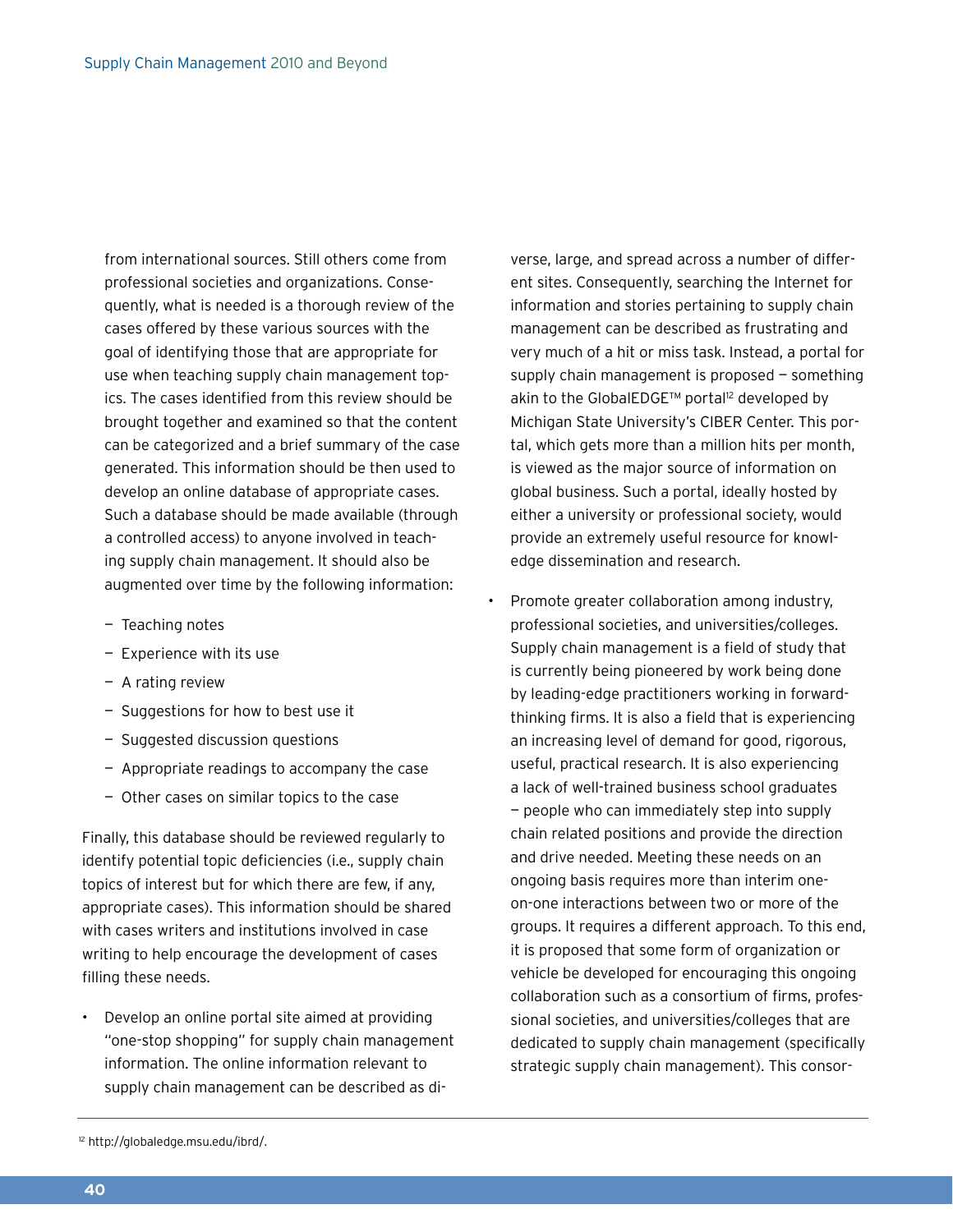tium should promote collaboration through regular meetings, Webinars, research grant programs, and newsletters and be structured to deliver real, measurable value to the involved participants.

- Modify the college/university reward systems to encourage greater emphasis on teaching and on writing/developing/supervising supply chain cases. It is well known that in many business schools, research, not teaching, is not only encouraged but also rewarded. While the reasons for this emphasis are well known, this approach has adversely affected teaching. Many educators are not devoting the time and effort necessary to keep their teaching material relevant because such activities are not rewarded. Many educators are not developing or writing cases or supervising others who write cases. Again, such activities are not rewarded. The results are gaps affecting supply chain management education  $-$  gaps that must be covered in the near future.
- Use industry professionals to supplement college/ university learning. It is important that students be exposed to not only the theory but the practice of supply chain management. One way of achieving this objective is to develop and implement a program of having professors of practice. That is, industry professionals would be sponsored to spend a minimum of one semester teaching in a university and sharing with the students their experiences in supply chain management. Such a program would not only ensure that students were introduced to the practice of supply chain management, but it would also increase the attractiveness of supply chain management programs, thus drawing the best students to this program.
- Establish and lay out the role of colleges/universities in supply chain education. At present, there is a great deal of confusion regarding what should be taught to students in colleges/universities at either the tactical or strategic levels. For example, some of the industry workshop participants felt that universities taught too much theory and gave too little exposure to practical applications. Consequently, when firms hired these students, managers found that they had to invest in further training and education (especially in practical applications) before these candidates could be expected to be productive. By practical applications, the industry participants did not mean applications such as enterprise resources planning systems or other specific programs. Rather, the students should be exposed to forecasting, the application of project management, capacity planning, collaboration, cost modeling, risk mitigation, and performance measurement (to name a few).
- College/university curriculum should be realigned with the six gaps identified in the chapter, "Closing the Gaps: The Agendas for Action." The participants noted that the six gaps in supply chain management are critical. Colleges and universities should be encouraged to reexamine their course offerings to determine the extent to which they address the gaps. Failure to address these gaps will critically limit students' interest. The group also recommended extending the same approach to supply chain programs put on by professional organizations such as Institute for Supply Management, APICS The Association for Operations Management), Purchasing Management Association of Canada, and Council for Supply Chain Management Professionals.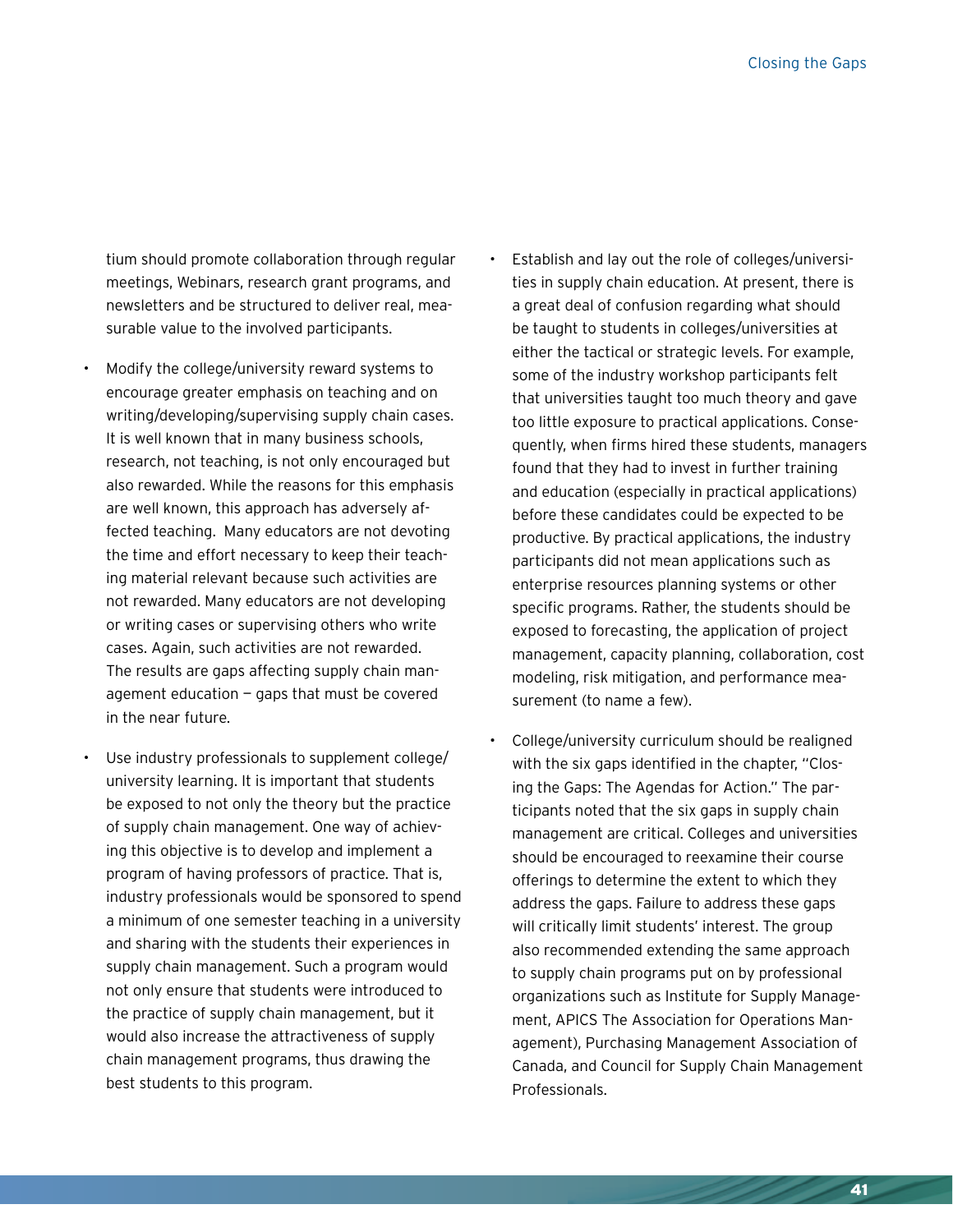• Attempt to increase the proportion of college/ university educators who have practical industry experience. The workshop participants recognized that effective education and knowledge dissemination is greatly enhanced when the educators have a familiarity with the topics that extends beyond what the educators have read. One mechanism for developing such a familiarity is to introduce industrial sabbaticals. Companies would provide opportunities for educators to spend at least one term working with the firm and learning about the practice of supply chain management. To enhance the attractiveness of these sabbaticals, a research project could also be embedded in the sabbaticals.

The workshop participants strongly voiced their opinion that groups involved in knowledge dissemination focused on supply chain management face a potential golden age  $-$  a period in which they can educate students and practitioners alike in a field with great and growing demand. However, if the institutions are to benefit from this golden age, they must provide knowledge that is relevant, useful, timely, and current. The action items presented in this section are intended to help these institutions provide such knowledge.

## **The agenda for practitioners**

Initially, when planning the Delphi study/workshop, it was intended that the practitioners would generate their own agenda of action items. However, as the workshop progressed, it was generally agreed that it did not make sense for there to be a separate agenda for practitioners. Practitioners (especially those who are working in forward-looking organizations) have a

very good idea of what they must do to continue tapping into the benefits offered by supply chain management. They could only benefit from the first two agendas, and consequently, it was decided to focus on those.

## **integrating agenda**

At the end of workshop, the participants reviewed the various agendas and were struck by one fact. These are not three separate agendas; they are three related agendas. When taken together (Figure 4-1), it is clear that what the various agendas are achieving is contributing to the building of two critical bodies of knowledge — one for tactical supply chain management and one for strategic supply chain management. These two bodies of knowledge form the foundations to build the strategic supply chain, the newest version of supply chain management.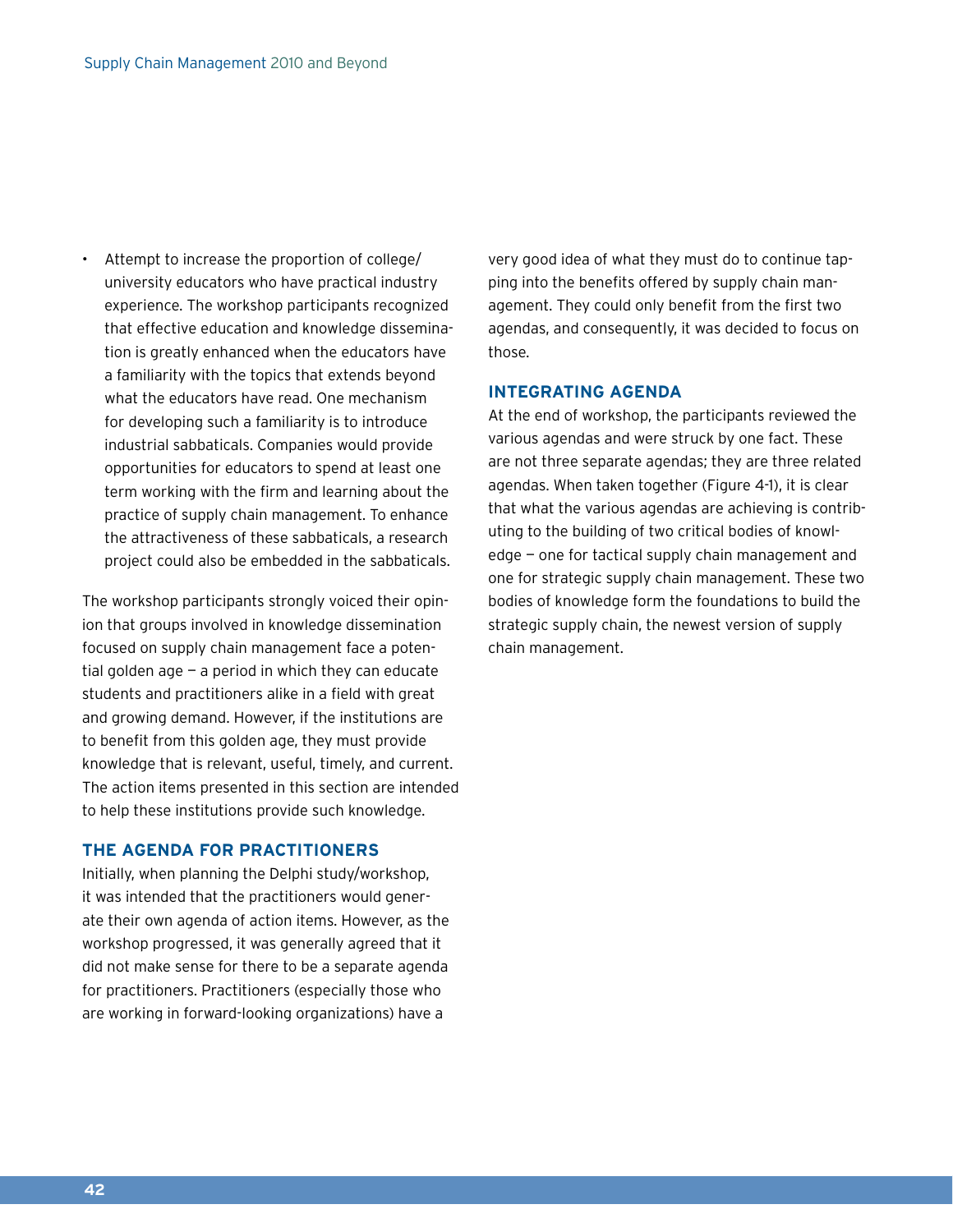# Figure 4-1: **Integrating the three agendas**



43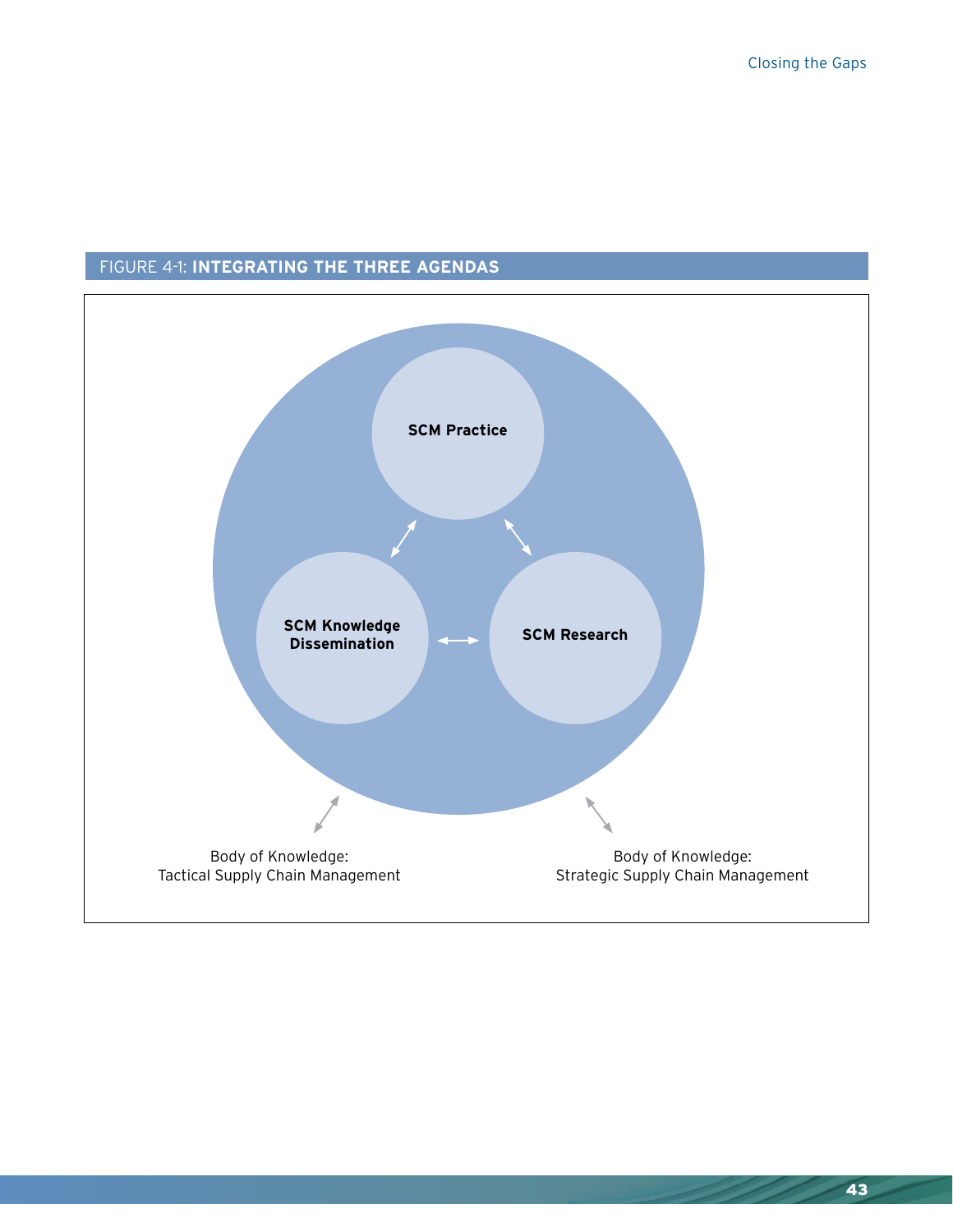# Mapping the Future of Supply Chain Management: Concluding Comments

After establishing the various agendas, the major tasks facing the workshop participants were completed. This final chapter summarizes what has been uncovered and focuses on what needs to be done. In reviewing the findings with the participants, the following key points were uncovered:

- The shape of supply chain management is indeed changing. Today's supply chain is evolving from one that is fundamentally order-oriented, cost-driven, and execution-focused to one that is strategically focused, design-oriented, dynamic, and driven by multiple objectives. The trends and factors discussed in this report strongly support this transition.
- When dealing with supply chain issues, there is a tendency to confuse direct costs with total costs. When suggesting the supply chain is too preoccupied with costs, what is actually meant is that it is too preoccupied with direct or individual item or process costs. This is in contrast with strategic supply chain management, which is concerned with total cost. Understanding this total cost perspective is one of the major obstacles to the implementation of strategic supply chain management. One of the major problems facing managers is the inability of accounting systems to accurately quantify strategic total costs resulting from activities such as early supplier involvement, new product development, risk management, collaboration, joint governance, and integration.
- Supply chain management is changing from being a system that is primarily jointly managed by three traditional corporate functions — purchasing/ sourcing, logistics/transportation, and operations management, to a system that must draw on the

capabilities of all functions of the firm — accounting, finance, engineering, and marketing, as well as the three traditional functions. This new state is illustrated in Figure 5-1.

- Supply chain management is increasingly forcing managers and researchers to think in terms of managing operations and processes across corporate boundaries.
- The focus of supply chain management is shifting from the upstream/supply side to the downstream/ demand side. It is the customer that drives the supply chain, not the supply base.
- The focus of supply chain management is shifting from management to supply chain design/redesign — of products, processes, and the entire supply chain.
- Supply chain management is now becoming a core competency — a skill set some firms are developing and turning into a vehicle for generating and maintaining a sustainable competitive advantage in their respective markets.
- The term "supply chain management" may be a misleading term. Supply chain management, to many of the workshop participants, suffers from three major misconceptions. The first is that it seems to imply that the focus of supply chain management is the supply base (i.e., the upstream portion of the supply chain). In light of earlier discussions, that is not the case. Second, the term focuses attention on management rather than design. Third, the term "chain" implies linear relationships. Supply chains display a wide range of structures. Some of the structures are linear and chainlike in structure, while others exhibit parallel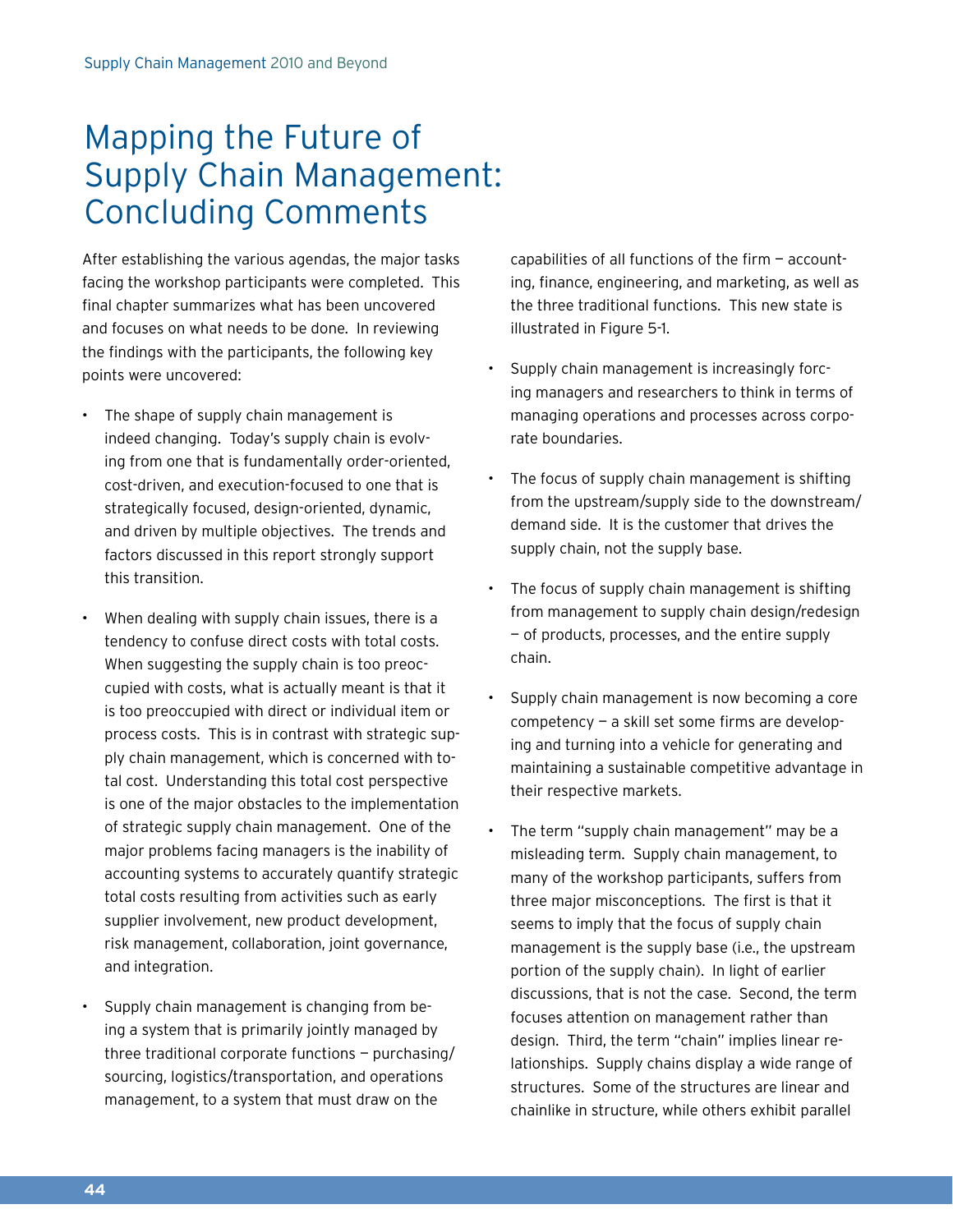and simultaneous structures (where the suppliers interact directly with the firm's critical customers). Consequently, several replacement terms were suggested, including supply network optimization, value network optimization, and value network systems.

• During final discussions, a new view of the supply chain was proposed  $-$  the adaptive supply chain. The supply chain must deal with and respond to challenges and changes taking place on both the supply and demand sides. On the supply side, these challenges can take the form of changing availability/prices of raw materials. On the demand side, these changes reflect changes, in the customer mix and changing customer demands. As these conditions emerge, the supply chain must be able to quickly and efficiently realign itself to compensate and respond to these changes. The analogy to the adaptive supply chain is the dynamic bill of material used by automotive companies to deal with components such as a catalytic converter. A catalytic converter employs a number of very expensive metals. As the price of the metals changes, the automotive firms can change the portion of metals used to include more of the less expensive metals and less of the more expensive metals. This is an example of an adaptive model.



# Figure 5-1: **Understanding the Impact of the New Supply Chain from a Corporate Perspective**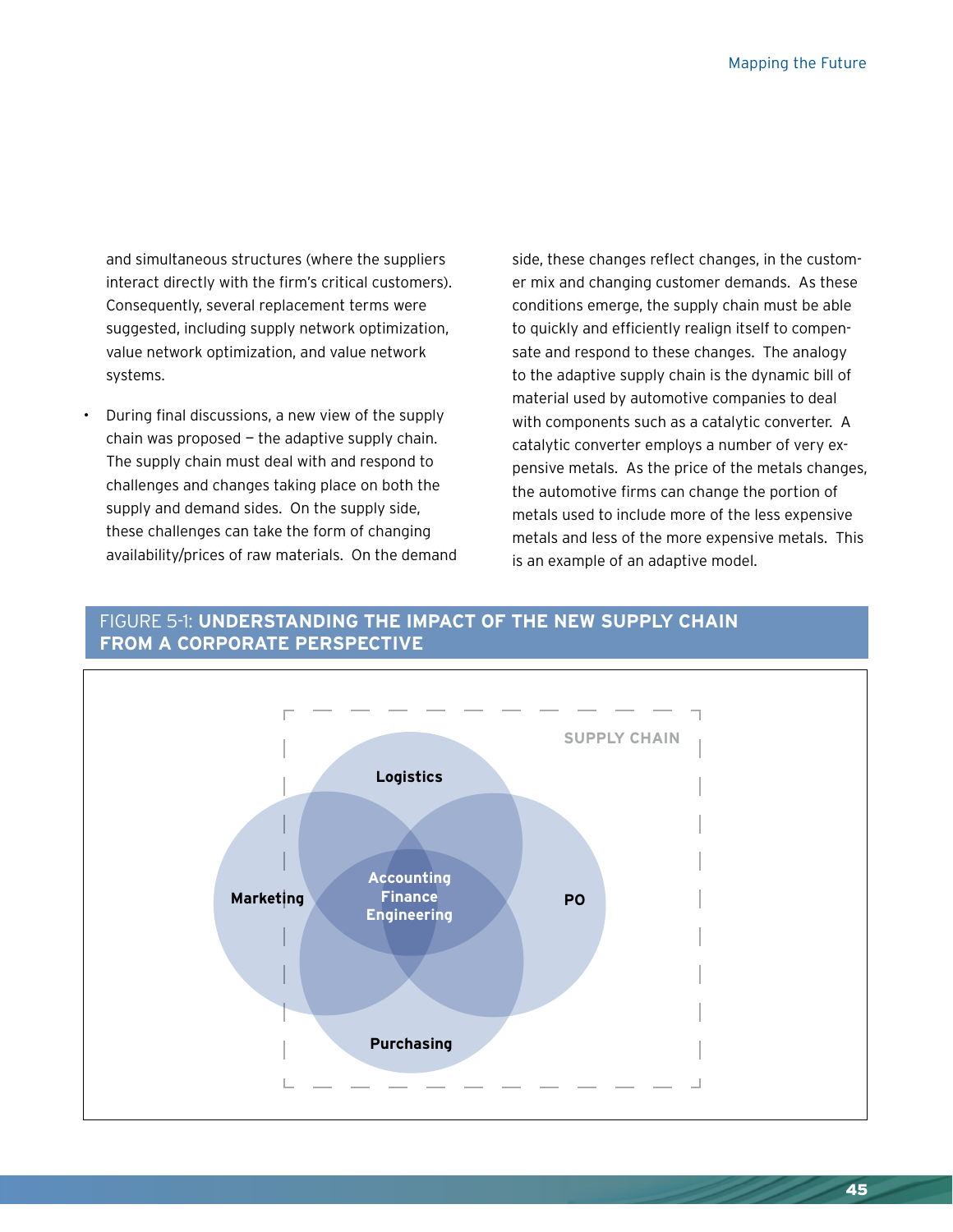# **Setting out the Next Steps**

The final step in the Delphi study/workshop was to set out the next steps for participants. Three critical steps were identified:

**Dissemination of the Results.** The first and most critical step is to ensure the findings generated by this study are distributed to the appropriate groups to encourage action consistent with the findings and to create awareness of the issues raised. Consequently, the research team will communicate the results in several ways. First, an executive summary has been written and will be made available to the participants and to other executives interested in supply chain management. Second, this report will be distributed to groups and organizations interested in supply chain management (e.g., APICS, ISM). Third, presentations based on this workshop have been developed and are being delivered. One at the APICS 2007 International Conference and others are targeted at ISM and IPSERA, to name a few. Fourth, a series of research papers based on the Delphi study and workshop and targeted toward specific, well-regarded academic and practitioner journals will be written and submitted for publication. In focusing on this step, the research team recognizes that the findings presented in this report will not have significant impact either on research or practice, unless the information is distributed and made available.

**Small Group Activities.** At the end of the workshop, the participants wanted to continue to work on exploring issues pertaining to the various gaps identified during the workshop. Consequently, a series of small groups were formed. These groups were challenged to identify the tactical supply chain body of knowledge, the strategic supply chain body of knowledge, and models for supply chain risk management. These

groups will work to explore the issues and questions in each area. Group reports will be generated and made available in the future.

#### **Validating the Results and Repeating the Process.**

The findings reported in this study involve a set of researchers and firms. When carrying out such a focused study, there is always the danger that the findings may not be generalizable (i.e., that they reflect the bias of the groups involved and not the true trends they are trying to uncover). Furthermore, identifying the future supply chain management system is essentially a forecasting problem involving a dynamic system. What appears to be the future of supply chain management today may not seem the same in one or two years. In light of these considerations, two decisions were made. First, this study would be replicated at least one more time in North America. It would also be replicated in Europe and the Far East. These replications would help identify the trends and factors that appear to be common and the trends and factors that appear to be regionally specific. These repetitions would also help the research team assess the extent to which the trends and issues uncovered by this study are generalizable. (These sessions have been held in 2007 and will continue in the future.)

Second, given that supply chain management is highly dynamic and ever-changing, it is not enough to have only one study. Such a study should be repeated in another two or three years. The results of such a study should help to better establish those trends that are still present and to identify new trends and developments that are shaping the supply chain of the future.

## **Final Comments**

Supply chain management is changing. If researchers, educators, and practitioners are to be prepared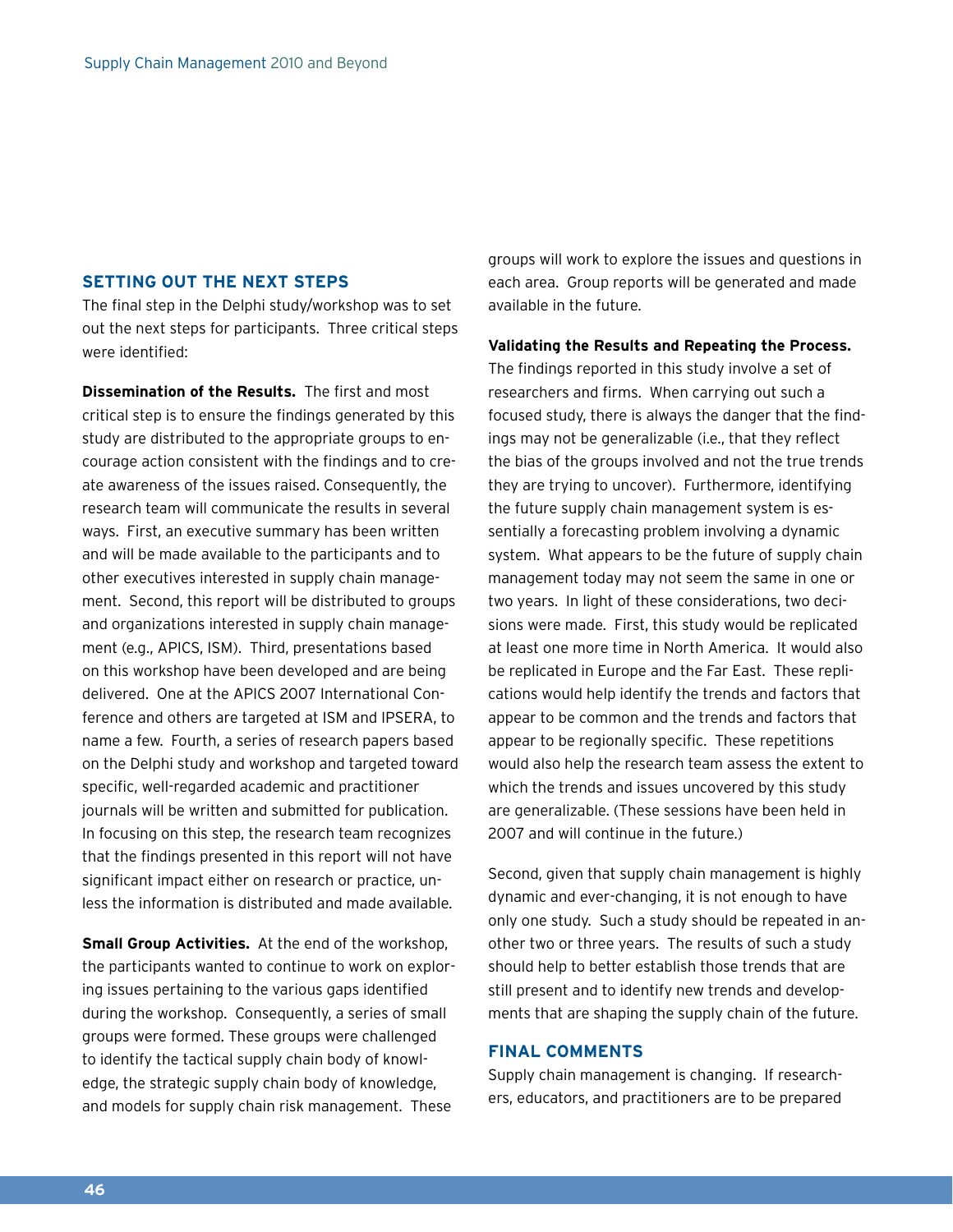to cope with these changes, they must be identified and discussed in advance. After all, participating and preparing for change is preferred to reacting to it once the change has taken place. The tactical supply chain, while still important, is being replaced by a new more powerful supply chain, the strategic supply chain. This report has identified gaps that should be recognized and addressed to shift from the tactical to the strategic supply chain. This research has attempted to direct and shape future activities in terms of research and knowledge dissemination.

In the end however, what this study has found is that in spite of how much we know about supply chain management, there is much more that we do not know. This study has found that the future of supply chain management is bright, and the opportunities offered in the field are both numerous and growing. Such a state bodes well for the future of supply chain management as a field of practice and for research.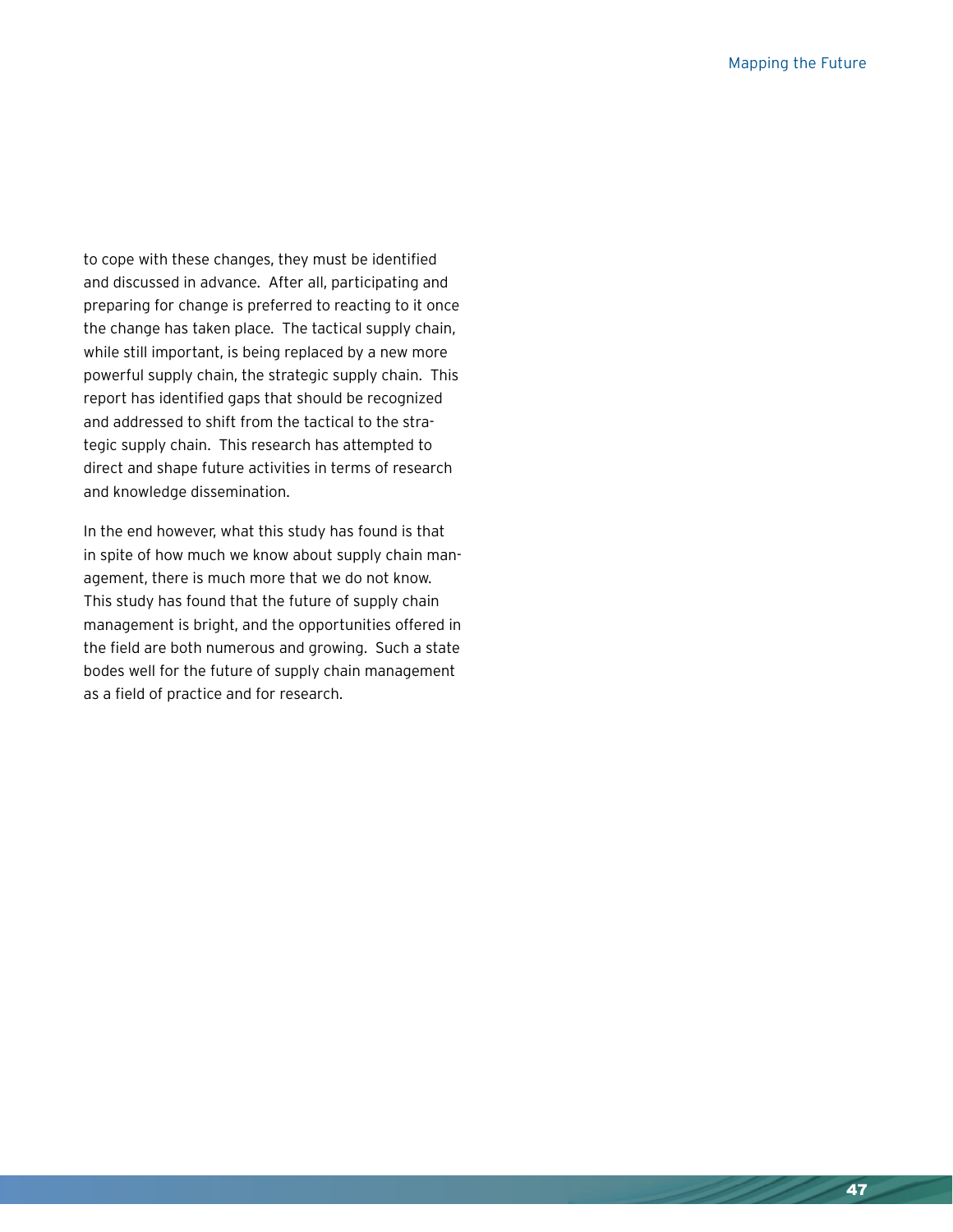# References

2006. "The Battle for Brainpower," *The Economist*, Vol. 381, No. 8498 (October 7), survey pp. 1-24.

Chocholik, J.K., Bouchard, S.E., Bouchard, J.K.H., and Ostrow, D.N. 1999. "The Determination of Relevant Goals and Criteria Used to Select an Automated Patient Care Information System," *Journal of the American Medical Information Association*, Vol. 6, No. 3 (May/June), pp. 219-233.

Friedman, T.L. 2005. *The World is Flat: A Brief History of the 21st Century*. New York, NY: Farrar, Straus, and Giroux.

Gattorna, J. 2006. "Supply Chains are the Business." *Supply Chain Management Review*, Vol. 10, No. 6 (September), pp. 42-49.

Harley-Urquhart, R. 2006. "Managing the Financial Supply Chain," *Supply Chain Management Review*, Vol. 10, No. 6 (September), pp. 18-25.

Hayes, R., Pisano, G., Upton, D., and Wheelwright, S. 2005. *Operations, Strategy, and Technology: Pursuing the Competition*. Danvers, MA: John Wiley & Sons, Inc.

Linstone, H.A., and Turoff, M. 1975. *The Delphi Method: Techniques and Applications*. Reading, MA: Addison-Wesley.

Loughlin, K.G., and Moore, L.F. 1979. "Using Delphi to Achieve Congruent Objectives and Activities in a Paediatrics Department." *Journal of Medical Education*, Vol. 54, No,. 2, pp. 101-106.

McDonough, W., and Braungart, M. 2002. *Cradle to Cradle*. New York, NY: North Point Press.

McKenna, H.P. 1994. "The Delphi Technique: A Worthwhile Research Approach for Nursing?" *Journal of Advanced Nursing*, Vol. 19, pp. 1221-1225.

Porter, M. 1980. *Competitive Strategy*. Boston, MA: The Free Press.

Schmidt, R.C. 1997. "Managing Delphi Surveys Using Nonparametric Statistical Techniques." *Decision Sciences*, Vol. 28, No. 3 (Summer), pp. 763-774.

Sheffi, Y. 2005. *The Resilient Enterprise*. Cambridge, MA: The MIT Press.

Whitman, N.I. 1990. "The Committee Meeting Alternative Using the Delphi Technique." *Journal of Nurse Administration*, Vol. 20, No. 7/8, pp. 30-36.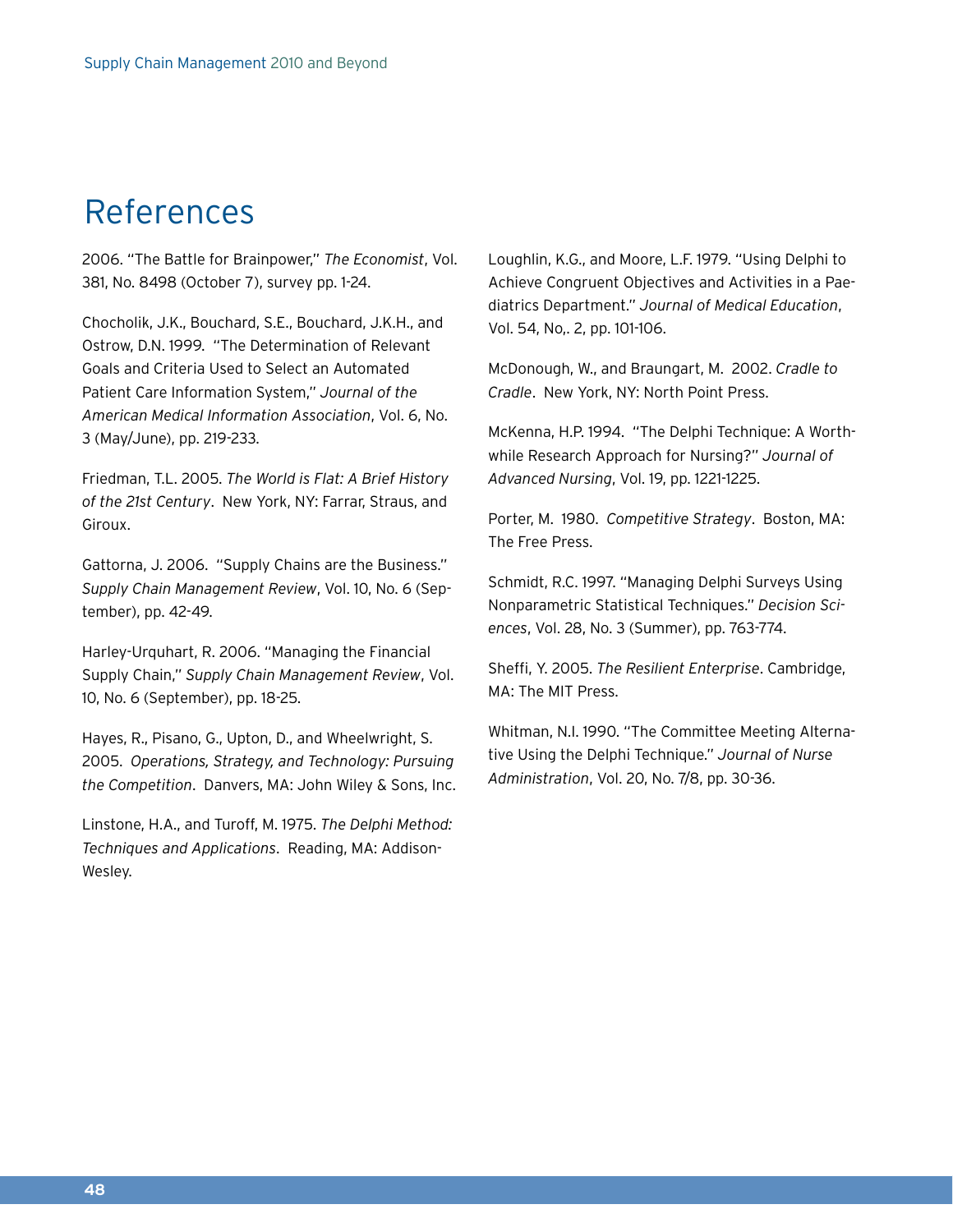# Appendix 1: Delphi Letter – Round 1 Identifying the Future Directions of Strategic Supply Chain Management

# **Overview**

First of all, thank you again for participating in this first round of the Delphi Study on Strategic Supply Chain Management. After you have finished reading this introduction, you will be directed to the Delphi Study itself. Please remember that you are being asked for your assessment  $-$  there is no right or wrong answer. Rather, there is only your answer. Please complete all portions. It is also important you provide any comments or insights you feel are appropriate in response to the questions. When you have completed the survey, the results will be reviewed by the project leaders and returned to you in summarized form for the second round of the study.

From the time this document has been sent out (May 22, 2006), you will have until June to complete it. Should you have any questions, please feel free to contact Steven A. Melnyk (melnyk@msu.edu/517-353- 6381). As always, all contributions will be anonymous in the summarized returns.

We look forward to receiving your responses.

Steven A. Melnyk, Ph.D. Michigan State University

Robert J. Vokurka, Ph.D. Texas A&M – Corpus Christi

Rhonda Lummus, Ph.D. Iowa State University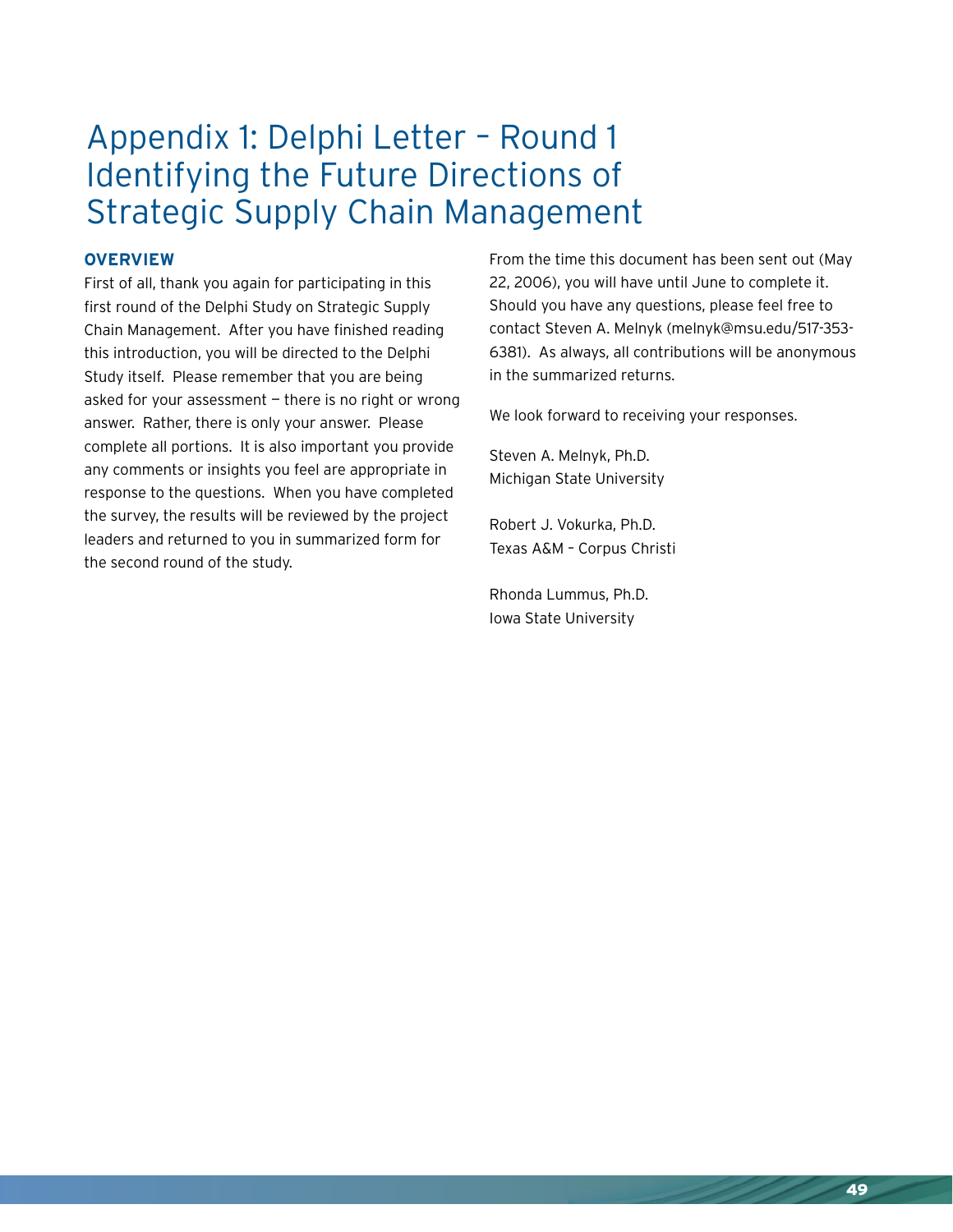## **Part One: Demographics**

The following section is necessary to establish the demographics of the respondents.

- 1. Select from the following list the one that best describes your current employment?
	- a. Self-employed:
	- b. Government Employee:
	- c. Business Employee: Please identify the industry:
	- d. University/College Faculty
	- e. Other (Please describe):
- 2. What is your current job title?
- 3. How long have you been in your current position? years.
- 4. How long have you been involved with supply chain management? years.

# **Part Two: Defining Strategic Supply Chain Management**

For the following section, please review and comment on the following definitions of (1) a supply chain, (2) supply chain management, and (3) strategic supply chain management using the following scale:

| Strongly Agree | Agree | Neutral | <b>Disagree</b> | <b>Strongly Disagree</b> |
|----------------|-------|---------|-----------------|--------------------------|

1. Supply Chain

A supply chain is defined by the entire network of organizations and activities involved in (1) designing a set of products or services and related processes, (2) acquiring and converting inputs into these products or services, (3) distributing and consuming these products or services, and, (4) disposing of these products or services.

Do you agree with this definition? **1 2 3 4 5**

What changes would you make?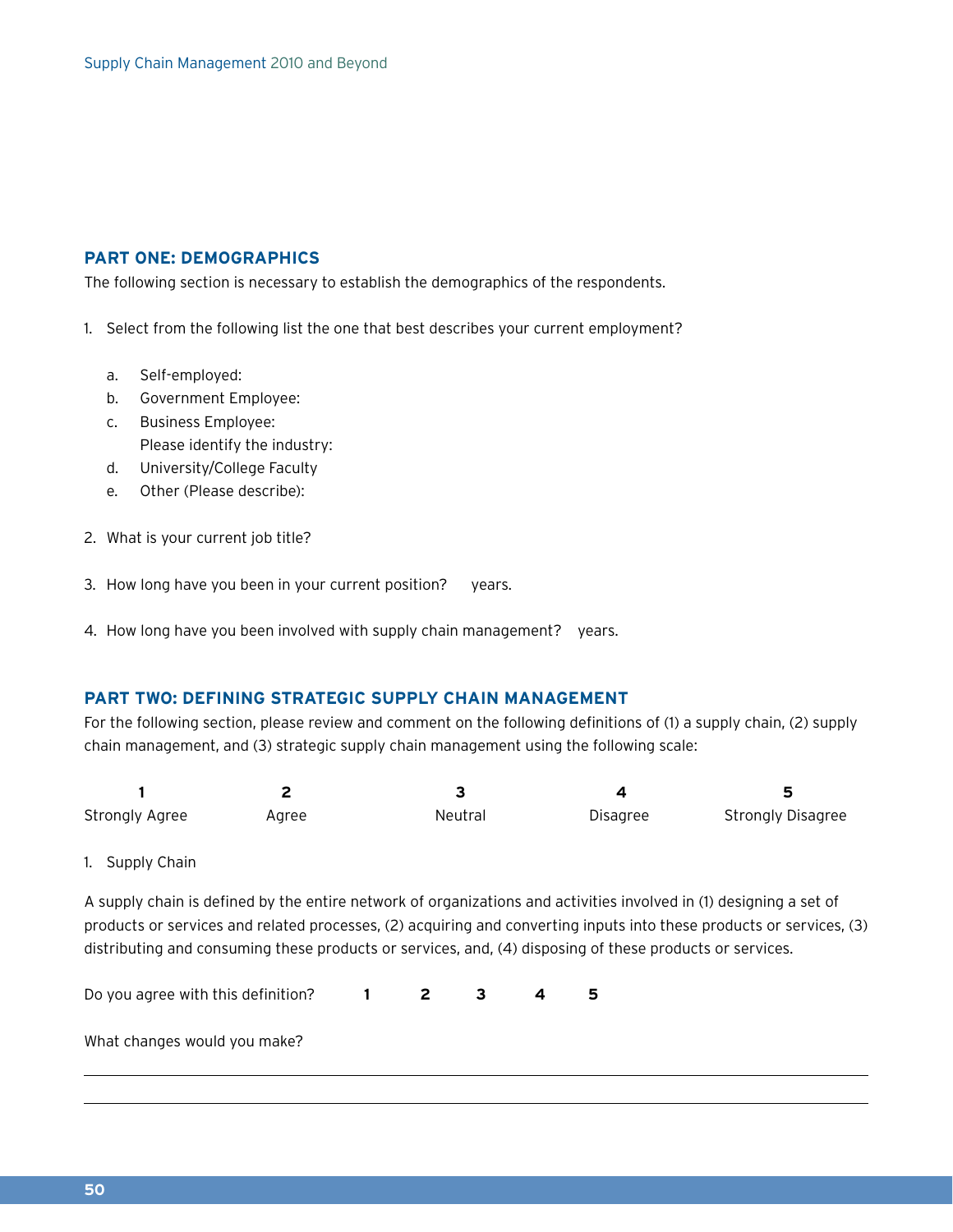# 2. Supply Chain Management

Supply chain management is the management of relationships, materials, and flows that connect the parties and activities in a supply chain.

| Do you agree with this definition? 1 2 3 4 |  |  | 5 |  |  |
|--------------------------------------------|--|--|---|--|--|
| What changes would you make?               |  |  |   |  |  |
|                                            |  |  |   |  |  |
|                                            |  |  |   |  |  |

## 3. Strategic Supply Chain Management

Strategic supply chain management involves the decisions that shape the long-term capabilities of the company's supply chain functions and their contribution to overall strategy through the ongoing reconciliation of market requirements and supply chain resources.

| Do you agree with this definition? 1 | 2 | 3 | 4 | 5 |  |  |
|--------------------------------------|---|---|---|---|--|--|
| What changes would you make?         |   |   |   |   |  |  |
|                                      |   |   |   |   |  |  |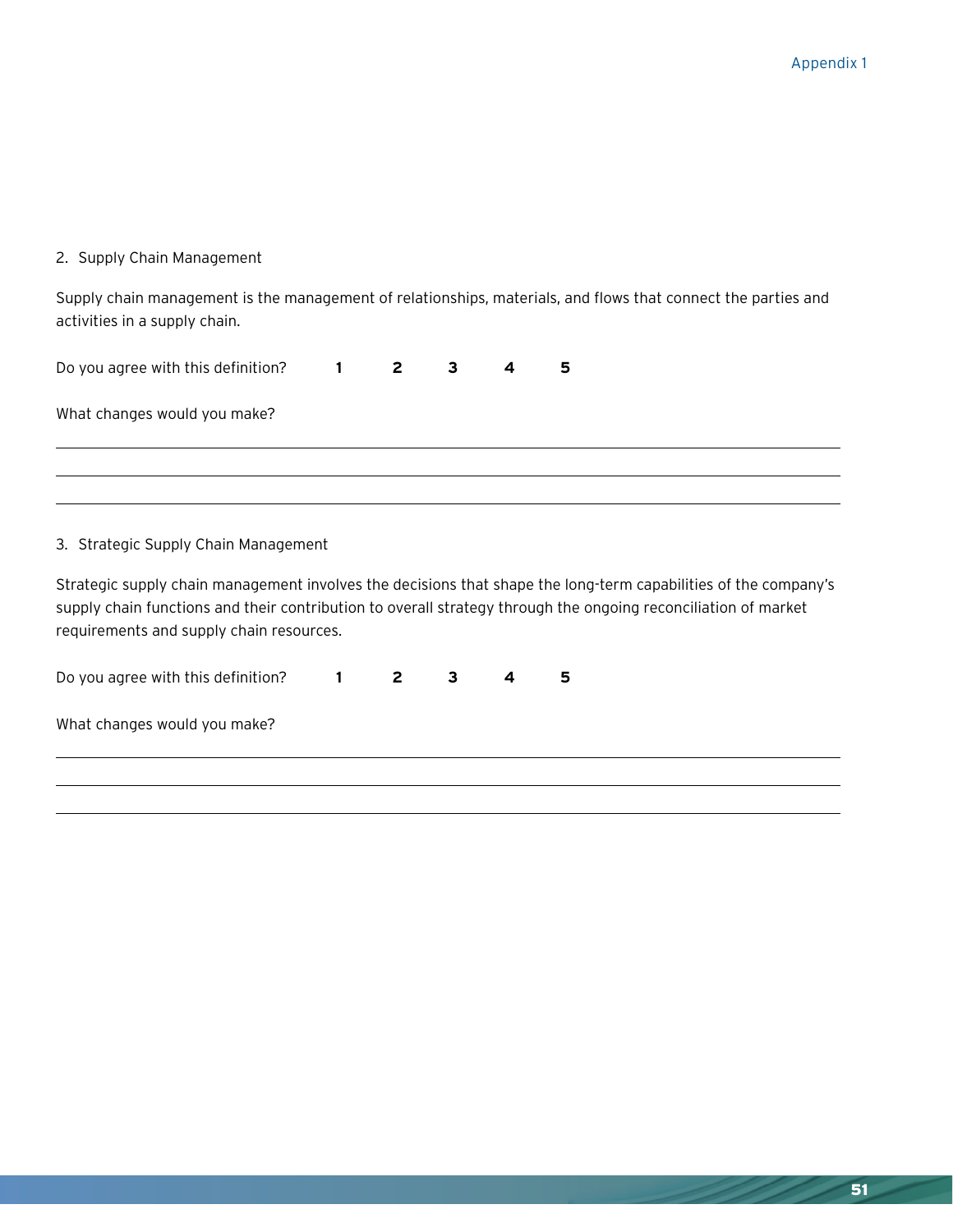# **Part Three: Assessing the Importance of Supply Chain Trends and Developments**

For each of the following issues, evaluate their importance in managing supply chains TODAY and FIVE YEARS FROM NOW. Please use the following scale:

| Irrelevant | Minimal Importance | Some Importance | Important | Critical |
|------------|--------------------|-----------------|-----------|----------|

| <b>ISSUE</b>                                                                                                        |   |                |   | <b>IMPORTANCE NOW</b> |   |   |                |   |   | <b>IMPORTANCE IN 5 YEARS</b> |
|---------------------------------------------------------------------------------------------------------------------|---|----------------|---|-----------------------|---|---|----------------|---|---|------------------------------|
| Leadership within the supply chain.                                                                                 | 1 | $\mathbf{2}$   | 3 | 4                     | 5 | 1 | $\mathbf{2}$   | 3 | 4 | 5                            |
| Power relationships within the supply chain.                                                                        | 1 | $\mathbf{2}$   | 3 | 4                     | 5 | 1 | $\overline{2}$ | 3 | 4 | 5                            |
| Supply chain disruptions and supply chain risk                                                                      | 1 | $\mathbf{2}$   | 3 | 4                     | 5 | 1 | $\mathbf{z}$   | 3 | 4 | 5                            |
| Identifying and managing channel conflict.                                                                          | 1 | $\mathbf{2}$   | 3 | 4                     | 5 | 1 | $\mathbf{2}$   | 3 | 4 | 5                            |
| Governance within the supply chain (e.g.,<br>Sarbanes-Oxley).                                                       | 1 | $\overline{2}$ | 3 | 4                     | 5 | 1 | $\overline{2}$ | 3 | 4 | 5                            |
| Managing and structuring relationships within<br>the supply chain.                                                  | 1 | $\mathbf{z}$   | 3 | 4                     | 5 | 1 | $\overline{2}$ | 3 | 4 | 5                            |
| Managing and improving environmental perfor-<br>mance within the supply chain.                                      | 1 | $\overline{2}$ | 3 | 4                     | 5 | 1 | $\overline{2}$ | 3 | 4 | 5                            |
| Developing and implementing strategic segmen-<br>tation/spend analysis on the supply side.                          | 1 | $\mathbf{2}$   | 3 | 4                     | 5 | 1 | $\overline{2}$ | 3 | 4 | 5                            |
| Developing and implementing strategic segmen-<br>tation/spend analysis on the customer side of<br>the supply chain. | 1 | $\mathbf{z}$   | 3 | 4                     | 5 | 1 | $\overline{2}$ | 3 | 4 | 5                            |
| Measuring performance across activities and<br>partners within the supply chain.                                    | 1 | $\overline{2}$ | 3 | 4                     | 5 | 1 | $\mathbf{2}$   | 3 | 4 | 5                            |
| Sharing rewards and financial risk within the<br>supply chain.                                                      | 1 | $\mathbf{2}$   | 3 | 4                     | 5 | 1 | $\overline{2}$ | 3 | 4 | 5                            |
| Changing/re-aligning performance measurement<br>across activities and partners within the supply<br>chain.          | 1 | $\mathbf{z}$   | 3 | 4                     | 5 | 1 | 2              | 3 | 4 | 5                            |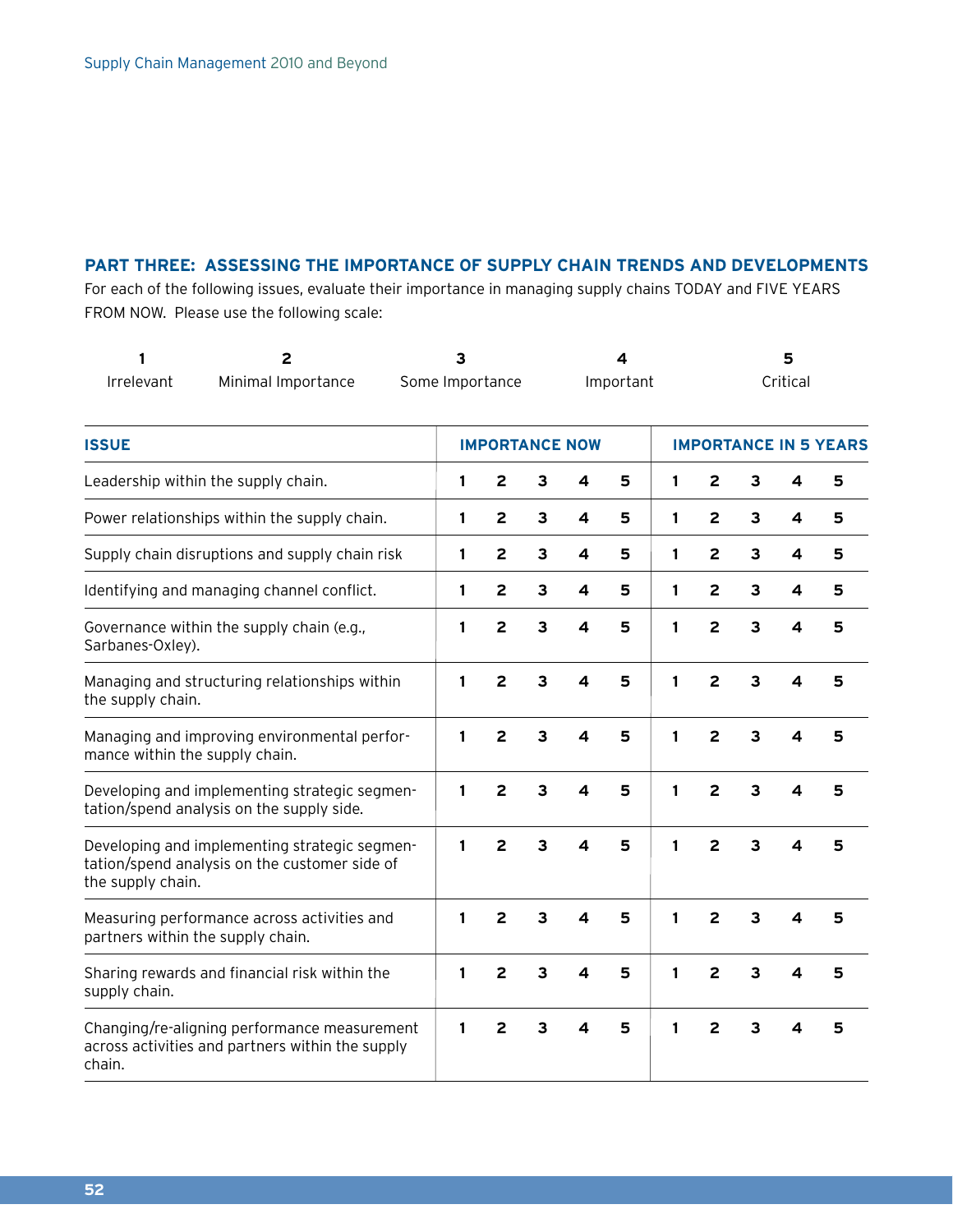| <b>ISSUE</b>                                                                                                                            |              |                |   | <b>IMPORTANCE NOW</b> |   |              |                |   |   | <b>IMPORTANCE IN 5 YEARS</b> |
|-----------------------------------------------------------------------------------------------------------------------------------------|--------------|----------------|---|-----------------------|---|--------------|----------------|---|---|------------------------------|
| Colocating key stakeholders within the supply<br>chain.                                                                                 | 1            | 2              | З | 4                     | 5 | 1            | 2              | 3 |   | 5                            |
| Managing product innovation by drawing on the<br>capabilities of the supply chain.                                                      | $\mathbf{1}$ | 2              | 3 | 4                     | 5 | 1            | $\overline{2}$ | 3 | 4 | 5                            |
| Responding to the "China Price" syndrome<br>(i.e., a competitor who emphasizes and delivers<br>low cost).                               | $\mathbf{1}$ | $\mathbf{2}$   | 3 | 4                     | 5 | 1            | $\mathbf{2}$   | 3 | 4 | 5                            |
| Managing confidentiality within the supply chain.                                                                                       | 1            | $\mathbf{2}$   | З | 4                     | 5 | $\mathbf{1}$ | $\mathbf{z}$   | 3 | 4 | 5                            |
| Protecting intellectual property within the supply<br>chain.                                                                            | 1            | 2              | 3 | 4                     | 5 | 1            | $\mathbf{2}$   | 3 | 4 | 5                            |
| Maintaining visibility and control within the<br>supply chain.                                                                          | 1            | $\mathbf{2}$   | 3 | 4                     | 5 | 1            | $\overline{2}$ | 3 | 4 | 5                            |
| Maintaining and protecting security within the<br>supply chain.                                                                         | 1            | 2              | 3 | 4                     | 5 | 1            | 2              | 3 | 4 | 5                            |
| Using the resources of the supply chain to<br>identify new and unique solutions to existing<br>and new problems.                        | 1            | 2              | 3 | 4                     | 5 | 1            | $\mathbf{2}$   | 3 | 4 | 5                            |
| Developing, changing, and maintaining the appro-<br>priate organizational cultures within the critical<br>partners of the supply chain. | 1            | 2              | 3 | 4                     | 5 | 1            | 2              | З | 4 | 5                            |
| Developing and maintaining appropriate<br>communication and connectivity within the<br>supply chain.                                    | 1            | $\overline{2}$ | 3 | 4                     | 5 | 1            | $\mathbf{2}$   | 3 | 4 | 5                            |
| Developing trust between supply chain members.                                                                                          | 1            | 2              | З | 4                     | 5 | 1            | 2              | З | 4 | 5                            |
| Implementing appropriate technology to allow<br>seamless exchange of information within the<br>supply chain.                            | 1            | 2              | 3 | 4                     | 5 | 1            | $\mathbf{2}$   | 3 | 4 | 5                            |
| Managing the timely delivery of goods<br>and services.                                                                                  | 1            | 2              | 3 | 4                     | 5 | 1            | $\mathbf{2}$   | 3 | 4 | 5                            |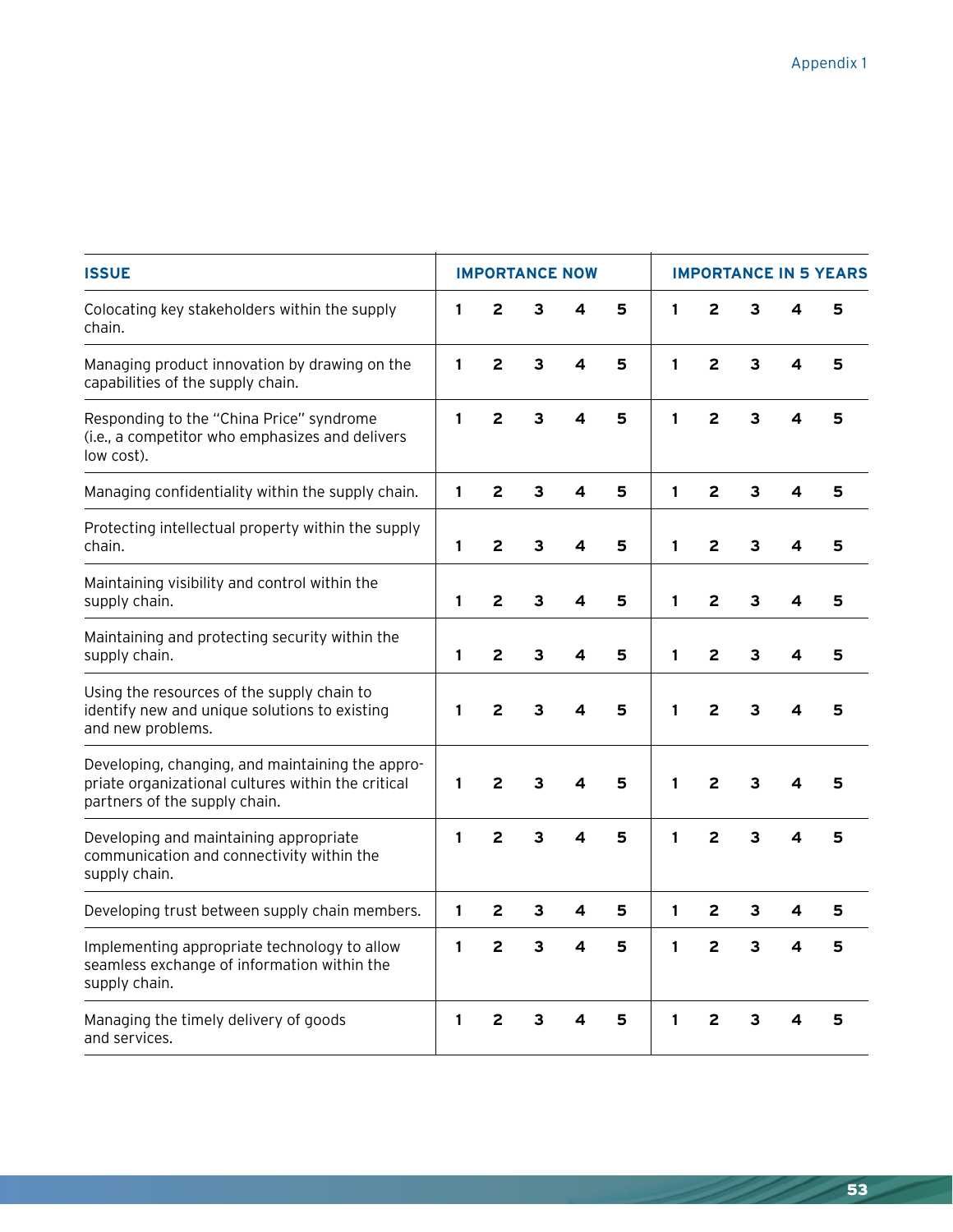Identify any other issues that are critical in supply chain management TODAY, but have not been included in the list above.

| ົ<br><u>.</u>   |  |  |
|-----------------|--|--|
| ົ<br><u>. .</u> |  |  |
|                 |  |  |
| 5.              |  |  |
| 6.              |  |  |

Identify any other issues that will be critical FIVE YEARS FROM NOW in supply chain management, but have not been in included in the list above.

| ົ<br><u>.</u> |  |  |  |
|---------------|--|--|--|
| ົ<br>J.       |  |  |  |
|               |  |  |  |
| כ             |  |  |  |
| b             |  |  |  |

Please return the completed form to:

Steven A. Melnyk Room N327NBC Department of Marketing and Supply Chain Management Michigan State University East Lansing, MI 48824-1122 517-353-6381; melnyk@msu.edu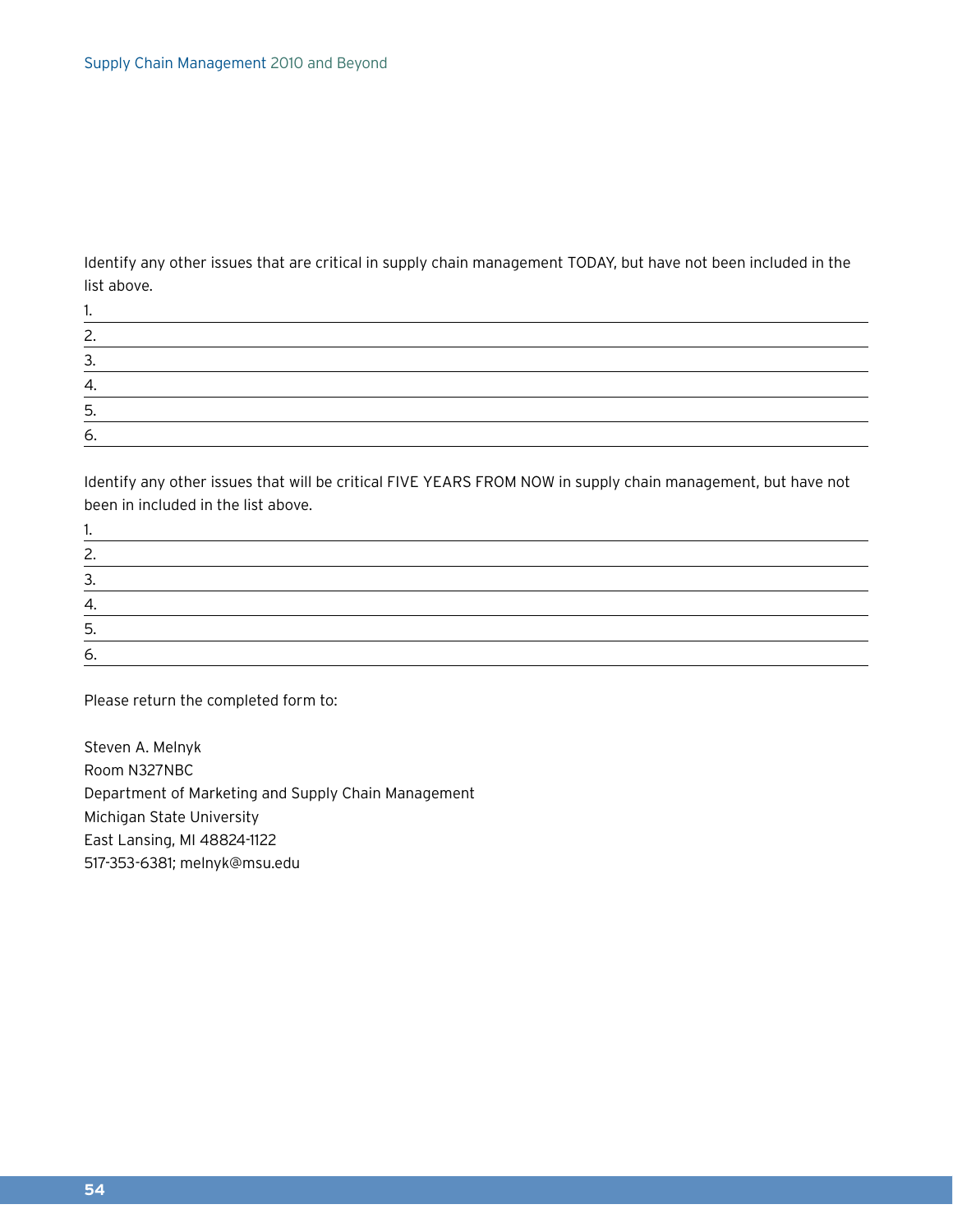# Appendix 2: Delphi Letter – Round 2 Identifying the Future Directions of Strategic Supply Chain Management

# **Overview**

First of all, thank you again for participating in the first round of the Delphi Study on Strategic Supply Chain Management. We are now moving on to the second round. After you have finished reading this introduction, you will be directed to the Delphi Study itself. Please remember that you are being asked for your assessment — there is no right or wrong answer. Rather, there is only your answer. Please complete all portions. It is also important you provide any comments or insights you feel are appropriate in response to the questions. When you have completed the survey, the results will be reviewed by the project leaders and returned to you in summarized form for the SCM 2010 workshop that will take place in September at the Henry Center at Michigan State University, East Lansing, MI.

From the time this document has been sent out, you will have until August 11 to complete it. Should you have any questions, please feel free to contact Steven A. Melnyk (melnyk@msu.edu/517-353-6381). As always, all contributions will be anonymous in the in the summarized returns.

We look forward to receiving your responses.

Steven A. Melnyk, Ph.D. Michigan State University

Rhonda Lummus, Ph.D. Iowa State University

Robert J. Vokurka, Ph.D. Texas A&M – Corpus Christi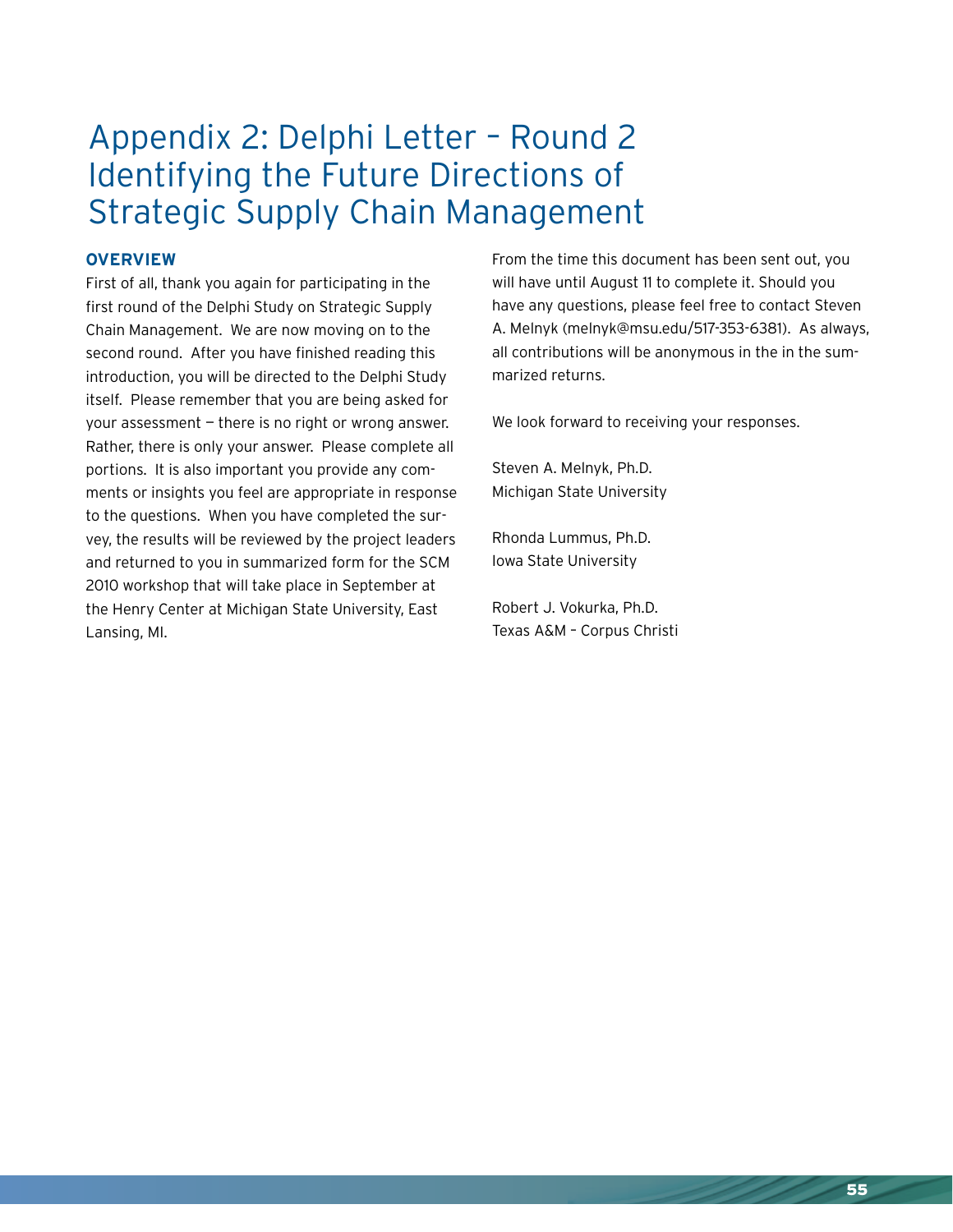# **Part Three: Assessing the Importance of Supply Chain Trends and Developments**

During Round 1, you evaluated each of the following issues on the importance in managing supply chains TODAY and FIVE YEARS FROM NOW. You are now asked to reevaluate each of these issues with consideration of the mean ratings from Round 1 participants. Please use the following scale:

| <i><u><b>Irrelevant</b></u></i> | Minimal Importance | Some Importance | Important | Critical |
|---------------------------------|--------------------|-----------------|-----------|----------|

| <b>ISSUE</b>                                                                                                         |    | <b>IMPORTANCE</b><br><b>NOW</b> |   |   |   | <b>ROUND</b><br><b>1 MEAN</b> |   |                | <b>IMPORTANCE</b><br><b>IN 5 YEARS</b> |                         |   | <b>ROUND</b><br><b>1 MEAN</b> |
|----------------------------------------------------------------------------------------------------------------------|----|---------------------------------|---|---|---|-------------------------------|---|----------------|----------------------------------------|-------------------------|---|-------------------------------|
| Leadership within the supply chain.                                                                                  | 1  | $\mathbf{2}$                    | 3 | 4 | 5 | 4.00                          | 1 | $\mathbf{2}$   | З                                      | 4                       | 5 | 4.38                          |
| Power relationships within the supply<br>chain.                                                                      | 1  | $\mathbf{z}$                    | 3 | 4 | 5 | 3.79                          | 1 | $\mathbf{z}$   | 3                                      | 4                       | 5 | 4.08                          |
| Supply chain disruptions and supply chain<br>risk.                                                                   | 1  | $\overline{2}$                  | 3 | 4 | 5 | 4.25                          | 1 | $\mathbf{z}$   | 3                                      | 4                       | 5 | 4.58                          |
| Rapid redesign of supply chains to meet<br>changing customer needs.                                                  | 1  | $\overline{2}$                  | 3 | 4 | 5 | 3.67                          | 1 | $\overline{2}$ | 3                                      | 4                       | 5 | 4.21                          |
| Identifying and managing channel conflict                                                                            | 1  | $\mathbf{z}$                    | 3 | 4 | 5 | 3.50                          | 1 | $\mathbf{z}$   | 3                                      | 4                       | 5 | 3.67                          |
| Governance within the supply chain (e.g.,<br>Sarbanes-Oxley).                                                        | 1  | $\overline{2}$                  | 3 | 4 | 5 | 3.33                          | 1 | $\mathbf{z}$   | 3                                      | $\boldsymbol{4}$        | 5 | 3.58                          |
| Managing and structuring relationships<br>within the supply chain.                                                   | 1  | $\mathbf{z}$                    | 3 | 4 | 5 | 3.92                          | 1 | $\overline{2}$ | 3                                      | 4                       | 5 | 4.20                          |
| Managing and improving environmental<br>performance within the supply chain.                                         | 1  | $\overline{2}$                  | 3 | 4 | 5 | 3.13                          | 1 | $\overline{2}$ | 3                                      | $\overline{\mathbf{4}}$ | 5 | 4.00                          |
| Developing and implementing Strategic<br>segmentation/spend analysis on the sup-<br>ply side.                        | 1  | $\mathbf{z}$                    | 3 | 4 | 5 | 3.46                          | 1 | $\overline{2}$ | 3                                      | 4                       | 5 | 3.92                          |
| Developing and implementing strategic<br>segmentation/spend analysis on the cus-<br>tomer side of the supply chains. | 1. | $\overline{2}$                  | 3 | 4 | 5 | 3.46                          | 1 | $\overline{2}$ | 3                                      | 4                       | 5 | 3.96                          |
| Measuring performance across activities<br>and partners within the supply chain.                                     | 1  | $\overline{2}$                  | 3 | 4 | 5 | 3.58                          | 1 | $\mathbf{z}$   | 3                                      | 4                       | 5 | 4.33                          |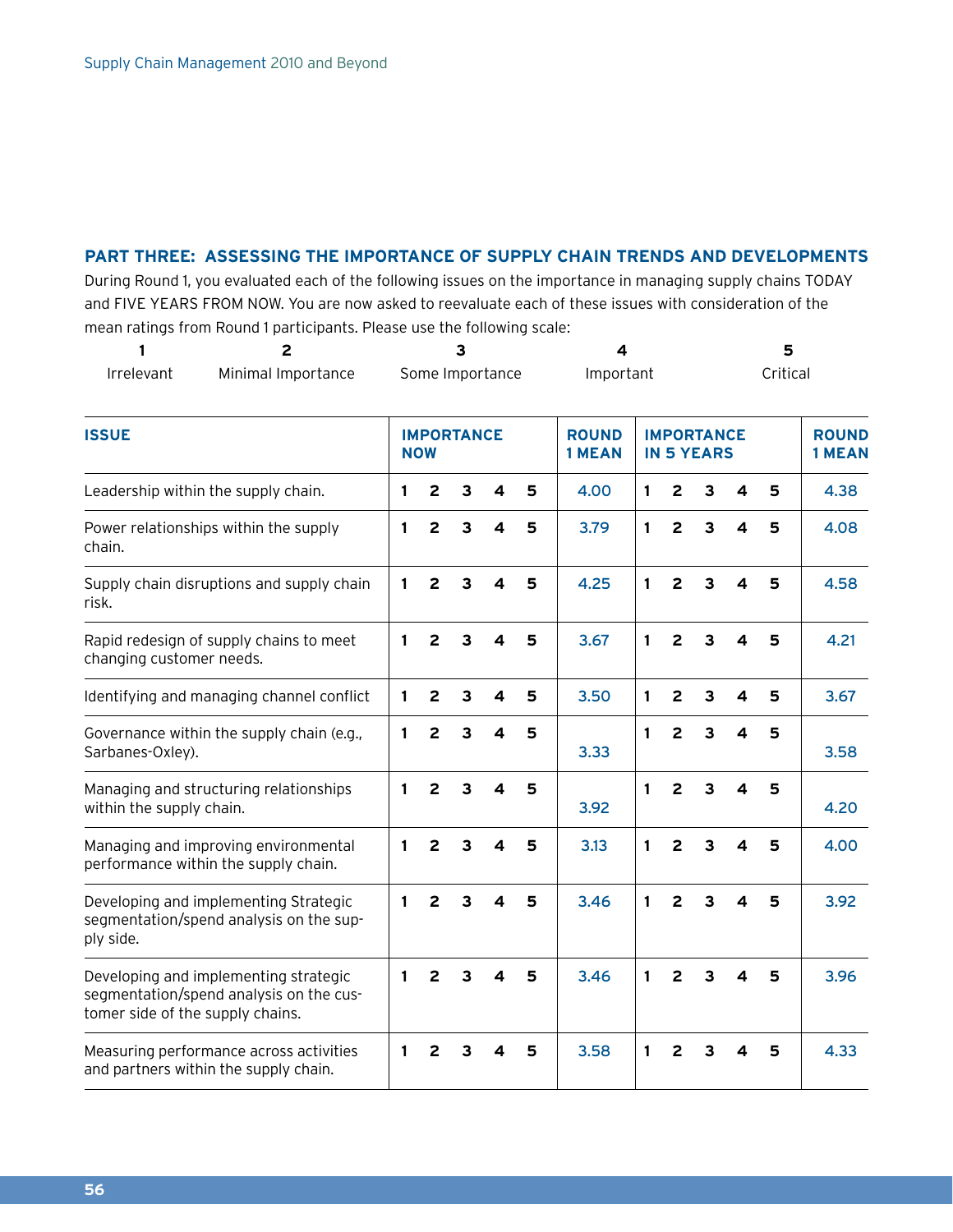| <b>ISSUE</b>                                                                                                                          |              | <b>IMPORTANCE</b><br><b>NOW</b> |              |   |   | <b>ROUND</b><br><b>1 MEAN</b> |   | <b>IMPORTANCE</b><br><b>IN 5 YEARS</b> |   |   |   | <b>ROUND</b><br><b>1 MEAN</b> |
|---------------------------------------------------------------------------------------------------------------------------------------|--------------|---------------------------------|--------------|---|---|-------------------------------|---|----------------------------------------|---|---|---|-------------------------------|
| Sharing rewards and financial risk within<br>the supply chain.                                                                        | 1            | 2                               | $\mathbf{3}$ | 4 | 5 | 3.13                          | 1 | $\overline{2}$                         | 3 | 4 | 5 | 4.00                          |
| Changing/re-aligning performance mea-<br>surement across activities and partners<br>within the supply chain.                          | 1            | 2                               | 3            | 4 | 5 | 3.50                          | 1 | $\mathbf{2}$                           | 3 | 4 | 5 | 4.08                          |
| Colocating key stakeholders within the<br>supply chain.                                                                               | 1            | $\overline{2}$                  | 3            | 4 | 5 | 3.00                          | 1 | $\overline{2}$                         | 3 | 4 | 5 | 3.25                          |
| Managing product innovation by drawing<br>on the capabilities of the supply chain.                                                    | 1            | $\overline{2}$                  | 3            | 4 | 5 | 3.29                          | 1 | $\overline{2}$                         | 3 | 4 | 5 | 4.33                          |
| Responding to the "China Price" syndrome<br>(i.e., a competitor who emphasizes and<br>delivers low cost).                             | $\mathbf{1}$ | $\overline{2}$                  | 3            | 4 | 5 | 3.75                          | 1 | $\overline{2}$                         | 3 | 4 | 5 | 3.38                          |
| Managing confidentiality within the supply<br>chain.                                                                                  | 1            | $\overline{2}$                  | 3            | 4 | 5 | 3.63                          | 1 | $\overline{2}$                         | 3 | 4 | 5 | 3.83                          |
| Protecting intellectual property within the<br>supply chain.                                                                          | 1            | $\overline{2}$                  | 3            | 4 | 5 | 3.75                          | 1 | $\overline{2}$                         | 3 | 4 | 5 | 4.29                          |
| Maintaining visibility and control within<br>the supply chain.                                                                        | 1            | $\overline{2}$                  | 3            | 4 | 5 | 3.88                          | 1 | $\overline{2}$                         | 3 | 4 | 5 | 4.29                          |
| Maintaining and protecting security within<br>the supply chain.                                                                       | 1            | $\overline{2}$                  | 3            | 4 | 5 | 3.63                          | 1 | $\overline{2}$                         | 3 | 4 | 5 | 4.17                          |
| Using the resources of the supply chain to<br>identify new and unique solutions to exist-<br>ing and new problems.                    | $\mathbf{1}$ | $\overline{2}$                  | $\mathbf{3}$ | 4 | 5 | 3.17                          | 1 | $\overline{2}$                         | 3 | 4 | 5 | 4.13                          |
| Developing, changing, and maintaining the<br>appropriate organizational cultures within<br>the critical partners of the supply chain. | 1            | 2                               | 3            | 4 | 5 | 3.29                          | 1 | 2                                      | З | 4 | 5 | 3.67                          |
| Developing and maintaining appropriate<br>communication and connectivity within<br>the supply chain.                                  | 1            | $\mathbf{2}$                    | 3            | 4 | 5 | 3.75                          | 1 | $\overline{2}$                         | 3 | 4 | 5 | 4.25                          |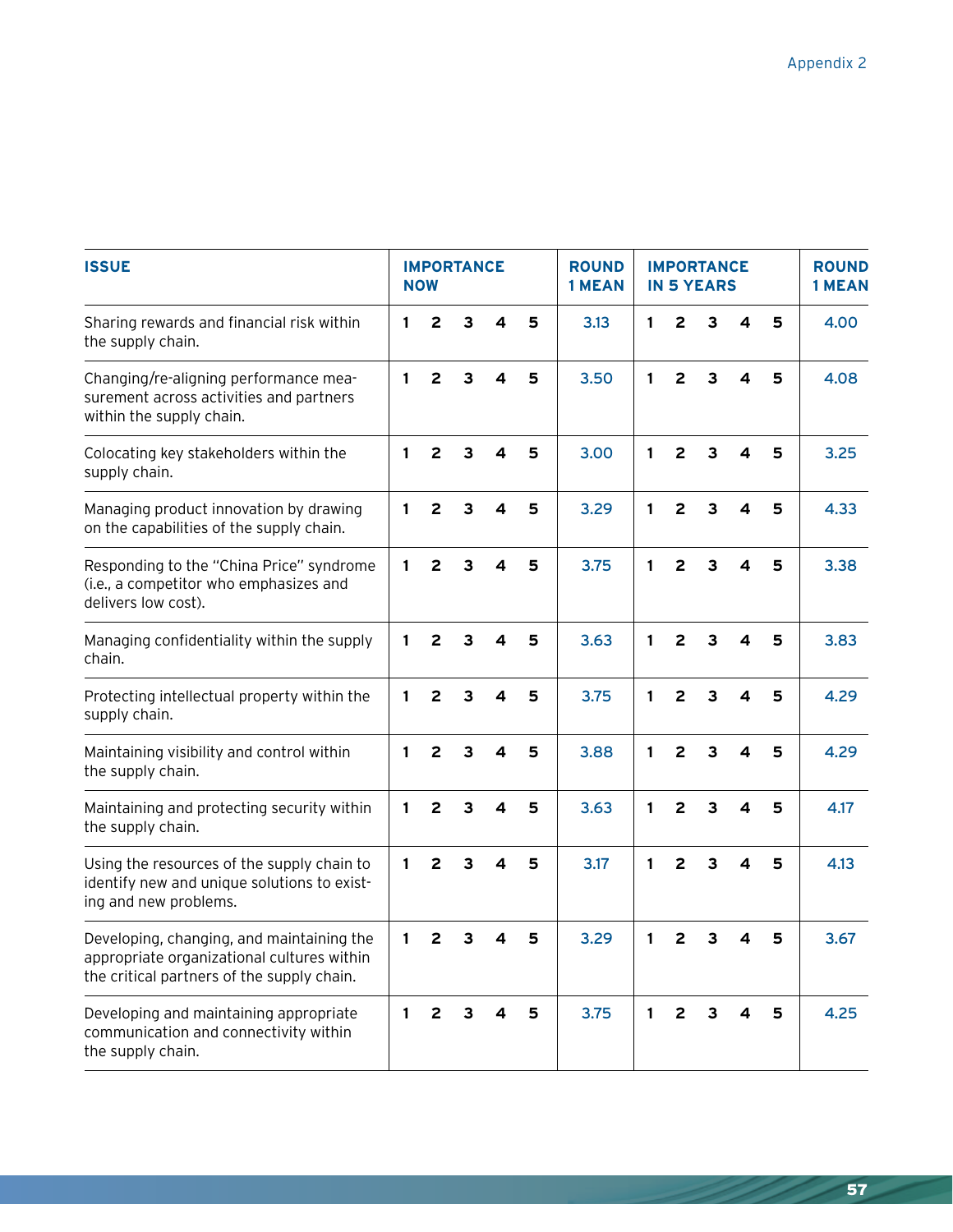| <b>ISSUE</b>                                                                                                 | <b>IMPORTANCE</b><br><b>NOW</b> |               |  |                       |      |      | <b>IMPORTANCE</b><br><b>IN 5 YEARS</b> |                  | <b>ROUND</b><br><b>1 MEAN</b> |   |     |      |  | <b>ROUND</b><br><b>1 MEAN</b> |
|--------------------------------------------------------------------------------------------------------------|---------------------------------|---------------|--|-----------------------|------|------|----------------------------------------|------------------|-------------------------------|---|-----|------|--|-------------------------------|
| Developing trust between supply chain<br>members.                                                            |                                 | $\mathcal{P}$ |  | $\mathbf 4$           | - 5  | 3.92 |                                        | $\mathcal{P}$    | 3                             | 4 | -5  | 4.42 |  |                               |
| Implementing appropriate technology to<br>allow seamless exchange of information<br>within the supply chain. |                                 | $\mathbf{z}$  |  | $\blacktriangle$      | $-5$ | 3.67 |                                        | $\overline{2}$   | 3                             | 4 | - 5 | 4.46 |  |                               |
| Managing the timely delivery of goods and<br>services.                                                       |                                 | $\mathbf{z}$  |  | $\boldsymbol{\Delta}$ | - 5  | 4.25 |                                        | $\boldsymbol{z}$ | 3                             | 4 | 5   | 4.58 |  |                               |

In addition, please evaluate the importance of the following issues suggested as important by Round 1 participants:

| <b>ISSUE</b>                                                                                                             | <b>NOW</b> | <b>IMPORTANCE</b> |                         |   |   |   | <b>IMPORTANCE</b><br><b>IN 5 YEARS</b> |   |   |   |  |
|--------------------------------------------------------------------------------------------------------------------------|------------|-------------------|-------------------------|---|---|---|----------------------------------------|---|---|---|--|
| Supply chain talent management including<br>training, skill building, competency<br>development, and career development. | 1          | $\mathbf{2}$      | 3                       | 4 | 5 | 1 | 2                                      | 3 |   | 5 |  |
| Managing supplier diversity.                                                                                             | 1          | $\mathbf{2}$      | 3                       | 4 | 5 | 1 | $\overline{2}$                         | 3 | 4 | 5 |  |
| Managing environmental issues and<br>recycling of materials.                                                             | 1          | $\mathbf{2}$      | 3                       | 4 | 5 | 1 | $\overline{2}$                         | 3 |   | 5 |  |
| Alternate material identification and<br>development.                                                                    | 1          | $\overline{2}$    | 3                       | 4 | 5 | 1 | $\overline{2}$                         | 3 | Δ | 5 |  |
| Development of new technologies that im-<br>pact supply chain efficiency (e.g., RFID).                                   | 1          | $\mathbf{2}$      | $\overline{\mathbf{3}}$ | 4 | 5 | 1 | $\overline{2}$                         | 3 |   | 5 |  |
| Collaborative supply chain forecasting.                                                                                  | 1          | $\mathbf{2}$      | 3                       | 4 | 5 |   | $\mathbf{2}$                           | 3 | 4 | 5 |  |
| Supply chain infrastructures world-wide<br>(e.g., port, airports, highways, railroads).                                  | 1          | $\overline{2}$    | $\overline{\mathbf{3}}$ | 4 | 5 | 1 | $\overline{2}$                         | 3 |   | 5 |  |
| Managing fuel and transportation costs.                                                                                  | 1          | $\mathbf{2}$      | 3                       | 4 | 5 | 1 | $\mathbf{2}$                           | 3 | 4 | 5 |  |
| Process improvements and waste reduction.                                                                                | 1          | $\mathbf{2}$      | 3                       | 4 | 5 |   | $\mathbf{2}$                           | 3 | 4 | 5 |  |
| Identification and development of<br>alternate materials.                                                                | 1          | 2                 | З                       | 4 | 5 |   | 2                                      | 3 |   | 5 |  |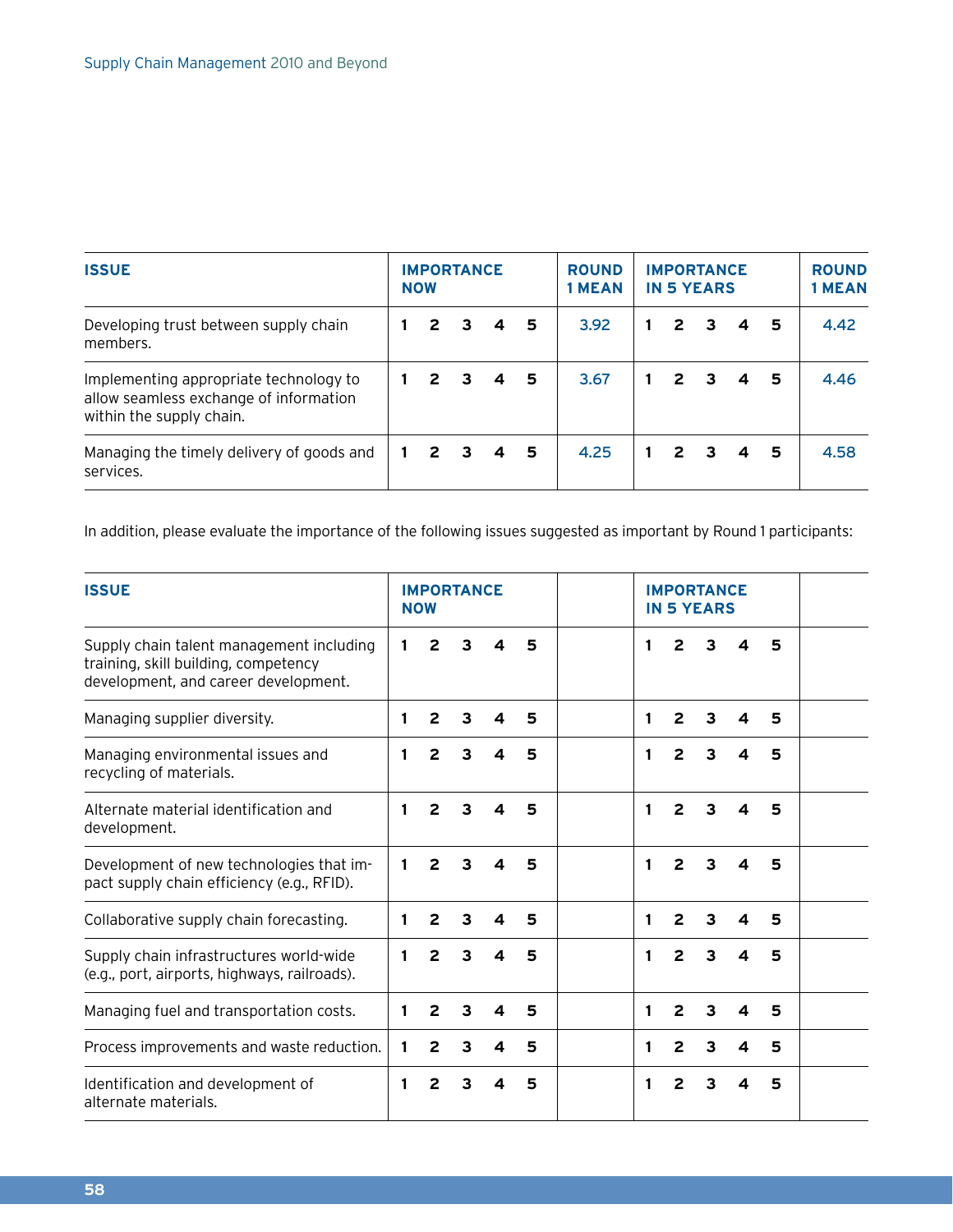Identify any other issues that are critical in supply chain management TODAY, but have not been included in the list above.

| ∍<br><u>.</u> . |  |  |
|-----------------|--|--|
| ว<br>J.         |  |  |
| 4.              |  |  |
| 5.              |  |  |
| ╭<br>6.         |  |  |

Identify any other issues that will be critical FIVE YEARS FROM NOW in supply chain management, but have not been in included in the list above.

| ∍<br><u>.</u> . |  |
|-----------------|--|
| ิว<br>J.        |  |
| 4.              |  |
| 5.              |  |
| 6.              |  |

Please return the completed form to:

Steven A. Melnyk Room N327NBC Department of Marketing and Supply Chain Management Michigan State University East Lansing, MI 48824-1122 517-353-6381; melnyk@msu.edu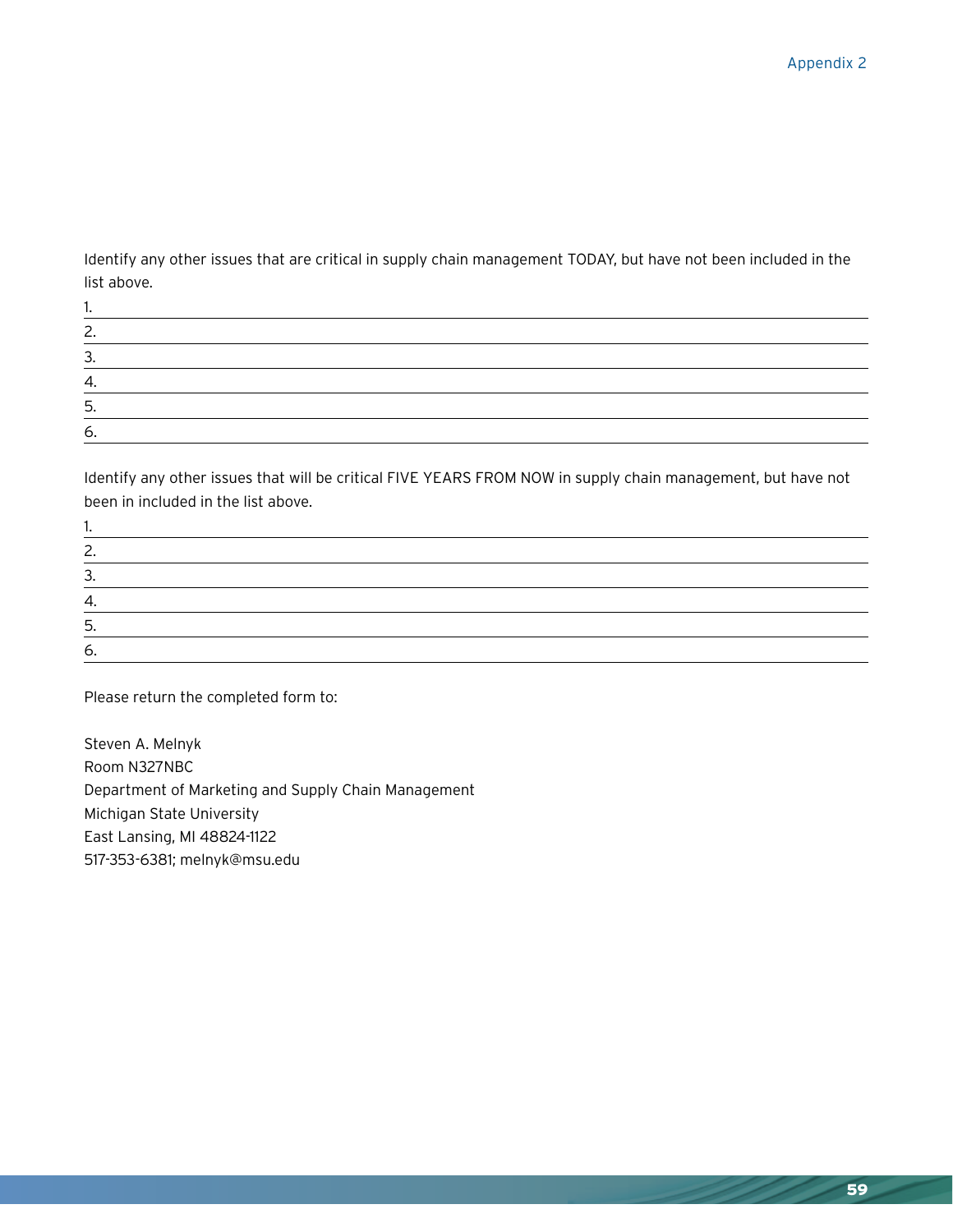Supply Chain Management 2010 and Beyond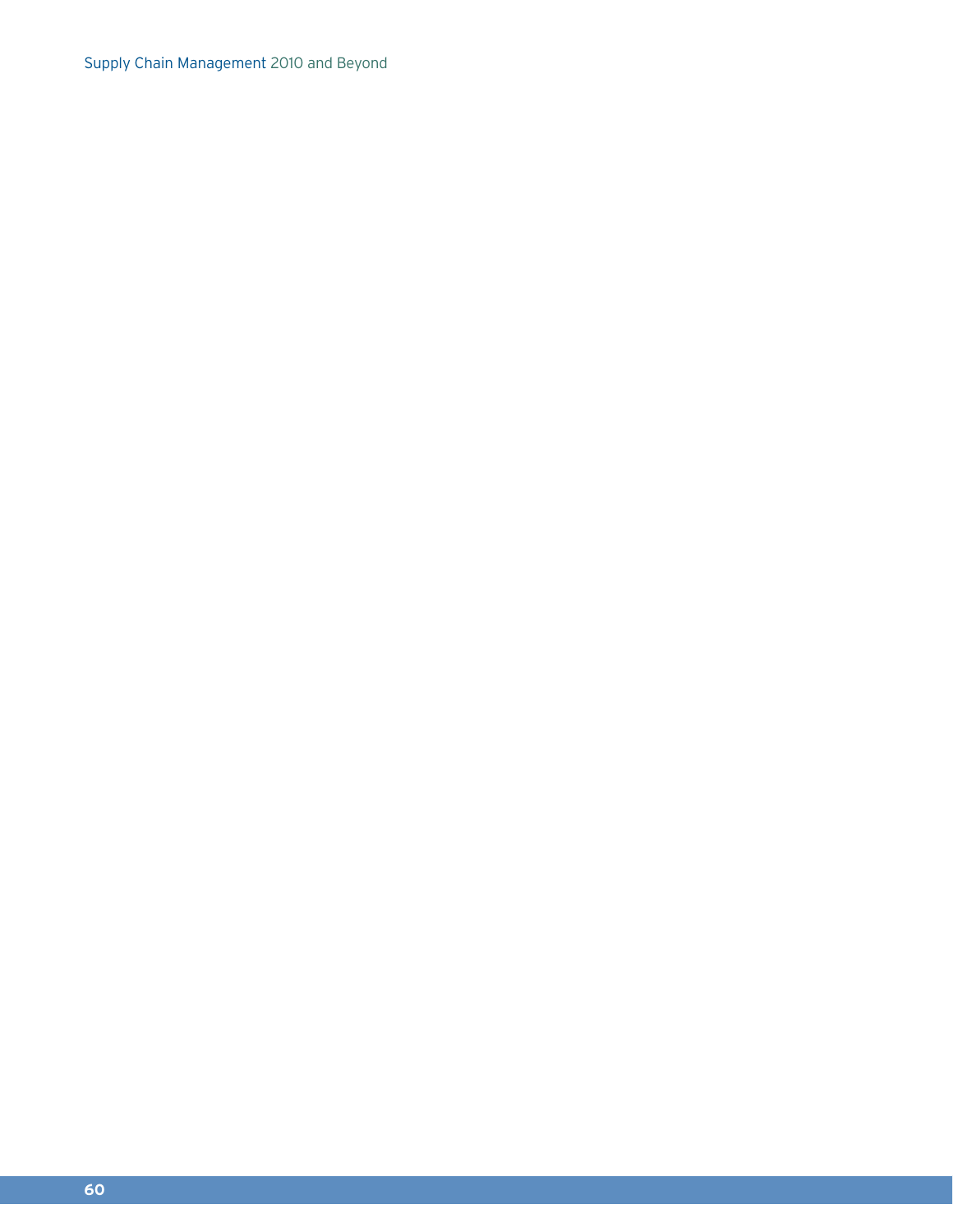# Appendix 3 Workshop Protocol

The following protocol is intended to be distributed before the September 21 workshop. It is also intended to be followed by the session facilitators for each of the three breakout sessions on September 21.

During the course of the September 21 workshop, all members of the organizing committee (everyone who is a member of the SCM 2010 group on ANGEL) will have access to the ANGEL site. This site will be used for the storage and transmittal of all data gathered during the workshop. Everyone is also expected to bring with them a portable computer, which they will use during the course of the workshop.

The participants will be organized into three groups. The session facilitators will be drawn from the organizing committee.

## **Session 1 – Establishing the Baseline**

The first session has a very specific desired outcome — to describe the nature of Strategic Supply Chain Management in 2010 and beyond. To do this, the participants will be asked to first describe the characteristics they associate with supply chain management in today's environment. The term *characteristic* is used to denote any element, feature, behavior, structural element, or critical functionality is associated with SCM. Next, they will be asked to describe the characteristics they see as being associated with SCM 2010. For each characteristic, the participants should identify the following:

- What is the characteristic?
- Why is it important?
- Examples of this characteristic in practice?
- Implications of the characteristic (so what)?
- How would you measure this characteristic and its activity?

The intention of this session is simply brainstorming. The group is intended to generate as detailed a list of both the current state of SCM and the future state of strategic SCM. A recorder will record the results on a computer and transfer the results to the ANGEL site in the following format:

## **GROUP 1 Baseline**

When the session is over, the participants will be dismissed and the recorders will finish inputting the group's findings into the computers and uploading the files to ANGEL. There will be a 30-minute break between sessions during which this activity will be completed.

# **Debriefing of Session 1 Findings – Total Group Discussion**

At this point, the participants will reconvene in the large meeting room for a debriefing. The findings from each group will be printed and distributed to the participants. At this point, each group will discuss the list and the findings briefly (timing is critical). After all of the findings have been presented, the group will review the baseline (SCM today) and SCM 2010 to identify and flag any obvious duplicates. These will be eliminated. Next, using Nominal Group Technique, the group will vote on the factors pertaining to SCM 2010 to determine the rank order of the attributes. The result will be one list common to all three groups that lists in rank order the important features of SCM 2010. This list will form the starting point for the second session — Identifying Gaps.

## **Session 2 – Identifying Gaps**

The main group will reconvene in the breakout rooms (using the same groups as established for Session 1). The major objective of this second session is to identify the major gaps that exist between the base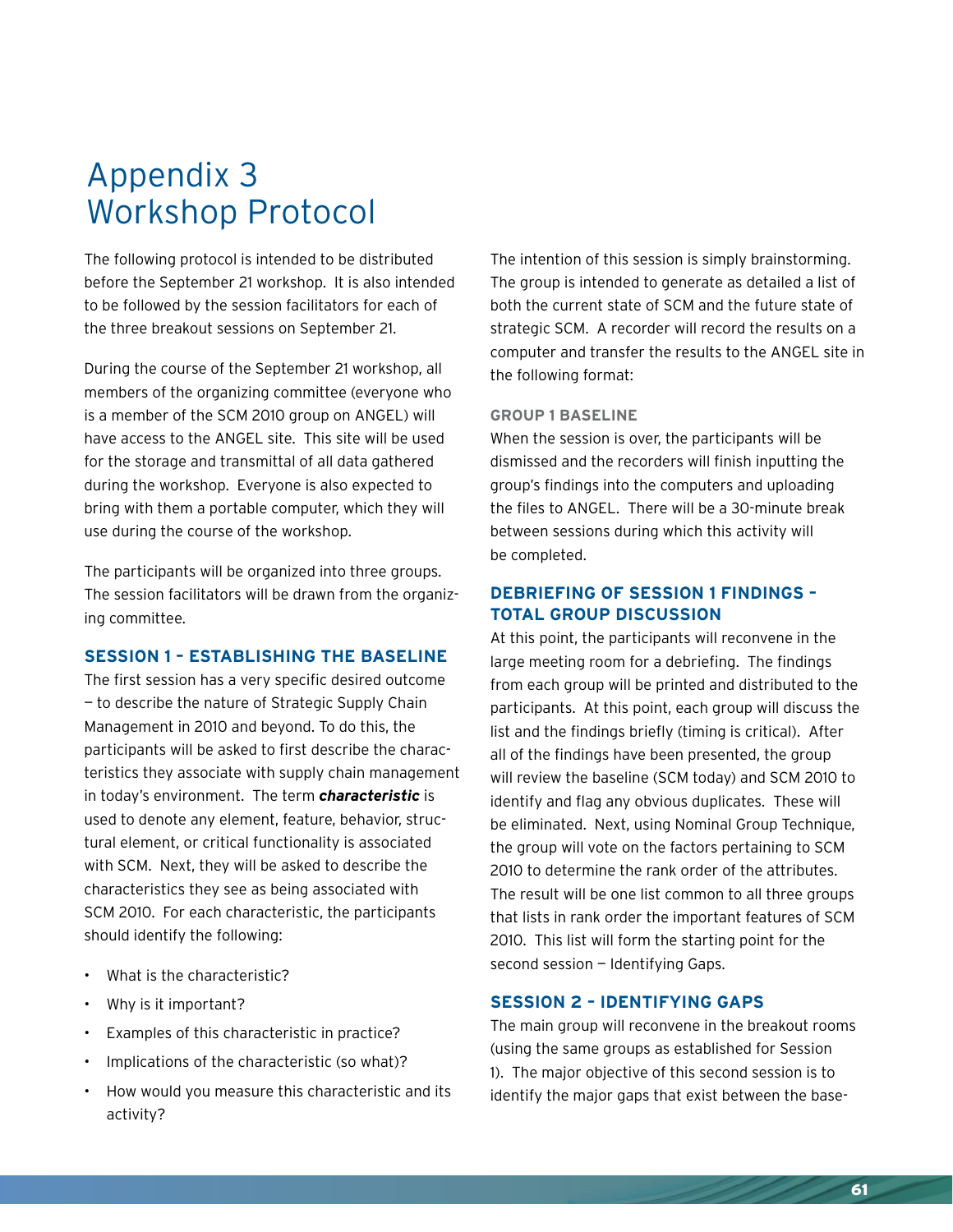line SCM (SCM 2006) and SCM 2010. These gaps can include any type of gap, in terms of such issues as:

- Knowledge gaps (knowledge/content that is necessary but currently missing).
- Technology gaps (technology that is needed but missing).
- Organizational gaps (changes in organizational structure/culture that is necessary but currently missing).
- Strategic gaps (changes in the strategic planning process).
- Measurement gaps (gaps pertaining to performance measurement).
- Practice gaps (gaps involving examples of strategic supply chain management that would be useful but are currently not available).
- Skills gaps (gaps involving management practices, tools, and procedures that are necessary for SCM 2010 but currently missing).
- Other gaps (anything else that the group can identify).

For each group, the group during its discussion is to provide the following information:

- What is the gap (a precise description of the gap)?
- Why the gap is important?
- What is needed to resolve the gap?
- What happens if the identified gap is not addressed?
- The importance of resolving/addressing the gap (using a simple A/B/C ranking system).

Again, a recorder will be responsible for recording the information. At the end of the session, the partici-

pants will be given a 30-minute break during which time the information generated from the second session will be recorded, uploaded to the ANGEL site, and subsequently downloaded and copies generated for the participants.

# **Debriefing of Session 2 Findings – Total Group Discussion**

Again, the participants will reconvene in the large meeting room for a debriefing. As with the debriefing session for the first session, the findings from each group will be printed and distributed to the participants. At this point, each group will discuss the list and the findings briefly (timing is critical). After all of the findings have been presented, the total group will review the lists of gaps, identify any duplicates (which will be eliminated), and generate a total list of gaps. Again, using Nominal Group Technique, the group will vote on the gaps in order to rank order them. The resulting ranked list will form the baseline for the third session — Addressing the Gaps.

# **Session 3 – Addressing the Gaps to SCM 2010**

The participants will reconvene again into three groups. There is a major difference at this point. Each group will focus on addressing and resolving the gaps from one of three distinctly different perspectives: practice, research, and knowledge dissemination. It is important to recognize that the final perspective – knowledge dissemination – includes more than simply academic education or teaching. It also includes professional education, teaching materials, and access to information (e.g., Web sites, a SCM 2010 portal similar to that provided by Mau's CIBER Center (which has developed a site for global business that receives some one million hits per month). One way that the perspectives can be assigned to the groups is through random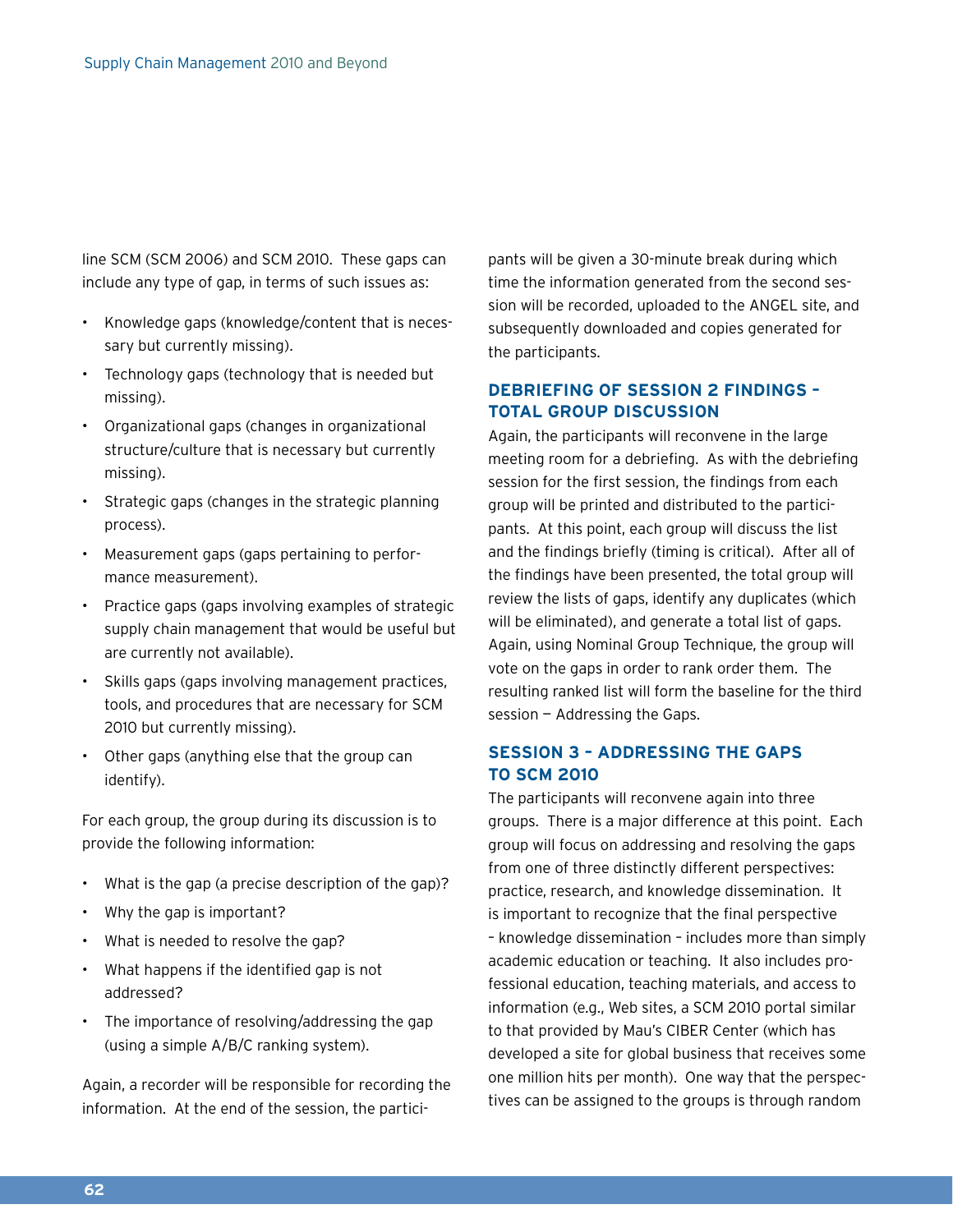assignment — each facilitator draws a tag from a hat that identifies the perspective to be taken.

During this session, the participants will discuss how to best address the gaps. Ideally, each group will generate an action list of activities aimed at addressing/resolving the gaps.

The recorders will record the resulting findings and again upload them to the ANGEL site, from where they will be downloaded and printed for distribution to the participants.

Again, there will be a 30-minute gap between sessions.

# **Debriefing of Session 3 Findings – Total Group Discussion**

In this session, the findings of the various groups will be reviewed and discussed in the large group discussion. As with the other two debriefing sessions, each agenda will be voted on by the participants to determine the priority of action items for each of the three lists. The participants will be also invited to comment on the various action items, with the goal of better defining and refining the list. The lists so refined and expanded during this session will form the foundation of the report generated from this workshop.

As this session winds down, we need to get input on the next steps for this initiative. This is an important step as the participants will be expecting some ongoing involvement in the overall activity. We also want to keep this group engaged as we implement some of the findings in various venues.

At the end of the workshop, I suggest that we have Joe Sandor add some concluding comments and give each participant a letter of appreciation from the APICS E&R Foundation and MSU. Finally, we should lay out the time line for what the participants can expect to have happen in the near future regarding SCM 2010 and Beyond.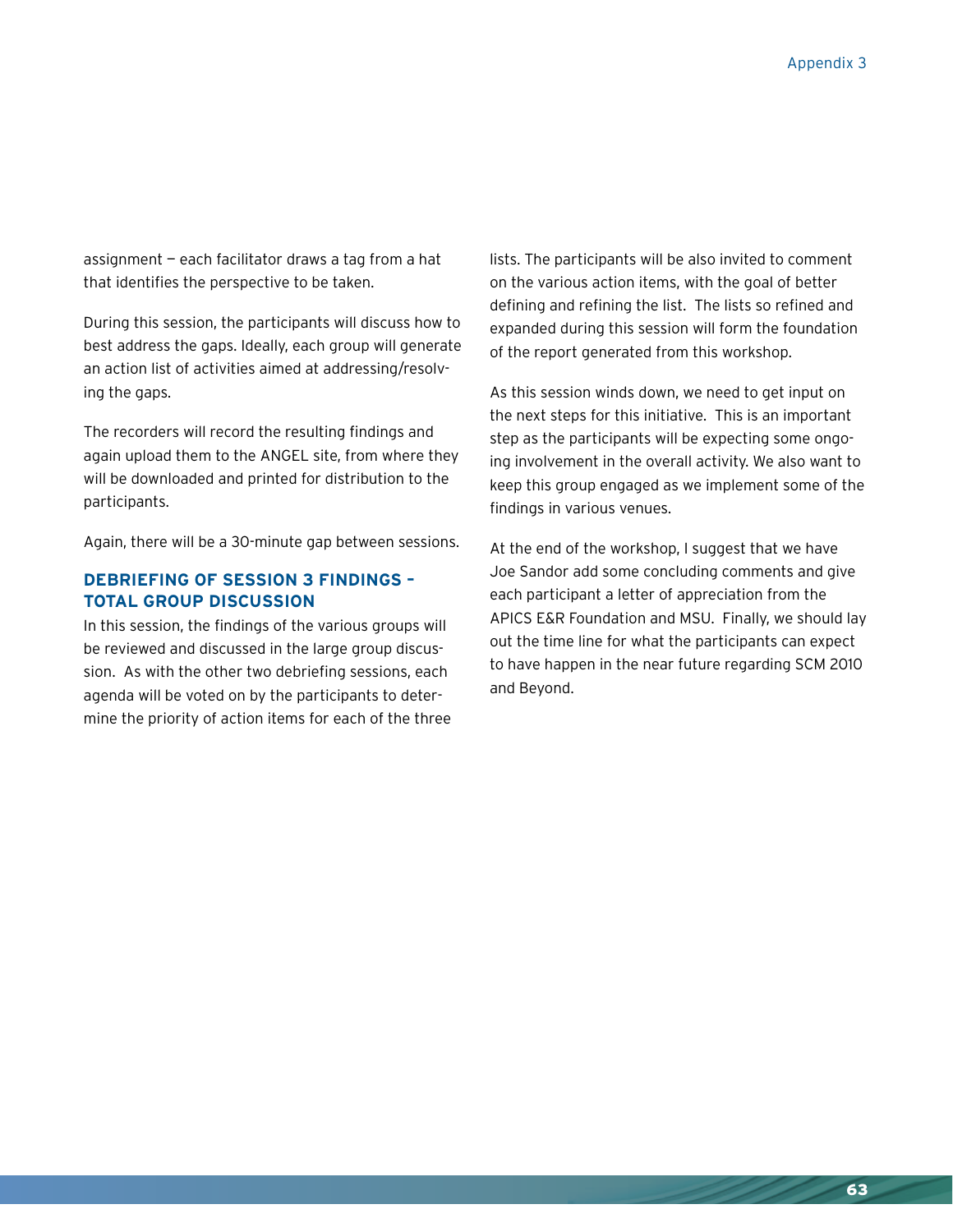# Appendix 4: SCM 2010 On-Site Workshop Agenda

**Strategic Supply Chain Management: 2010 and Beyond** Michigan State University and APICS E&R Foundation Henry Center, Lansing, MI

# **AGENDA**

**Wednesday, September 20** 6:00 p.m. – 9:00 p.m. Reception and Dinner Shibui Room

- Welcome by Bob Duncan, Bob Nason, Rhonda Lummus, Steve Melnyk, and Robert Vokurka
- Roundtable Introductions
- Remarks on Supply Chain Trends by Joe Sandor

**Thursday, September 21** 7:00 a.m. – 8:00 a.m. Breakfast Atrium

8:00 a.m. – 8:30 a.m. Meeting Organization, Logistics, and Expectations B120

- Steve Melnyk
- Review of Delphi Results & Agenda Review by Rhonda Lummus

8:30 a.m. - 9:30 a.m. Session I Baseline Breakouts (small groups facilitated) See Attached Group List and Rooms

9:30 a.m. – 10:30 a.m. Session I Reports & Recap - Consensus on issues (large group) B120

10:30 a.m. –11:30 a.m.

Session II Gap Identifications Breakouts (small groups facilitated) See Attached Group List and Rooms

11:30 a.m. – 12:30 p.m. Lunch Atrium

12:30 p.m. – 1:30 p.m. Session II Reports & Recap - Consensus on Issues (large group) B120

1:30 p.m. – 2:30 p.m. Session III Gap Closure Breakouts (small groups facilitated) See Attached Group List and Rooms

2:30 p.m. – 3:30 p.m. Session III Reports & Recap - Consensus on Issues (large group) B120

3:30 p.m. – 5:00 p.m. Summarize Results Open Discussion/Feedback Next Steps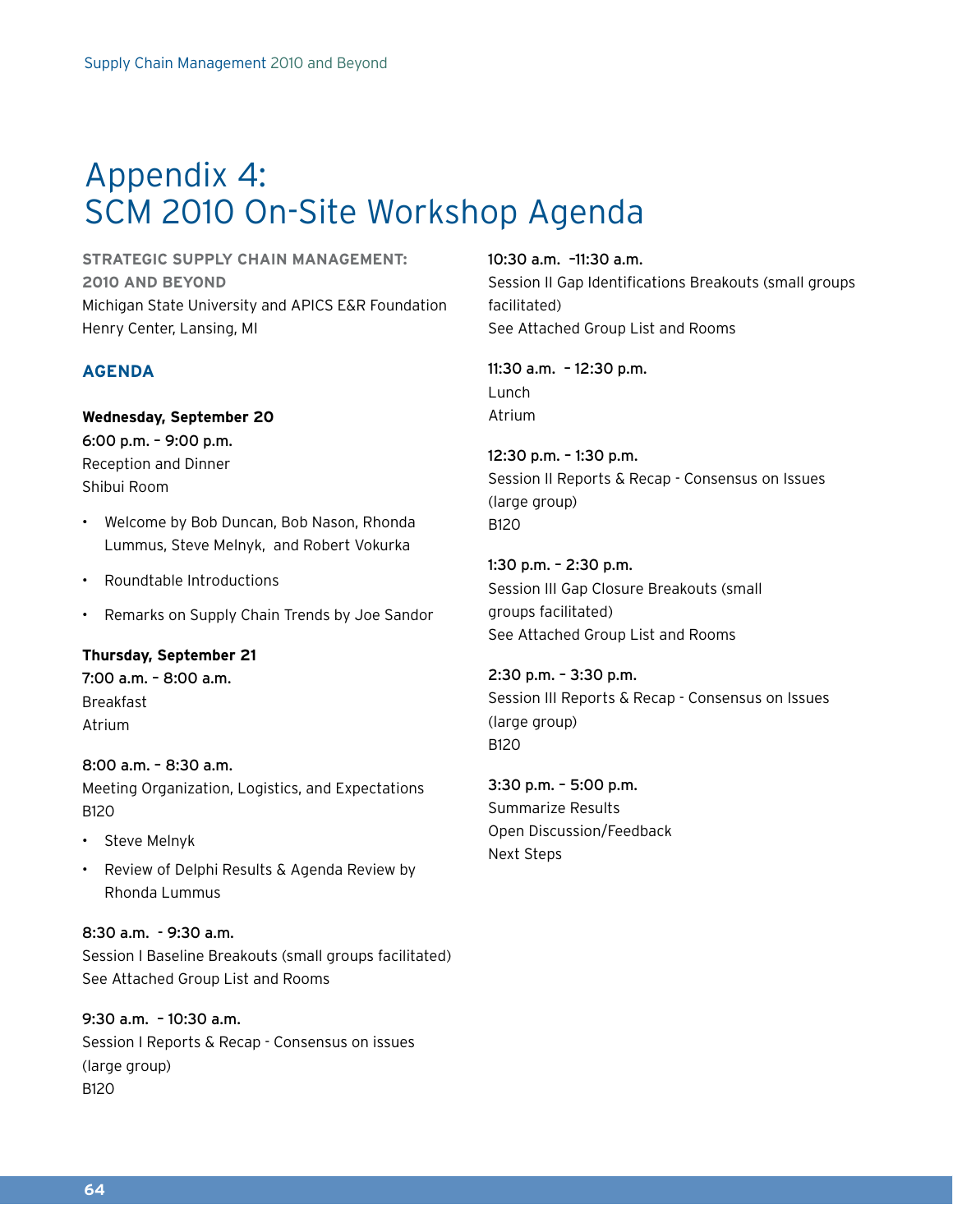# Appendix 5: List of Participants

# **Participants**

## **Thomas Ciesielski**

Director, Export Operations Nissan – USA 333 Commerce St. Nashville, TN 37201 615/ 725-3206 *Tom.ciesielski@nissan-usa.com*

Dr. David J. Closs The John H. McConnell Chaired Professor of Business Administration Michigan State University N326 North Business Complex East Lansing, MI 48824-1122 Phone: (517) 432-5535, ext. 242 Fax: (517) 432-1112 *closs@msu.edu*

## **Ed Davis**

Oliver Wight Professor Darden School University of Virginia P. O. Box 6550 Charlottesville, VA 22906 434/924-4819 434/243-7681 (fax) *ewd@virginia.edu*

#### **Steve DuVall**

Sr. Manager, Supply Base Management Harley Davidson Corporation 11900 W. Capital Drive Wauwatosa, WI 53222 414/465-7159 *Steve.duvall@harley-davidson.com*

**Alistair Hirst** Vice President, Global Procurement Kellogg Company One Kellogg Square Battle Creek, MI 49016 269/961-6605 269/961-3687 (fax) *Alistair.Hirst@kellogg.com*

#### **John Hoagland**

Professor-Emeritus MSU Purchasing & Supply Chain Management Broad Graduate School of Management 830 Glenhaven East Lansing, MI 48823 517/332-4460 *jhoag@aol.com*

#### **Richard Howells**

Director of Solution Marketing; **SCM** SAP 12 Hickory Drive Medfield, MA 02052 917/345-5143 *richard.howells@sap.com*

## **Beth Hubbard**

Global Supply Management Delphi Corporation World Headquarters 5725 Delphi Drive-M/C 483-400- 101 Troy, MI 48098 248/813-2067 *Beth.hubbard@delphi.com*

**F. Robert Jacobs** Professor Kelley School of Business Indiana University 1309 E. 10th Street Bloomington, IN 47405 812/855-2676 *jacobs@indiana.edu*

#### **P. Fraser Johnson**

Associate Professor Richard Ivey School of Business The University of Western Ontario 1151 Richmond Street North London, Ontario, Canada N6A 3K7 519/661-3219 519/661-3485 (fax) *fjohnson@ivey.uwo.ca*

### **William Knittle**

Global Procurement Director British Petroleum Chertsey Road, Building D Sunbury-on-Thames, Middlesex TW16 & LN United Kingdom +44 (0) 1932 76 8215 +44 (0) 1932 73 9308 (fax) *wiliam.knittle@bp.com*

## **Dianne E. Kokkinos**

Executive Director, ISC Sourcing & Logistics Textron, Inc. 40701 Woodward Avenue Suite 110 Bloomfield Hills, MI 48304 248/203-1551 248/203-1536 (fax) *dkokkinos@textron.com*

#### **Rhonda Lummus**

Associate Professor Operations and Supply Chain Management Iowa State University LOMIS Department 3450 Gerdin Business Building Ames, IA 50011-1350 515/294-2275 515/294-2534 (fax) *rlummus@iastate.edu*